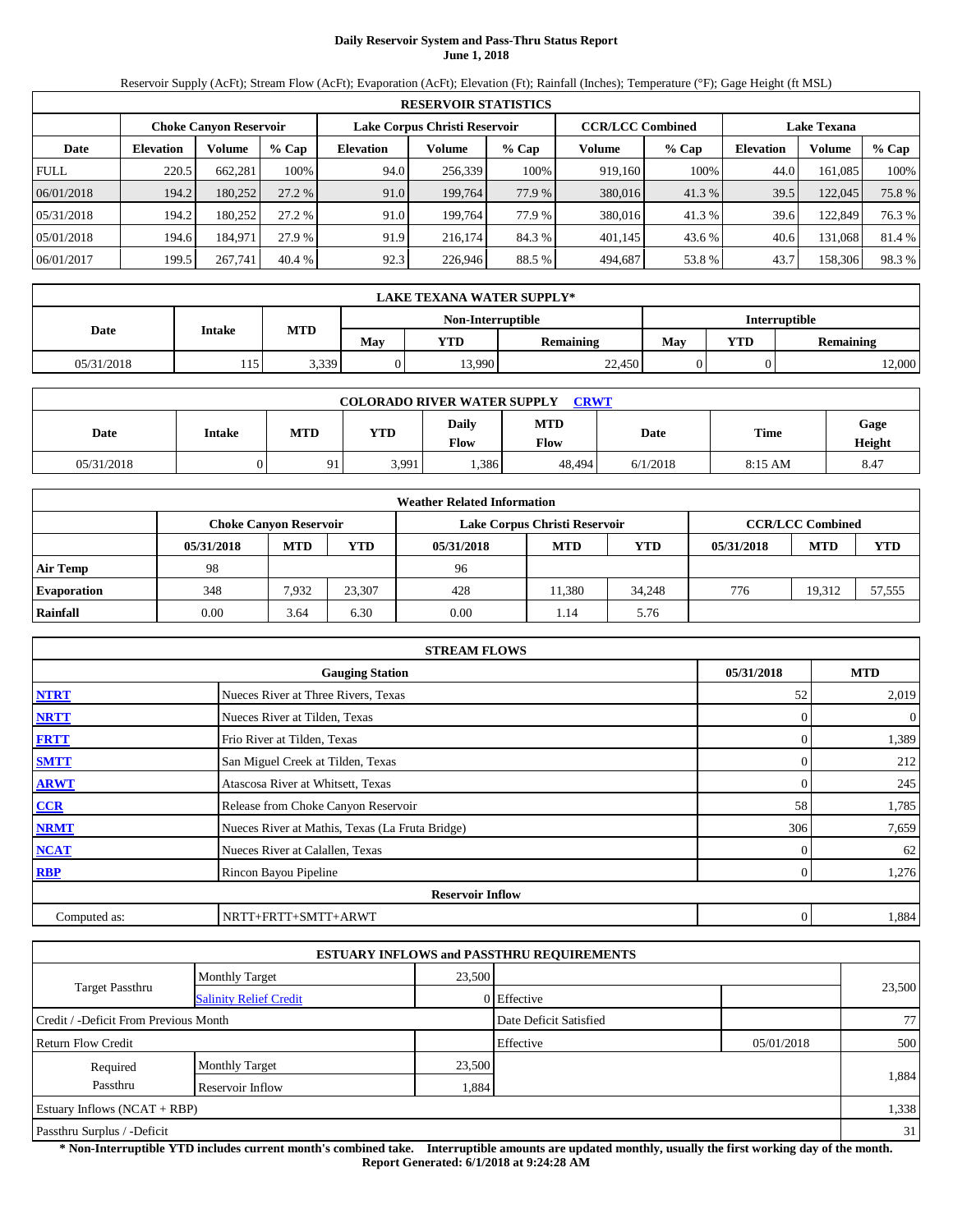## **Daily Reservoir System and Pass-Thru Status Report June 2, 2018**

Reservoir Supply (AcFt); Stream Flow (AcFt); Evaporation (AcFt); Elevation (Ft); Rainfall (Inches); Temperature (°F); Gage Height (ft MSL)

|             | <b>RESERVOIR STATISTICS</b> |                               |         |                               |         |        |                         |         |                    |               |        |  |
|-------------|-----------------------------|-------------------------------|---------|-------------------------------|---------|--------|-------------------------|---------|--------------------|---------------|--------|--|
|             |                             | <b>Choke Canyon Reservoir</b> |         | Lake Corpus Christi Reservoir |         |        | <b>CCR/LCC Combined</b> |         | <b>Lake Texana</b> |               |        |  |
| Date        | <b>Elevation</b>            | Volume                        | $%$ Cap | <b>Elevation</b>              | Volume  | % Cap  | Volume                  | $%$ Cap | <b>Elevation</b>   | <b>Volume</b> | % Cap  |  |
| <b>FULL</b> | 220.5                       | 662.281                       | 100%    | 94.0                          | 256.339 | 100%   | 919.160                 | 100%    | 44.0               | 161.085       | 100%   |  |
| 06/02/2018  | 194.2                       | 180,252                       | 27.2 %  | 90.9                          | 197,976 | 77.2 % | 378,228                 | 41.1 %  | 39.5               | 121,245       | 75.3 % |  |
| 06/01/2018  | 194.2                       | 180,252                       | 27.2 %  | 91.0                          | 199.764 | 77.9 % | 380,016                 | 41.3%   | 39.5               | 122,045       | 75.8%  |  |
| 05/02/2018  | 194.5                       | 183.785                       | 27.7 %  | 91.9                          | 216.174 | 84.3 % | 399.959                 | 43.5 %  | 40.6               | 131,068       | 81.4 % |  |
| 06/02/2017  | 199.5                       | 267,287                       | 40.3%   | 92.3                          | 226,946 | 88.5 % | 494,233                 | 53.8%   | 43.5               | 156,467       | 97.1 % |  |

|            | LAKE TEXANA WATER SUPPLY* |            |       |                   |                  |     |            |                      |  |  |
|------------|---------------------------|------------|-------|-------------------|------------------|-----|------------|----------------------|--|--|
|            |                           |            |       | Non-Interruptible |                  |     |            | <b>Interruptible</b> |  |  |
| Date       | Intake                    | <b>MTD</b> | Mav   | YTD               | <b>Remaining</b> | Mav | <b>YTD</b> | <b>Remaining</b>     |  |  |
| 06/01/2018 | 81                        | О 1<br>ΟI  | 3,339 | 14.071            | 22,369           |     |            | 12,000               |  |  |

| <b>COLORADO RIVER WATER SUPPLY</b><br><b>CRWT</b> |                 |     |            |               |                    |          |             |                |  |  |
|---------------------------------------------------|-----------------|-----|------------|---------------|--------------------|----------|-------------|----------------|--|--|
| Date                                              | <b>Intake</b>   | MTD | <b>YTD</b> | Daily<br>Flow | <b>MTD</b><br>Flow | Date     | <b>Time</b> | Gage<br>Height |  |  |
| 06/01/2018                                        | 35 <sub>1</sub> | 35  | 3.934      | 1,199         | .199               | 6/2/2018 | 7:15 AM     | 8.39           |  |  |

|                    | <b>Weather Related Information</b> |                               |            |            |                               |            |            |                         |            |  |  |
|--------------------|------------------------------------|-------------------------------|------------|------------|-------------------------------|------------|------------|-------------------------|------------|--|--|
|                    |                                    | <b>Choke Canvon Reservoir</b> |            |            | Lake Corpus Christi Reservoir |            |            | <b>CCR/LCC Combined</b> |            |  |  |
|                    | 06/01/2018                         | <b>MTD</b>                    | <b>YTD</b> | 06/01/2018 | <b>MTD</b>                    | <b>YTD</b> | 06/01/2018 | <b>MTD</b>              | <b>YTD</b> |  |  |
| <b>Air Temp</b>    | 99                                 |                               |            | 97         |                               |            |            |                         |            |  |  |
| <b>Evaporation</b> | 355                                | 355                           | 23.662     | 384        | 384                           | 34.632     | 739        | 739                     | 58,294     |  |  |
| Rainfall           | 0.00                               | 0.00                          | 6.30       | 0.00       | 0.00                          | 5.76       |            |                         |            |  |  |

|              | <b>STREAM FLOWS</b>                             |            |                |
|--------------|-------------------------------------------------|------------|----------------|
|              | <b>Gauging Station</b>                          | 06/01/2018 | <b>MTD</b>     |
| <b>NTRT</b>  | Nueces River at Three Rivers, Texas             | 52         | 52             |
| <b>NRTT</b>  | Nueces River at Tilden, Texas                   |            | $\mathbf{0}$   |
| <b>FRTT</b>  | Frio River at Tilden, Texas                     |            | $\mathbf{0}$   |
| <b>SMTT</b>  | San Miguel Creek at Tilden, Texas               | 0          | $\mathbf{0}$   |
| <b>ARWT</b>  | Atascosa River at Whitsett, Texas               | $\Omega$   | $\mathbf{0}$   |
| CCR          | Release from Choke Canyon Reservoir             | 58         | 58             |
| <b>NRMT</b>  | Nueces River at Mathis, Texas (La Fruta Bridge) | 286        | 286            |
| <b>NCAT</b>  | Nueces River at Calallen, Texas                 |            | $\overline{0}$ |
| <b>RBP</b>   | Rincon Bayou Pipeline                           | 0          | $\overline{0}$ |
|              | <b>Reservoir Inflow</b>                         |            |                |
| Computed as: | NRTT+FRTT+SMTT+ARWT                             | $\theta$   | $\overline{0}$ |

|                                       |                               |        | <b>ESTUARY INFLOWS and PASSTHRU REQUIREMENTS</b> |            |                |
|---------------------------------------|-------------------------------|--------|--------------------------------------------------|------------|----------------|
|                                       | <b>Monthly Target</b>         | 23,000 |                                                  |            |                |
| <b>Target Passthru</b>                | <b>Salinity Relief Credit</b> |        | 0 Effective                                      |            | 23,000         |
| Credit / -Deficit From Previous Month |                               |        | Date Deficit Satisfied                           |            | 31             |
| Return Flow Credit                    |                               |        | Effective                                        | 06/01/2018 | 500            |
| Required                              | <b>Monthly Target</b>         | 23,000 |                                                  |            |                |
| Passthru                              | Reservoir Inflow              |        |                                                  |            | $\overline{0}$ |
| Estuary Inflows $(NCAT + RBP)$        |                               |        |                                                  |            | $\Omega$       |
| Passthru Surplus / -Deficit           |                               |        |                                                  |            | $\overline{0}$ |

**\* Non-Interruptible YTD includes current month's combined take. Interruptible amounts are updated monthly, usually the first working day of the month. Report Generated: 6/2/2018 at 9:01:20 AM**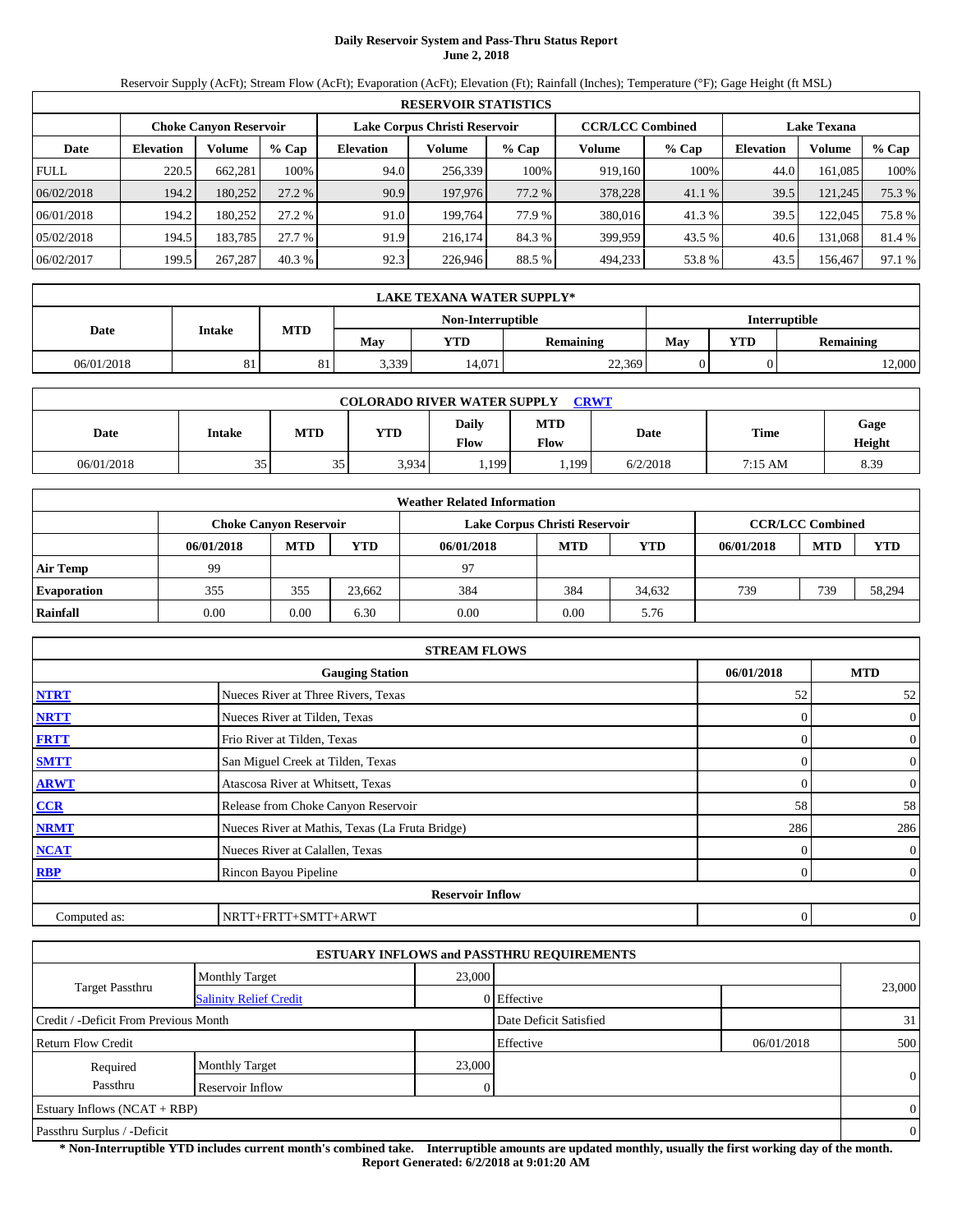## **Daily Reservoir System and Pass-Thru Status Report June 3, 2018**

Reservoir Supply (AcFt); Stream Flow (AcFt); Evaporation (AcFt); Elevation (Ft); Rainfall (Inches); Temperature (°F); Gage Height (ft MSL)

|             | <b>RESERVOIR STATISTICS</b> |                               |         |                               |         |          |                         |         |                    |               |        |
|-------------|-----------------------------|-------------------------------|---------|-------------------------------|---------|----------|-------------------------|---------|--------------------|---------------|--------|
|             |                             | <b>Choke Canyon Reservoir</b> |         | Lake Corpus Christi Reservoir |         |          | <b>CCR/LCC Combined</b> |         | <b>Lake Texana</b> |               |        |
| Date        | <b>Elevation</b>            | Volume                        | $%$ Cap | <b>Elevation</b>              | Volume  | % Cap    | Volume                  | $%$ Cap | <b>Elevation</b>   | <b>Volume</b> | % Cap  |
| <b>FULL</b> | 220.5                       | 662.281                       | 100%    | 94.0                          | 256.339 | 100%     | 919.160                 | 100%    | 44.0               | 161.085       | 100%   |
| 06/03/2018  | 194.2                       | 180,252                       | 27.2 %  | 90.9                          | 197,976 | 77.2 %   | 378,228                 | 41.1 %  | 39.5               | 121,245       | 75.3 % |
| 06/02/2018  | 194.2                       | 180.252                       | 27.2 %  | 90.9                          | 197.976 | 77.2 % 1 | 378,228                 | 41.1 %  | 39.5               | 121,245       | 75.3 % |
| 05/03/2018  | 194.5                       | 183.785                       | 27.7 %  | 91.8                          | 214.326 | 83.6 %   | 398,111                 | 43.3 %  | 40.4               | 129,400       | 80.3%  |
| 06/03/2017  | 199.4                       | 266,681                       | 40.2%   | 92.2                          | 225,538 | 88.0%    | 492,219                 | 53.6 %  | 43.5               | 156.467       | 97.1 % |

|                                           | LAKE TEXANA WATER SUPPLY* |            |       |        |                  |     |            |                  |  |  |  |
|-------------------------------------------|---------------------------|------------|-------|--------|------------------|-----|------------|------------------|--|--|--|
| <b>Interruptible</b><br>Non-Interruptible |                           |            |       |        |                  |     |            |                  |  |  |  |
| Date                                      | Intake                    | <b>MTD</b> | Mav   | YTD    | <b>Remaining</b> | Mav | <b>YTD</b> | <b>Remaining</b> |  |  |  |
| 06/02/2018                                | 60                        | 141        | 3,339 | 14,130 | 22,310           |     |            | 12,000           |  |  |  |

|            | <b>CRWT</b><br><b>COLORADO RIVER WATER SUPPLY</b> |     |            |               |                    |          |         |                |  |  |  |
|------------|---------------------------------------------------|-----|------------|---------------|--------------------|----------|---------|----------------|--|--|--|
| Date       | <b>Intake</b>                                     | MTD | <b>YTD</b> | Dailv<br>Flow | <b>MTD</b><br>Flow | Date     | Time    | Gage<br>Height |  |  |  |
| 06/02/2018 | 56                                                | 90  | 3,990      | 1.120         | 2,318              | 6/3/2018 | 7:15 AM | 8.39           |  |  |  |

|                    | <b>Weather Related Information</b> |                               |            |            |                               |            |            |                         |            |  |  |
|--------------------|------------------------------------|-------------------------------|------------|------------|-------------------------------|------------|------------|-------------------------|------------|--|--|
|                    |                                    | <b>Choke Canyon Reservoir</b> |            |            | Lake Corpus Christi Reservoir |            |            | <b>CCR/LCC Combined</b> |            |  |  |
|                    | 06/02/2018                         | <b>MTD</b>                    | <b>YTD</b> | 06/02/2018 | <b>MTD</b>                    | <b>YTD</b> | 06/02/2018 | <b>MTD</b>              | <b>YTD</b> |  |  |
| <b>Air Temp</b>    | 101                                |                               |            | 98         |                               |            |            |                         |            |  |  |
| <b>Evaporation</b> | 334                                | 689                           | 23.996     | 436        | 820                           | 35,068     | 770        | .509                    | 59,064     |  |  |
| Rainfall           | 0.00                               | 0.00                          | 6.30       | 0.00       | 0.00                          | 5.76       |            |                         |            |  |  |

|              | <b>STREAM FLOWS</b>                             |            |                  |
|--------------|-------------------------------------------------|------------|------------------|
|              | <b>Gauging Station</b>                          | 06/02/2018 | <b>MTD</b>       |
| <b>NTRT</b>  | Nueces River at Three Rivers, Texas             | 52         | 104              |
| <b>NRTT</b>  | Nueces River at Tilden, Texas                   |            | $\theta$         |
| <b>FRTT</b>  | Frio River at Tilden, Texas                     |            | $\overline{0}$   |
| <b>SMTT</b>  | San Miguel Creek at Tilden, Texas               | $\Omega$   | $\overline{0}$   |
| <b>ARWT</b>  | Atascosa River at Whitsett, Texas               | $\Omega$   | $\boldsymbol{0}$ |
| CCR          | Release from Choke Canyon Reservoir             | 58         | 115              |
| <b>NRMT</b>  | Nueces River at Mathis, Texas (La Fruta Bridge) | 216        | 502              |
| <b>NCAT</b>  | Nueces River at Calallen, Texas                 |            | $\theta$         |
| <b>RBP</b>   | Rincon Bayou Pipeline                           | $\Omega$   | $\overline{0}$   |
|              | <b>Reservoir Inflow</b>                         |            |                  |
| Computed as: | NRTT+FRTT+SMTT+ARWT                             | 0          | $\theta$         |

|                                       |                               |        | <b>ESTUARY INFLOWS and PASSTHRU REQUIREMENTS</b> |            |                |
|---------------------------------------|-------------------------------|--------|--------------------------------------------------|------------|----------------|
|                                       | <b>Monthly Target</b>         | 23,000 |                                                  |            |                |
| <b>Target Passthru</b>                | <b>Salinity Relief Credit</b> |        | 0 Effective                                      |            | 23,000         |
| Credit / -Deficit From Previous Month |                               |        | Date Deficit Satisfied                           |            | 31             |
| <b>Return Flow Credit</b>             |                               |        | Effective                                        | 06/01/2018 | 500            |
| Required                              | <b>Monthly Target</b>         | 23,000 |                                                  |            |                |
| Passthru                              | Reservoir Inflow              |        |                                                  |            | $\overline{0}$ |
| Estuary Inflows $(NCAT + RBP)$        |                               |        |                                                  |            | $\Omega$       |
| Passthru Surplus / -Deficit           |                               |        |                                                  |            | $\overline{0}$ |

**\* Non-Interruptible YTD includes current month's combined take. Interruptible amounts are updated monthly, usually the first working day of the month. Report Generated: 6/3/2018 at 9:12:18 AM**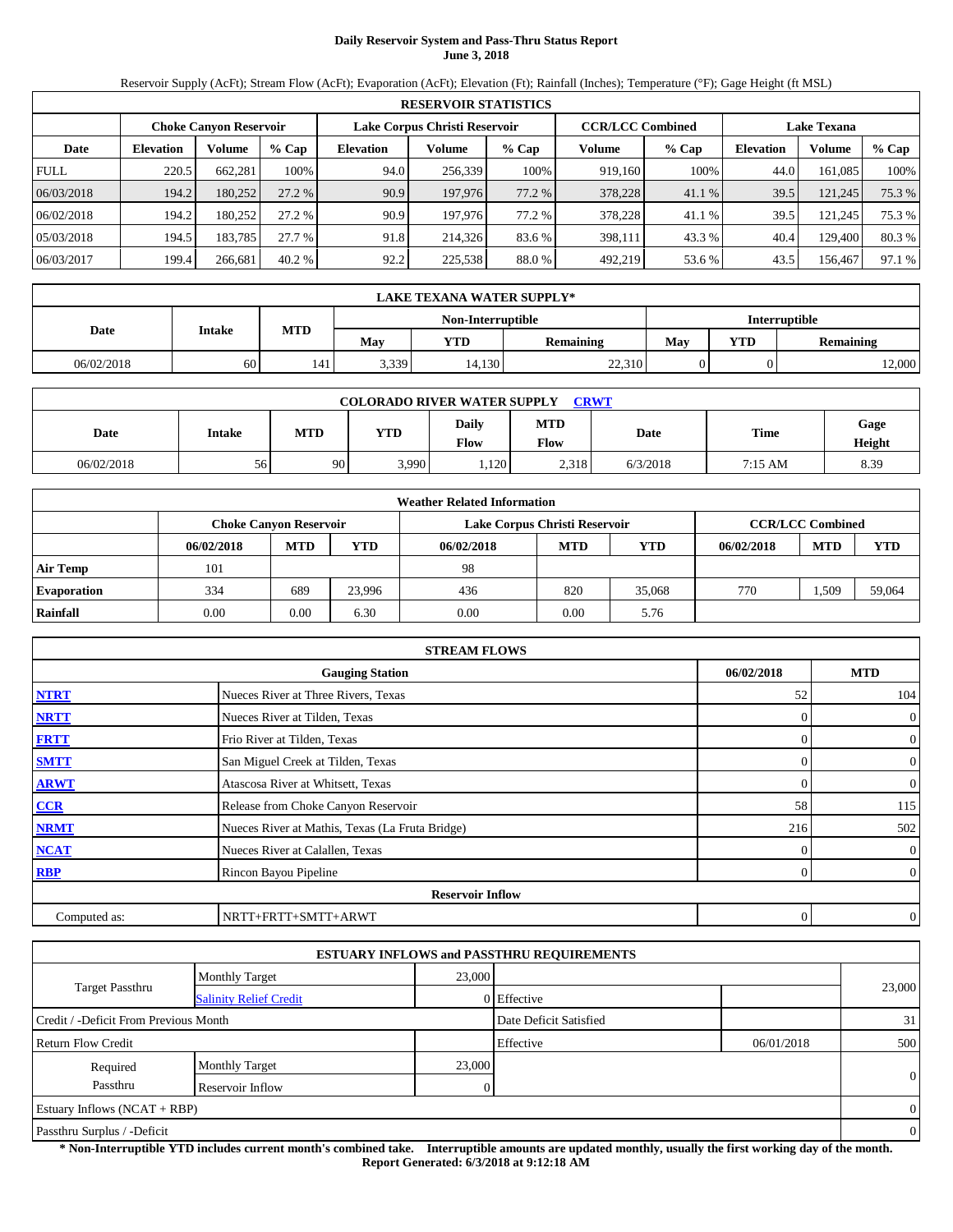## **Daily Reservoir System and Pass-Thru Status Report June 4, 2018**

Reservoir Supply (AcFt); Stream Flow (AcFt); Evaporation (AcFt); Elevation (Ft); Rainfall (Inches); Temperature (°F); Gage Height (ft MSL)

|             | <b>RESERVOIR STATISTICS</b> |                               |         |                               |         |        |                         |         |                    |         |          |
|-------------|-----------------------------|-------------------------------|---------|-------------------------------|---------|--------|-------------------------|---------|--------------------|---------|----------|
|             |                             | <b>Choke Canyon Reservoir</b> |         | Lake Corpus Christi Reservoir |         |        | <b>CCR/LCC Combined</b> |         | <b>Lake Texana</b> |         |          |
| Date        | <b>Elevation</b>            | Volume                        | $%$ Cap | <b>Elevation</b>              | Volume  | % Cap  | Volume                  | $%$ Cap | <b>Elevation</b>   | Volume  | $\%$ Cap |
| <b>FULL</b> | 220.5                       | 662.281                       | 100%    | 94.0                          | 256.339 | 100%   | 919.160                 | 100%    | 44.0               | 161.085 | 100%     |
| 06/04/2018  | 194.1                       | 179,083                       | 27.0 %  | 90.9                          | 197,976 | 77.2 % | 377,059                 | 41.0 %  | 39.5               | 121,245 | 75.3 %   |
| 06/03/2018  | 194.2                       | 180,252                       | 27.2 %  | 90.9                          | 197.976 | 77.2 % | 378,228                 | 41.1 %  | 39.5               | 121,245 | 75.3 %   |
| 05/04/2018  | 194.5                       | 183.785                       | 27.7 %  | 91.8                          | 214.326 | 83.6 % | 398,111                 | 43.3 %  | 40.4               | 129.400 | 80.3%    |
| 06/04/2017  | 199.4                       | 266.984                       | 40.3%   | 92.2                          | 224,659 | 87.6 % | 491.643                 | 53.5 %  | 43.5               | 156.467 | 97.1 %   |

|                                           | LAKE TEXANA WATER SUPPLY* |            |       |        |                  |     |            |                  |  |  |  |
|-------------------------------------------|---------------------------|------------|-------|--------|------------------|-----|------------|------------------|--|--|--|
| <b>Interruptible</b><br>Non-Interruptible |                           |            |       |        |                  |     |            |                  |  |  |  |
| Date                                      | Intake                    | <b>MTD</b> | Mav   | YTD    | <b>Remaining</b> | Mav | <b>YTD</b> | <b>Remaining</b> |  |  |  |
| 06/03/2018                                | 60                        | 201        | 3,339 | 14,190 | 22,250           |     |            | 12,000           |  |  |  |

| <b>CRWT</b><br><b>COLORADO RIVER WATER SUPPLY</b> |               |     |            |               |                    |          |         |                |  |  |
|---------------------------------------------------|---------------|-----|------------|---------------|--------------------|----------|---------|----------------|--|--|
| Date                                              | <b>Intake</b> | MTD | <b>YTD</b> | Dailv<br>Flow | <b>MTD</b><br>Flow | Date     | Time    | Gage<br>Height |  |  |
| 06/03/2018                                        | 56            | 147 | 4.046      | 1.169         | 3.488              | 6/4/2018 | 7:15 AM | 8.31           |  |  |

|                    | <b>Weather Related Information</b> |                               |            |            |                               |            |            |                         |        |  |  |
|--------------------|------------------------------------|-------------------------------|------------|------------|-------------------------------|------------|------------|-------------------------|--------|--|--|
|                    |                                    | <b>Choke Canvon Reservoir</b> |            |            | Lake Corpus Christi Reservoir |            |            | <b>CCR/LCC Combined</b> |        |  |  |
|                    | 06/03/2018                         | <b>MTD</b>                    | <b>YTD</b> | 06/03/2018 | <b>MTD</b>                    | <b>YTD</b> | 06/03/2018 | <b>MTD</b>              | YTD    |  |  |
| <b>Air Temp</b>    | 101                                |                               |            | 98         |                               |            |            |                         |        |  |  |
| <b>Evaporation</b> | 313                                | 1.002                         | 24.309     | 374        | 1.194                         | 35.442     | 687        | 2.196                   | 59.751 |  |  |
| Rainfall           | 0.00                               | 0.00                          | 6.30       | 0.00       | 0.00                          | 5.76       |            |                         |        |  |  |

|              | <b>STREAM FLOWS</b>                             |            |                |
|--------------|-------------------------------------------------|------------|----------------|
|              | <b>Gauging Station</b>                          | 06/03/2018 | <b>MTD</b>     |
| <b>NTRT</b>  | Nueces River at Three Rivers, Texas             | 54         | 158            |
| <b>NRTT</b>  | Nueces River at Tilden, Texas                   |            | $\mathbf{0}$   |
| <b>FRTT</b>  | Frio River at Tilden, Texas                     |            | $\mathbf{0}$   |
| <b>SMTT</b>  | San Miguel Creek at Tilden, Texas               |            | $\mathbf{0}$   |
| <b>ARWT</b>  | Atascosa River at Whitsett, Texas               | 0          | $\mathbf{0}$   |
| CCR          | Release from Choke Canyon Reservoir             | 58         | 173            |
| <b>NRMT</b>  | Nueces River at Mathis, Texas (La Fruta Bridge) | 204        | 707            |
| <b>NCAT</b>  | Nueces River at Calallen, Texas                 |            | $\mathbf{0}$   |
| <b>RBP</b>   | Rincon Bayou Pipeline                           | 0          | $\overline{0}$ |
|              | <b>Reservoir Inflow</b>                         |            |                |
| Computed as: | NRTT+FRTT+SMTT+ARWT                             | $\theta$   | $\overline{0}$ |

|                                       |                               |        | <b>ESTUARY INFLOWS and PASSTHRU REQUIREMENTS</b> |            |                |
|---------------------------------------|-------------------------------|--------|--------------------------------------------------|------------|----------------|
|                                       | <b>Monthly Target</b>         | 23,000 |                                                  |            |                |
| <b>Target Passthru</b>                | <b>Salinity Relief Credit</b> |        | 0 Effective                                      |            | 23,000         |
| Credit / -Deficit From Previous Month |                               |        | Date Deficit Satisfied                           |            | 31             |
| <b>Return Flow Credit</b>             |                               |        | Effective                                        | 06/01/2018 | 500            |
| Required                              | <b>Monthly Target</b>         | 23,000 |                                                  |            |                |
| Passthru                              | Reservoir Inflow              |        |                                                  |            | $\overline{0}$ |
| Estuary Inflows $(NCAT + RBP)$        |                               |        |                                                  |            | $\Omega$       |
| Passthru Surplus / -Deficit           |                               |        |                                                  |            | $\overline{0}$ |

**\* Non-Interruptible YTD includes current month's combined take. Interruptible amounts are updated monthly, usually the first working day of the month. Report Generated: 6/4/2018 at 9:01:39 AM**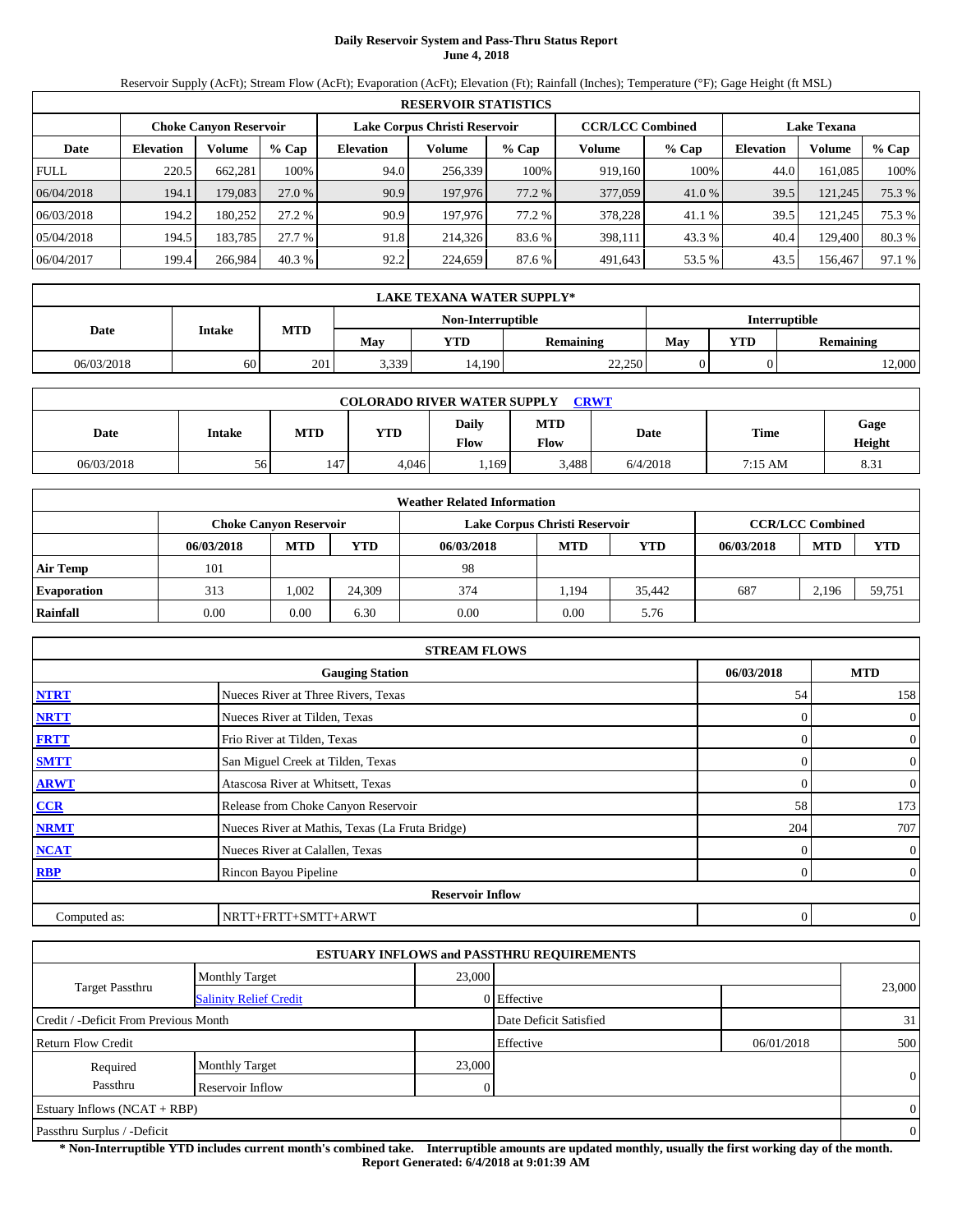## **Daily Reservoir System and Pass-Thru Status Report June 5, 2018**

Reservoir Supply (AcFt); Stream Flow (AcFt); Evaporation (AcFt); Elevation (Ft); Rainfall (Inches); Temperature (°F); Gage Height (ft MSL)

|             | <b>RESERVOIR STATISTICS</b> |                               |         |                               |         |        |                         |        |                    |               |          |  |  |
|-------------|-----------------------------|-------------------------------|---------|-------------------------------|---------|--------|-------------------------|--------|--------------------|---------------|----------|--|--|
|             |                             | <b>Choke Canyon Reservoir</b> |         | Lake Corpus Christi Reservoir |         |        | <b>CCR/LCC Combined</b> |        | <b>Lake Texana</b> |               |          |  |  |
| Date        | <b>Elevation</b>            | Volume                        | $%$ Cap | <b>Elevation</b>              | Volume  | % Cap  | Volume                  | % Cap  | <b>Elevation</b>   | <b>Volume</b> | $\%$ Cap |  |  |
| <b>FULL</b> | 220.5                       | 662.281                       | 100%    | 94.0                          | 256.339 | 100%   | 919.160                 | 100%   | 44.0               | 161.085       | 100%     |  |  |
| 06/05/2018  | 194.1                       | 179,083                       | 27.0 %  | 90.8                          | 196,197 | 76.5 % | 375,280                 | 40.8%  | 39.4               | 121,245       | 75.3 %   |  |  |
| 06/04/2018  | 194.1                       | 179.083                       | 27.0 %  | 90.9                          | 197.976 | 77.2 % | 377,059                 | 41.0%  | 39.5               | 121,245       | 75.3 %   |  |  |
| 05/05/2018  | 194.7                       | 186.162                       | 28.1 %  | 91.9                          | 216.174 | 84.3 % | 402,336                 | 43.8%  | 40.4               | 129,400       | 80.3%    |  |  |
| 06/05/2017  | 199.4                       | 266,231                       | 40.2%   | 92.2                          | 225,362 | 87.9%  | 491,593                 | 53.5 % | 43.5               | 156.467       | 97.1 %   |  |  |

|            | LAKE TEXANA WATER SUPPLY* |                      |       |        |                  |     |            |                  |  |  |  |
|------------|---------------------------|----------------------|-------|--------|------------------|-----|------------|------------------|--|--|--|
|            |                           | <b>Interruptible</b> |       |        |                  |     |            |                  |  |  |  |
| Date       | Intake                    | <b>MTD</b>           | Mav   | YTD    | <b>Remaining</b> | Mav | <b>YTD</b> | <b>Remaining</b> |  |  |  |
| 06/04/2018 | 60                        | 261                  | 3,339 | 14,250 | 22,190           |     |            | 12,000           |  |  |  |

| <b>CRWT</b><br><b>COLORADO RIVER WATER SUPPLY</b> |               |     |            |               |                    |          |         |                |  |  |
|---------------------------------------------------|---------------|-----|------------|---------------|--------------------|----------|---------|----------------|--|--|
| Date                                              | <b>Intake</b> | MTD | <b>YTD</b> | Dailv<br>Flow | <b>MTD</b><br>Flow | Date     | Time    | Gage<br>Height |  |  |
| 06/04/2018                                        | 56            | 203 | 4,102      | 1.084         | 4.571              | 6/5/2018 | 7:15 AM | 8.03           |  |  |

|                    | <b>Weather Related Information</b> |                                                                                           |            |            |            |            |            |            |            |  |  |  |
|--------------------|------------------------------------|-------------------------------------------------------------------------------------------|------------|------------|------------|------------|------------|------------|------------|--|--|--|
|                    |                                    | <b>CCR/LCC Combined</b><br>Lake Corpus Christi Reservoir<br><b>Choke Canvon Reservoir</b> |            |            |            |            |            |            |            |  |  |  |
|                    | 06/04/2018                         | <b>MTD</b>                                                                                | <b>YTD</b> | 06/04/2018 | <b>MTD</b> | <b>YTD</b> | 06/04/2018 | <b>MTD</b> | <b>YTD</b> |  |  |  |
| <b>Air Temp</b>    | 97                                 |                                                                                           |            | 97         |            |            |            |            |            |  |  |  |
| <b>Evaporation</b> | 285                                | .287                                                                                      | 24.594     | 393        | 1,587      | 35.835     | 678        | 2,874      | 60.429     |  |  |  |
| Rainfall           | 0.00                               | 0.00                                                                                      | 6.30       | 0.00       | 0.00       | 5.76       |            |            |            |  |  |  |

|              | <b>STREAM FLOWS</b>                             |            |                |
|--------------|-------------------------------------------------|------------|----------------|
|              | <b>Gauging Station</b>                          | 06/04/2018 | <b>MTD</b>     |
| <b>NTRT</b>  | Nueces River at Three Rivers, Texas             | 53         | 211            |
| <b>NRTT</b>  | Nueces River at Tilden, Texas                   |            | $\theta$       |
| <b>FRTT</b>  | Frio River at Tilden, Texas                     |            |                |
| <b>SMTT</b>  | San Miguel Creek at Tilden, Texas               | $\Omega$   | $\overline{0}$ |
| <b>ARWT</b>  | Atascosa River at Whitsett, Texas               | $\Omega$   | $\overline{0}$ |
| CCR          | Release from Choke Canyon Reservoir             | 58         | 230            |
| <b>NRMT</b>  | Nueces River at Mathis, Texas (La Fruta Bridge) | 204        | 911            |
| <b>NCAT</b>  | Nueces River at Calallen, Texas                 |            | $\theta$       |
| <b>RBP</b>   | Rincon Bayou Pipeline                           | $\Omega$   | $\overline{0}$ |
|              | <b>Reservoir Inflow</b>                         |            |                |
| Computed as: | NRTT+FRTT+SMTT+ARWT                             | 0          |                |

|                                                         |                       |        | <b>ESTUARY INFLOWS and PASSTHRU REQUIREMENTS</b> |            |                |
|---------------------------------------------------------|-----------------------|--------|--------------------------------------------------|------------|----------------|
|                                                         | <b>Monthly Target</b> | 23,000 |                                                  |            |                |
| <b>Target Passthru</b><br><b>Salinity Relief Credit</b> |                       |        | 0 Effective                                      |            | 23,000         |
| Credit / -Deficit From Previous Month                   |                       |        | Date Deficit Satisfied                           |            | 31             |
| <b>Return Flow Credit</b>                               |                       |        | Effective                                        | 06/01/2018 | 500            |
| Required                                                | <b>Monthly Target</b> | 23,000 |                                                  |            |                |
| Passthru                                                | Reservoir Inflow      |        |                                                  |            |                |
| Estuary Inflows $(NCAT + RBP)$                          |                       |        |                                                  |            | $\Omega$       |
| Passthru Surplus / -Deficit                             |                       |        |                                                  |            | $\overline{0}$ |

**\* Non-Interruptible YTD includes current month's combined take. Interruptible amounts are updated monthly, usually the first working day of the month. Report Generated: 6/5/2018 at 8:24:15 AM**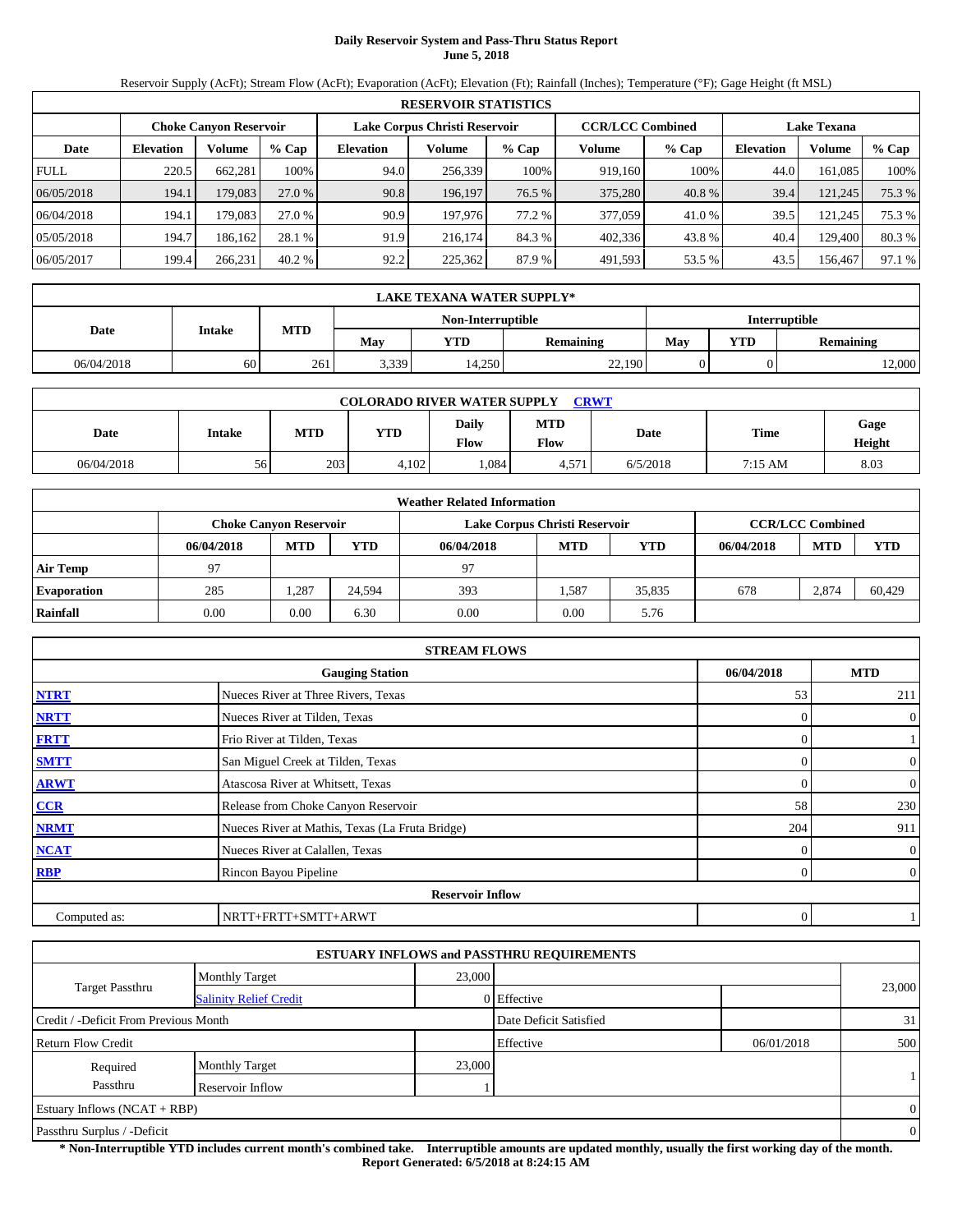# **Daily Reservoir System and Pass-Thru Status Report June 6, 2018**

Reservoir Supply (AcFt); Stream Flow (AcFt); Evaporation (AcFt); Elevation (Ft); Rainfall (Inches); Temperature (°F); Gage Height (ft MSL)

|             | <b>RESERVOIR STATISTICS</b> |                               |         |                               |         |        |                         |        |                    |               |          |  |  |
|-------------|-----------------------------|-------------------------------|---------|-------------------------------|---------|--------|-------------------------|--------|--------------------|---------------|----------|--|--|
|             |                             | <b>Choke Canyon Reservoir</b> |         | Lake Corpus Christi Reservoir |         |        | <b>CCR/LCC Combined</b> |        | <b>Lake Texana</b> |               |          |  |  |
| Date        | <b>Elevation</b>            | Volume                        | $%$ Cap | <b>Elevation</b>              | Volume  | % Cap  | Volume                  | % Cap  | <b>Elevation</b>   | <b>Volume</b> | $\%$ Cap |  |  |
| <b>FULL</b> | 220.5                       | 662.281                       | 100%    | 94.0                          | 256.339 | 100%   | 919.160                 | 100%   | 44.0               | 161.085       | 100%     |  |  |
| 06/06/2018  | 194.1                       | 179,083                       | 27.0 %  | 90.8                          | 196,197 | 76.5 % | 375,280                 | 40.8%  | 39.3               | 120,448       | 74.8%    |  |  |
| 06/05/2018  | 194.1                       | 179.083                       | 27.0 %  | 90.8                          | 196.197 | 76.5 % | 375.280                 | 40.8%  | 39.4               | 121,245       | 75.3 %   |  |  |
| 05/06/2018  | 194.7                       | 186.162                       | 28.1 %  | 91.8                          | 214.326 | 83.6 % | 400.488                 | 43.6 % | 40.4               | 129,400       | 80.3%    |  |  |
| 06/06/2017  | 199.4                       | 265,783                       | 40.1%   | 92.2                          | 225,186 | 87.8%  | 490.969                 | 53.4%  | 43.6               | 157,385       | 97.7 %   |  |  |

|            | <b>LAKE TEXANA WATER SUPPLY*</b> |                                              |                   |                      |        |     |     |                  |  |  |  |
|------------|----------------------------------|----------------------------------------------|-------------------|----------------------|--------|-----|-----|------------------|--|--|--|
|            |                                  |                                              | Non-Interruptible | <b>Interruptible</b> |        |     |     |                  |  |  |  |
| Date       | Intake                           | MTD<br>May<br><b>YTD</b><br><b>Remaining</b> |                   |                      |        | May | YTD | <b>Remaining</b> |  |  |  |
| 06/05/2018 | 60                               | 321                                          | 3.339             | 14,310               | 22,130 |     |     | 12,000           |  |  |  |

| <b>COLORADO RIVER WATER SUPPLY</b><br><b>CRWT</b> |               |            |       |                      |                           |          |         |                |  |  |
|---------------------------------------------------|---------------|------------|-------|----------------------|---------------------------|----------|---------|----------------|--|--|
| Date                                              | <b>Intake</b> | <b>MTD</b> | YTD   | <b>Daily</b><br>Flow | <b>MTD</b><br><b>Flow</b> | Date     | Time    | Gage<br>Height |  |  |
| 06/05/2018                                        | 56            | 259        | 4,159 | 9591                 | 5.530                     | 6/6/2018 | 7:15 AM | 8.03           |  |  |

|                    | <b>Weather Related Information</b> |                               |            |            |                               |            |            |                         |            |  |  |  |
|--------------------|------------------------------------|-------------------------------|------------|------------|-------------------------------|------------|------------|-------------------------|------------|--|--|--|
|                    |                                    | <b>Choke Canvon Reservoir</b> |            |            | Lake Corpus Christi Reservoir |            |            | <b>CCR/LCC Combined</b> |            |  |  |  |
|                    | 06/05/2018                         | <b>MTD</b>                    | <b>YTD</b> | 06/05/2018 | <b>MTD</b>                    | <b>YTD</b> | 06/05/2018 | <b>MTD</b>              | <b>YTD</b> |  |  |  |
| <b>Air Temp</b>    | 102                                |                               |            | 101        |                               |            |            |                         |            |  |  |  |
| <b>Evaporation</b> | 306                                | .593                          | 24,900     | 424        | 2.011                         | 36.259     | 730        | 3.604                   | 61.159     |  |  |  |
| Rainfall           | 0.00                               | 0.00                          | 6.30       | 0.00       | 0.00                          | 5.76       |            |                         |            |  |  |  |

|              | <b>STREAM FLOWS</b>                             |            |                |  |  |  |  |  |
|--------------|-------------------------------------------------|------------|----------------|--|--|--|--|--|
|              | <b>Gauging Station</b>                          | 06/05/2018 | <b>MTD</b>     |  |  |  |  |  |
| <b>NTRT</b>  | Nueces River at Three Rivers, Texas             | 53         | 264            |  |  |  |  |  |
| <b>NRTT</b>  | Nueces River at Tilden, Texas                   |            | $\overline{0}$ |  |  |  |  |  |
| <b>FRTT</b>  | Frio River at Tilden, Texas                     |            |                |  |  |  |  |  |
| <b>SMTT</b>  | San Miguel Creek at Tilden, Texas               |            | $\overline{0}$ |  |  |  |  |  |
| <b>ARWT</b>  | Atascosa River at Whitsett, Texas               |            | $\overline{0}$ |  |  |  |  |  |
| CCR          | Release from Choke Canyon Reservoir             | 58         | 288            |  |  |  |  |  |
| <b>NRMT</b>  | Nueces River at Mathis, Texas (La Fruta Bridge) | 204        | 1,116          |  |  |  |  |  |
| <b>NCAT</b>  | Nueces River at Calallen, Texas                 |            | $\overline{0}$ |  |  |  |  |  |
| <b>RBP</b>   | Rincon Bayou Pipeline                           |            | $\overline{0}$ |  |  |  |  |  |
|              | <b>Reservoir Inflow</b>                         |            |                |  |  |  |  |  |
| Computed as: | NRTT+FRTT+SMTT+ARWT                             | 0          |                |  |  |  |  |  |

|                                       |                               |        | <b>ESTUARY INFLOWS and PASSTHRU REQUIREMENTS</b> |            |          |  |
|---------------------------------------|-------------------------------|--------|--------------------------------------------------|------------|----------|--|
|                                       | <b>Monthly Target</b>         | 23,000 |                                                  |            |          |  |
| <b>Target Passthru</b>                | <b>Salinity Relief Credit</b> |        | 0 Effective                                      |            | 23,000   |  |
| Credit / -Deficit From Previous Month |                               |        | Date Deficit Satisfied                           |            | 31       |  |
| Return Flow Credit                    |                               |        | Effective                                        | 06/01/2018 | 500      |  |
| Required                              | <b>Monthly Target</b>         | 23,000 |                                                  |            |          |  |
| Passthru                              | Reservoir Inflow              |        |                                                  |            |          |  |
| Estuary Inflows $(NCAT + RBP)$        |                               |        |                                                  |            | $\Omega$ |  |
| Passthru Surplus / -Deficit           |                               |        |                                                  |            |          |  |

**\* Non-Interruptible YTD includes current month's combined take. Interruptible amounts are updated monthly, usually the first working day of the month. Report Generated: 6/6/2018 at 8:34:49 AM**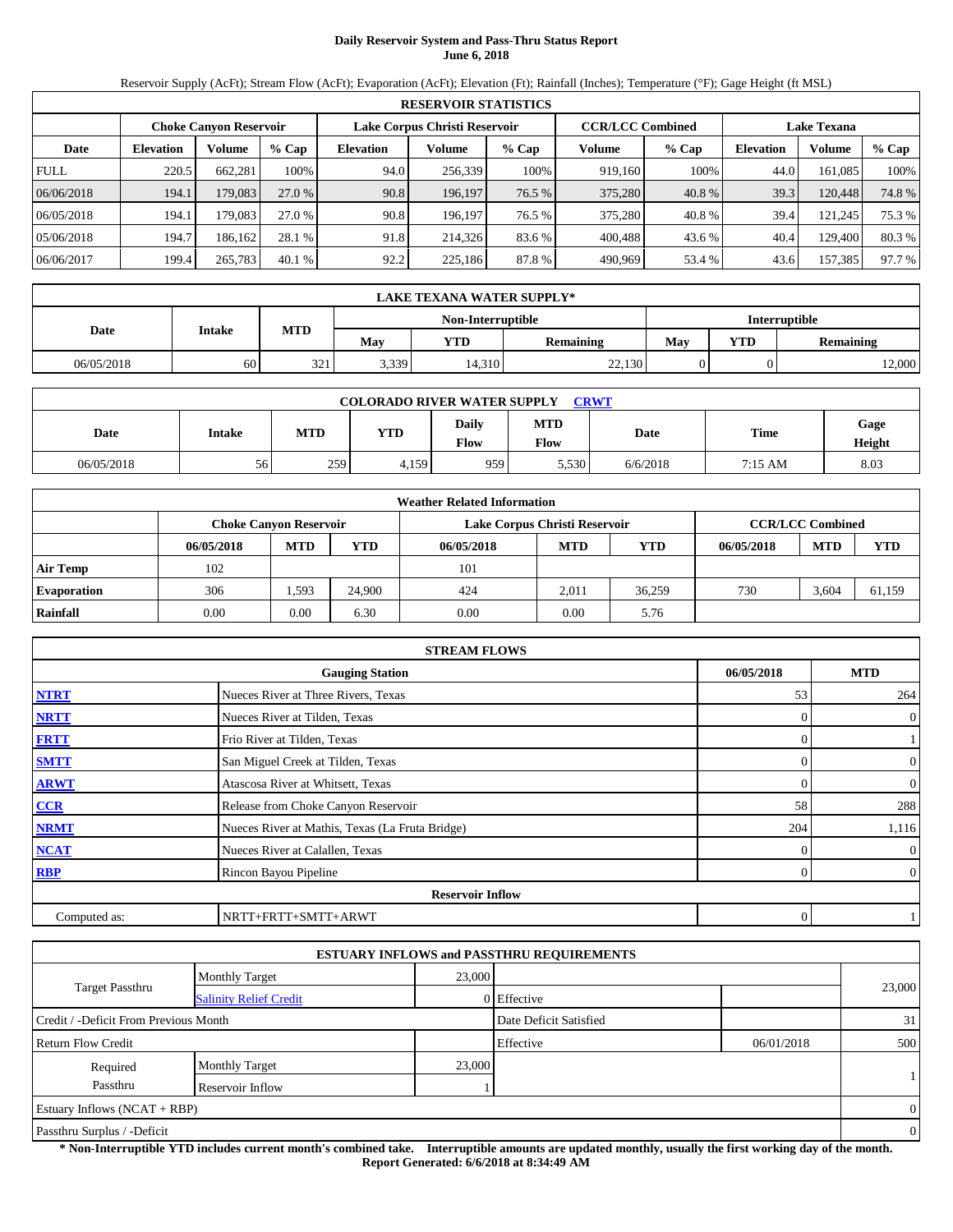## **Daily Reservoir System and Pass-Thru Status Report June 7, 2018**

Reservoir Supply (AcFt); Stream Flow (AcFt); Evaporation (AcFt); Elevation (Ft); Rainfall (Inches); Temperature (°F); Gage Height (ft MSL)

|             | <b>RESERVOIR STATISTICS</b> |                               |         |                               |         |        |                         |        |                    |         |          |  |  |
|-------------|-----------------------------|-------------------------------|---------|-------------------------------|---------|--------|-------------------------|--------|--------------------|---------|----------|--|--|
|             |                             | <b>Choke Canyon Reservoir</b> |         | Lake Corpus Christi Reservoir |         |        | <b>CCR/LCC Combined</b> |        | <b>Lake Texana</b> |         |          |  |  |
| Date        | <b>Elevation</b>            | Volume                        | $%$ Cap | <b>Elevation</b>              | Volume  | % Cap  | Volume                  | % Cap  | <b>Elevation</b>   | Volume  | $\%$ Cap |  |  |
| <b>FULL</b> | 220.5                       | 662.281                       | 100%    | 94.0                          | 256.339 | 100%   | 919.160                 | 100%   | 44.0               | 161.085 | 100%     |  |  |
| 06/07/2018  | 194.0                       | 177,918                       | 26.8 %  | 90.8                          | 196.197 | 76.5 % | 374,115                 | 40.7 % | 39.3               | 120,448 | 74.8%    |  |  |
| 06/06/2018  | 194.1                       | 179.083                       | 27.0 %  | 90.8                          | 196.197 | 76.5 % | 375,280                 | 40.8%  | 39.3               | 120.448 | 74.8%    |  |  |
| 05/07/2018  | 194.7                       | 186.162                       | 28.1 %  | 91.8                          | 214.326 | 83.6 % | 400.488                 | 43.6 % | 40.4               | 129.400 | 80.3%    |  |  |
| 06/07/2017  | 199.3                       | 265,335                       | 40.0%   | 92.2                          | 224,659 | 87.6 % | 489,994                 | 53.3 % | 43.6               | 157,385 | 97.7 %   |  |  |

|            | LAKE TEXANA WATER SUPPLY* |            |       |        |                  |     |            |                  |  |  |  |
|------------|---------------------------|------------|-------|--------|------------------|-----|------------|------------------|--|--|--|
|            | <b>Interruptible</b>      |            |       |        |                  |     |            |                  |  |  |  |
| Date       | Intake                    | <b>MTD</b> | Mav   | YTD    | <b>Remaining</b> | Mav | <b>YTD</b> | <b>Remaining</b> |  |  |  |
| 06/06/2018 | 60                        | 381        | 3,339 | 14,370 | 22,070           |     |            | 12,000           |  |  |  |

| <b>COLORADO RIVER WATER SUPPLY</b><br><b>CRWT</b> |               |            |       |                      |                           |          |           |                |  |  |
|---------------------------------------------------|---------------|------------|-------|----------------------|---------------------------|----------|-----------|----------------|--|--|
| Date                                              | <b>Intake</b> | <b>MTD</b> | YTD   | <b>Daily</b><br>Flow | <b>MTD</b><br><b>Flow</b> | Date     | Time      | Gage<br>Height |  |  |
| 06/06/2018                                        | 56            | 315        | 4,214 | 985                  | 6,515                     | 6/7/2018 | $6:15$ AM | 8.21           |  |  |

|                    | <b>Weather Related Information</b> |                               |            |            |                               |            |            |                         |        |  |  |  |
|--------------------|------------------------------------|-------------------------------|------------|------------|-------------------------------|------------|------------|-------------------------|--------|--|--|--|
|                    |                                    | <b>Choke Canvon Reservoir</b> |            |            | Lake Corpus Christi Reservoir |            |            | <b>CCR/LCC Combined</b> |        |  |  |  |
|                    | 06/06/2018                         | <b>MTD</b>                    | <b>YTD</b> | 06/06/2018 | <b>MTD</b>                    | <b>YTD</b> | 06/06/2018 | <b>MTD</b>              | YTD    |  |  |  |
| <b>Air Temp</b>    | 100                                |                               |            | 97         |                               |            |            |                         |        |  |  |  |
| <b>Evaporation</b> | 305                                | 1.898                         | 25,205     | 372        | 2.383                         | 36.631     | 677        | 4.281                   | 61.836 |  |  |  |
| Rainfall           | 0.00                               | 0.00                          | 6.30       | 0.00       | 0.00                          | 5.76       |            |                         |        |  |  |  |

|              | <b>STREAM FLOWS</b>                             |            |                |  |  |  |  |  |  |
|--------------|-------------------------------------------------|------------|----------------|--|--|--|--|--|--|
|              | <b>Gauging Station</b>                          | 06/06/2018 | <b>MTD</b>     |  |  |  |  |  |  |
| <b>NTRT</b>  | Nueces River at Three Rivers, Texas             | 54         | 319            |  |  |  |  |  |  |
| <b>NRTT</b>  | Nueces River at Tilden, Texas                   |            | $\overline{0}$ |  |  |  |  |  |  |
| <b>FRTT</b>  | Frio River at Tilden, Texas                     |            |                |  |  |  |  |  |  |
| <b>SMTT</b>  | San Miguel Creek at Tilden, Texas               |            | $\overline{0}$ |  |  |  |  |  |  |
| <b>ARWT</b>  | Atascosa River at Whitsett, Texas               |            | $\overline{0}$ |  |  |  |  |  |  |
| CCR          | Release from Choke Canyon Reservoir             | 58         | 345            |  |  |  |  |  |  |
| <b>NRMT</b>  | Nueces River at Mathis, Texas (La Fruta Bridge) | 238        | 1,354          |  |  |  |  |  |  |
| <b>NCAT</b>  | Nueces River at Calallen, Texas                 |            | $\overline{0}$ |  |  |  |  |  |  |
| <b>RBP</b>   | Rincon Bayou Pipeline                           |            | $\overline{0}$ |  |  |  |  |  |  |
|              | <b>Reservoir Inflow</b>                         |            |                |  |  |  |  |  |  |
| Computed as: | NRTT+FRTT+SMTT+ARWT                             | 0          |                |  |  |  |  |  |  |

|                                       |                               |        | <b>ESTUARY INFLOWS and PASSTHRU REQUIREMENTS</b> |            |                |
|---------------------------------------|-------------------------------|--------|--------------------------------------------------|------------|----------------|
|                                       | <b>Monthly Target</b>         | 23,000 |                                                  |            |                |
| <b>Target Passthru</b>                | <b>Salinity Relief Credit</b> |        | 0 Effective                                      |            | 23,000         |
| Credit / -Deficit From Previous Month |                               |        | Date Deficit Satisfied                           |            | 31             |
| <b>Return Flow Credit</b>             |                               |        | Effective                                        | 06/01/2018 | 500            |
| Required                              | <b>Monthly Target</b>         | 23,000 |                                                  |            |                |
| Passthru                              | Reservoir Inflow              |        |                                                  |            |                |
| Estuary Inflows $(NCAT + RBP)$        |                               |        |                                                  |            | $\Omega$       |
| Passthru Surplus / -Deficit           |                               |        |                                                  |            | $\overline{0}$ |

**\* Non-Interruptible YTD includes current month's combined take. Interruptible amounts are updated monthly, usually the first working day of the month. Report Generated: 6/7/2018 at 8:08:17 AM**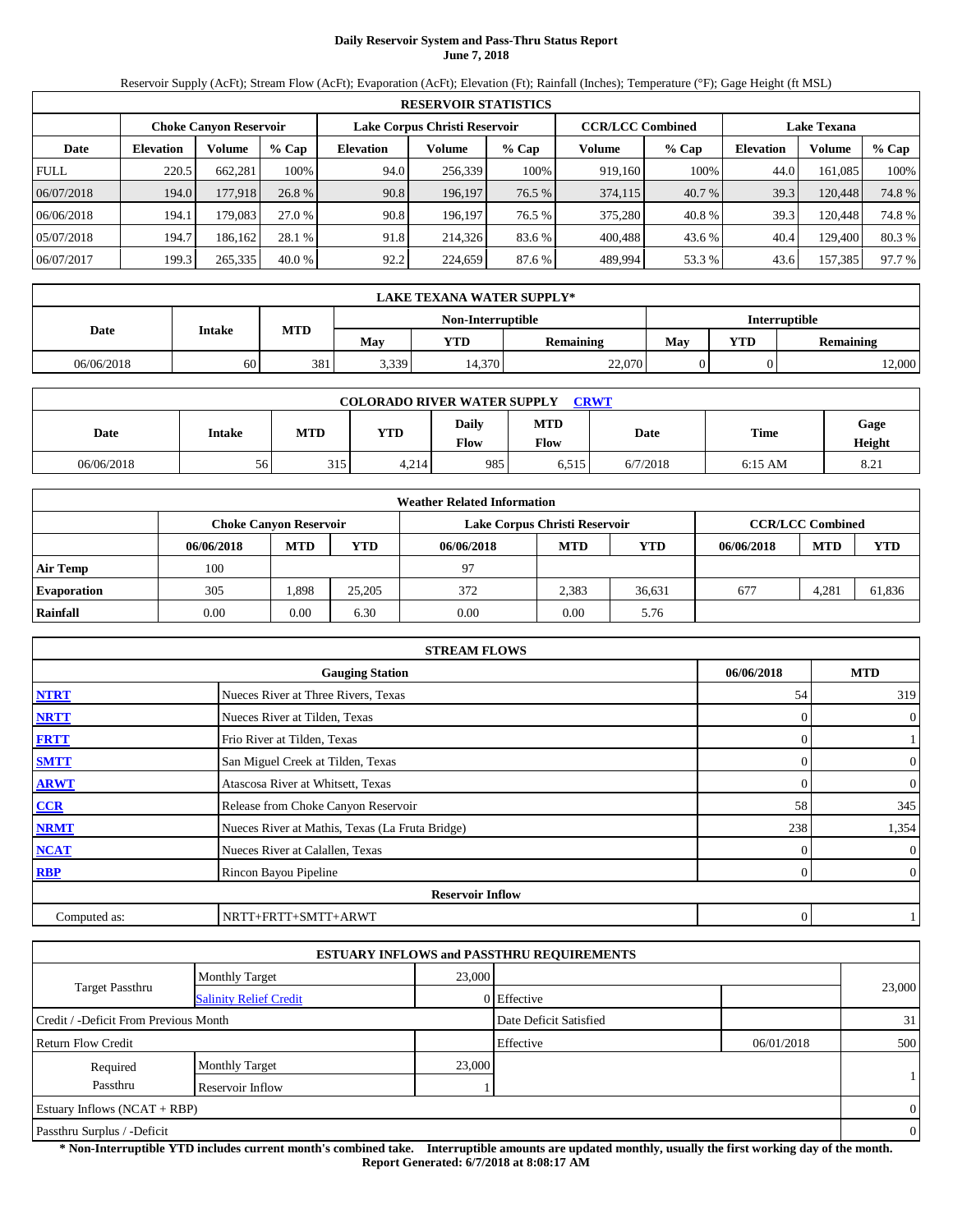# **Daily Reservoir System and Pass-Thru Status Report June 8, 2018**

Reservoir Supply (AcFt); Stream Flow (AcFt); Evaporation (AcFt); Elevation (Ft); Rainfall (Inches); Temperature (°F); Gage Height (ft MSL)

|             | <b>RESERVOIR STATISTICS</b> |                               |         |                               |         |        |                         |        |                    |         |        |  |  |
|-------------|-----------------------------|-------------------------------|---------|-------------------------------|---------|--------|-------------------------|--------|--------------------|---------|--------|--|--|
|             |                             | <b>Choke Canyon Reservoir</b> |         | Lake Corpus Christi Reservoir |         |        | <b>CCR/LCC Combined</b> |        | <b>Lake Texana</b> |         |        |  |  |
| Date        | <b>Elevation</b>            | Volume                        | $%$ Cap | Elevation                     | Volume  | % Cap  | Volume                  | % Cap  | <b>Elevation</b>   | Volume  | % Cap  |  |  |
| <b>FULL</b> | 220.5                       | 662,281                       | 100%    | 94.0                          | 256,339 | 100%   | 919,160                 | 100%   | 44.0               | 161.085 | 100%   |  |  |
| 06/08/2018  | 194.1                       | 179,083                       | 27.0 %  | 90.7                          | 194.426 | 75.8 % | 373,509                 | 40.6 % | 39.3               | 120,448 | 74.8%  |  |  |
| 06/07/2018  | 194.0                       | 177.918                       | 26.8 %  | 90.8                          | 196.197 | 76.5 % | 374,115                 | 40.7 % | 39.3               | 120,448 | 74.8%  |  |  |
| 05/08/2018  | 194.6                       | 184.971                       | 27.9 %  | 91.7                          | 212.485 | 82.9 % | 397,456                 | 43.2 % | 40.3               | 128,570 | 79.8%  |  |  |
| 06/08/2017  | 199.4                       | 266,081                       | 40.1%   | 92.1                          | 223,957 | 87.4 % | 490,038                 | 53.3%  | 43.6               | 157,385 | 97.7 % |  |  |

|            | LAKE TEXANA WATER SUPPLY* |                      |       |        |                  |     |            |                  |  |  |  |
|------------|---------------------------|----------------------|-------|--------|------------------|-----|------------|------------------|--|--|--|
|            |                           | <b>Interruptible</b> |       |        |                  |     |            |                  |  |  |  |
| Date       | Intake                    | <b>MTD</b>           | Mav   | YTD    | <b>Remaining</b> | Mav | <b>YTD</b> | <b>Remaining</b> |  |  |  |
| 06/07/2018 | 91                        | 472                  | 3,339 | 14.461 | 21,979           |     |            | 12,000           |  |  |  |

| <b>CRWT</b><br><b>COLORADO RIVER WATER SUPPLY</b> |               |     |            |               |                    |          |           |                |  |  |
|---------------------------------------------------|---------------|-----|------------|---------------|--------------------|----------|-----------|----------------|--|--|
| Date                                              | <b>Intake</b> | MTD | <b>YTD</b> | Daily<br>Flow | <b>MTD</b><br>Flow | Date     | Time      | Gage<br>Height |  |  |
| 06/07/2018                                        | 25            | 340 | 4,240      | .304          | 7,819              | 6/8/2018 | $6:15$ AM | 10.42          |  |  |

|                    | <b>Weather Related Information</b> |                               |            |            |                               |            |            |                         |            |  |  |  |
|--------------------|------------------------------------|-------------------------------|------------|------------|-------------------------------|------------|------------|-------------------------|------------|--|--|--|
|                    |                                    | <b>Choke Canvon Reservoir</b> |            |            | Lake Corpus Christi Reservoir |            |            | <b>CCR/LCC Combined</b> |            |  |  |  |
|                    | 06/07/2018                         | <b>MTD</b>                    | <b>YTD</b> | 06/07/2018 | <b>MTD</b>                    | <b>YTD</b> | 06/07/2018 | <b>MTD</b>              | <b>YTD</b> |  |  |  |
| <b>Air Temp</b>    | 98                                 |                               |            | 96         |                               |            |            |                         |            |  |  |  |
| <b>Evaporation</b> | 306                                | 2.204                         | 25.511     | 381        | 2.764                         | 37,012     | 687        | 4,968                   | 62.523     |  |  |  |
| Rainfall           | 0.00                               | 0.00                          | 6.30       | 0.00       | 0.00                          | 5.76       |            |                         |            |  |  |  |

|              | <b>STREAM FLOWS</b>                             |            |                |  |  |  |  |  |  |  |
|--------------|-------------------------------------------------|------------|----------------|--|--|--|--|--|--|--|
|              | <b>Gauging Station</b>                          | 06/07/2018 | <b>MTD</b>     |  |  |  |  |  |  |  |
| <b>NTRT</b>  | Nueces River at Three Rivers, Texas             | 55         | 373            |  |  |  |  |  |  |  |
| <b>NRTT</b>  | Nueces River at Tilden, Texas                   |            | $\overline{0}$ |  |  |  |  |  |  |  |
| <b>FRTT</b>  | Frio River at Tilden, Texas                     |            |                |  |  |  |  |  |  |  |
| <b>SMTT</b>  | San Miguel Creek at Tilden, Texas               |            | $\overline{0}$ |  |  |  |  |  |  |  |
| <b>ARWT</b>  | Atascosa River at Whitsett, Texas               |            | $\overline{0}$ |  |  |  |  |  |  |  |
| CCR          | Release from Choke Canyon Reservoir             | 58         | 403            |  |  |  |  |  |  |  |
| <b>NRMT</b>  | Nueces River at Mathis, Texas (La Fruta Bridge) | 256        | 1,610          |  |  |  |  |  |  |  |
| <b>NCAT</b>  | Nueces River at Calallen, Texas                 |            | $\overline{0}$ |  |  |  |  |  |  |  |
| <b>RBP</b>   | Rincon Bayou Pipeline                           |            | $\overline{0}$ |  |  |  |  |  |  |  |
|              | <b>Reservoir Inflow</b>                         |            |                |  |  |  |  |  |  |  |
| Computed as: | NRTT+FRTT+SMTT+ARWT                             | 0          |                |  |  |  |  |  |  |  |

|                                                         |                       |        | <b>ESTUARY INFLOWS and PASSTHRU REQUIREMENTS</b> |            |          |  |
|---------------------------------------------------------|-----------------------|--------|--------------------------------------------------|------------|----------|--|
|                                                         | <b>Monthly Target</b> | 23,000 |                                                  |            |          |  |
| <b>Target Passthru</b><br><b>Salinity Relief Credit</b> |                       |        | 0 Effective                                      |            | 23,000   |  |
| Credit / -Deficit From Previous Month                   |                       |        | Date Deficit Satisfied                           |            | 31       |  |
| Return Flow Credit                                      |                       |        | Effective                                        | 06/01/2018 | 500      |  |
| Required                                                | <b>Monthly Target</b> | 23,000 |                                                  |            |          |  |
| Passthru                                                | Reservoir Inflow      |        |                                                  |            |          |  |
| Estuary Inflows $(NCAT + RBP)$                          |                       |        |                                                  |            | $\Omega$ |  |
| Passthru Surplus / -Deficit                             |                       |        |                                                  |            |          |  |

**\* Non-Interruptible YTD includes current month's combined take. Interruptible amounts are updated monthly, usually the first working day of the month. Report Generated: 6/8/2018 at 8:24:10 AM**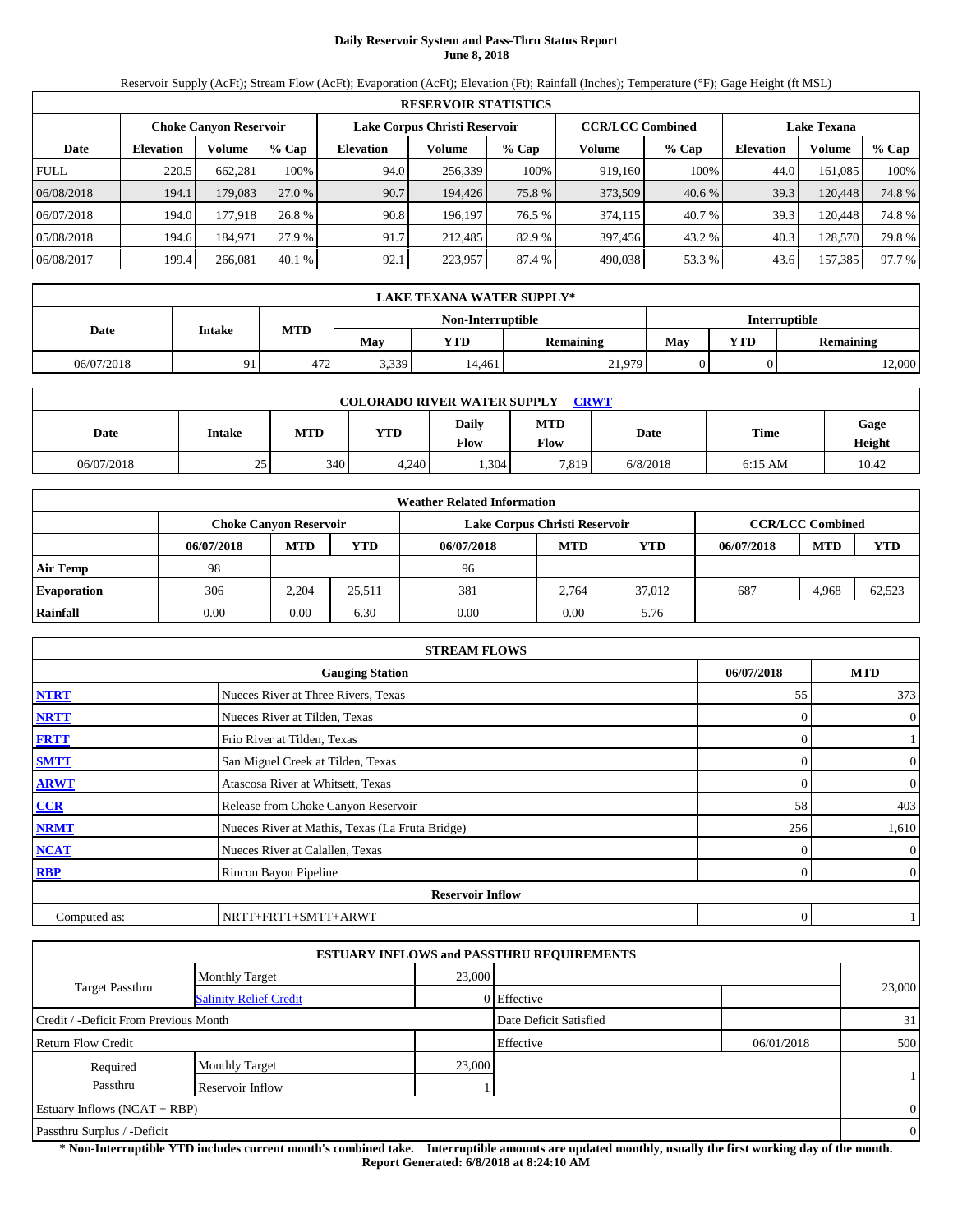## **Daily Reservoir System and Pass-Thru Status Report June 9, 2018**

Reservoir Supply (AcFt); Stream Flow (AcFt); Evaporation (AcFt); Elevation (Ft); Rainfall (Inches); Temperature (°F); Gage Height (ft MSL)

|             | <b>RESERVOIR STATISTICS</b> |                               |         |                               |         |        |                         |        |                    |               |        |  |
|-------------|-----------------------------|-------------------------------|---------|-------------------------------|---------|--------|-------------------------|--------|--------------------|---------------|--------|--|
|             |                             | <b>Choke Canyon Reservoir</b> |         | Lake Corpus Christi Reservoir |         |        | <b>CCR/LCC Combined</b> |        | <b>Lake Texana</b> |               |        |  |
| Date        | <b>Elevation</b>            | Volume                        | $%$ Cap | <b>Elevation</b>              | Volume  | % Cap  | Volume                  | % Cap  | <b>Elevation</b>   | <b>Volume</b> | % Cap  |  |
| <b>FULL</b> | 220.5                       | 662.281                       | 100%    | 94.0                          | 256.339 | 100%   | 919.160                 | 100%   | 44.0               | 161.085       | 100%   |  |
| 06/09/2018  | 194.1                       | 179,083                       | 27.0 %  | 90.7                          | 194.426 | 75.8 % | 373,509                 | 40.6 % | 39.3               | 120,448       | 74.8%  |  |
| 06/08/2018  | 194.1                       | 179.083                       | 27.0 %  | 90.7                          | 194.426 | 75.8%  | 373,509                 | 40.6 % | 39.3               | 120.448       | 74.8%  |  |
| 05/09/2018  | 194.6                       | 184.971                       | 27.9 %  | 91.7                          | 212.485 | 82.9 % | 397,456                 | 43.2 % | 40.3               | 128.570       | 79.8%  |  |
| 06/09/2017  | 199.3                       | 264,291                       | 39.9 %  | 92.1                          | 222.904 | 87.0%  | 487,195                 | 53.0%  | 43.6               | 157,385       | 97.7 % |  |

|                                           | LAKE TEXANA WATER SUPPLY* |            |       |        |                  |     |            |                  |  |  |  |
|-------------------------------------------|---------------------------|------------|-------|--------|------------------|-----|------------|------------------|--|--|--|
| <b>Interruptible</b><br>Non-Interruptible |                           |            |       |        |                  |     |            |                  |  |  |  |
| Date                                      | Intake                    | <b>MTD</b> | Mav   | YTD    | <b>Remaining</b> | Mav | <b>YTD</b> | <b>Remaining</b> |  |  |  |
| 06/08/2018                                | 116                       | 588        | 3,339 | 14,577 | 21,863           |     |            | 12,000           |  |  |  |

|            | <b>COLORADO RIVER WATER SUPPLY</b><br><b>CRWT</b> |            |            |               |                    |          |                   |                |  |  |  |  |
|------------|---------------------------------------------------|------------|------------|---------------|--------------------|----------|-------------------|----------------|--|--|--|--|
| Date       | Intake                                            | <b>MTD</b> | <b>YTD</b> | Daily<br>Flow | <b>MTD</b><br>Flow | Date     | <b>Time</b>       | Gage<br>Height |  |  |  |  |
| 06/08/2018 |                                                   | 340        | 4,240      | 2,819         | 10,638             | 6/9/2018 | $7:15 \text{ AM}$ | 9.51           |  |  |  |  |

|                    | <b>Weather Related Information</b> |                               |            |            |                               |            |            |                         |        |  |  |  |
|--------------------|------------------------------------|-------------------------------|------------|------------|-------------------------------|------------|------------|-------------------------|--------|--|--|--|
|                    |                                    | <b>Choke Canvon Reservoir</b> |            |            | Lake Corpus Christi Reservoir |            |            | <b>CCR/LCC Combined</b> |        |  |  |  |
|                    | 06/08/2018                         | <b>MTD</b>                    | <b>YTD</b> | 06/08/2018 | <b>MTD</b>                    | <b>YTD</b> | 06/08/2018 | <b>MTD</b>              | YTD    |  |  |  |
| <b>Air Temp</b>    | 99                                 |                               |            | 97         |                               |            |            |                         |        |  |  |  |
| <b>Evaporation</b> | 319                                | 2.523                         | 25,830     | 453        | 3.217                         | 37.465     | 772        | 5.740                   | 63,295 |  |  |  |
| Rainfall           | 0.00                               | 0.00                          | 6.30       | 0.00       | 0.00                          | 5.76       |            |                         |        |  |  |  |

|              | <b>STREAM FLOWS</b>                             |            |                |
|--------------|-------------------------------------------------|------------|----------------|
|              | <b>Gauging Station</b>                          | 06/08/2018 | <b>MTD</b>     |
| <b>NTRT</b>  | Nueces River at Three Rivers, Texas             | 55         | 428            |
| <b>NRTT</b>  | Nueces River at Tilden, Texas                   |            | $\theta$       |
| <b>FRTT</b>  | Frio River at Tilden, Texas                     |            |                |
| <b>SMTT</b>  | San Miguel Creek at Tilden, Texas               | $\Omega$   | $\overline{0}$ |
| <b>ARWT</b>  | Atascosa River at Whitsett, Texas               | $\Omega$   | $\overline{0}$ |
| CCR          | Release from Choke Canyon Reservoir             | 58         | 461            |
| <b>NRMT</b>  | Nueces River at Mathis, Texas (La Fruta Bridge) | 260        | 1,870          |
| <b>NCAT</b>  | Nueces River at Calallen, Texas                 |            | $\theta$       |
| <b>RBP</b>   | Rincon Bayou Pipeline                           | $\Omega$   | $\overline{0}$ |
|              | <b>Reservoir Inflow</b>                         |            |                |
| Computed as: | NRTT+FRTT+SMTT+ARWT                             | 0          |                |

|                                       |                               |        | <b>ESTUARY INFLOWS and PASSTHRU REQUIREMENTS</b> |            |                |
|---------------------------------------|-------------------------------|--------|--------------------------------------------------|------------|----------------|
|                                       | <b>Monthly Target</b>         | 23,000 |                                                  |            |                |
| <b>Target Passthru</b>                | <b>Salinity Relief Credit</b> |        | 0 Effective                                      |            | 23,000         |
| Credit / -Deficit From Previous Month |                               |        | Date Deficit Satisfied                           |            | 31             |
| <b>Return Flow Credit</b>             |                               |        | Effective                                        | 06/01/2018 | 500            |
| Required                              | <b>Monthly Target</b>         | 23,000 |                                                  |            |                |
| Passthru                              | Reservoir Inflow              |        |                                                  |            |                |
| Estuary Inflows $(NCAT + RBP)$        |                               |        |                                                  |            | $\Omega$       |
| Passthru Surplus / -Deficit           |                               |        |                                                  |            | $\overline{0}$ |

**\* Non-Interruptible YTD includes current month's combined take. Interruptible amounts are updated monthly, usually the first working day of the month. Report Generated: 6/9/2018 at 7:53:59 AM**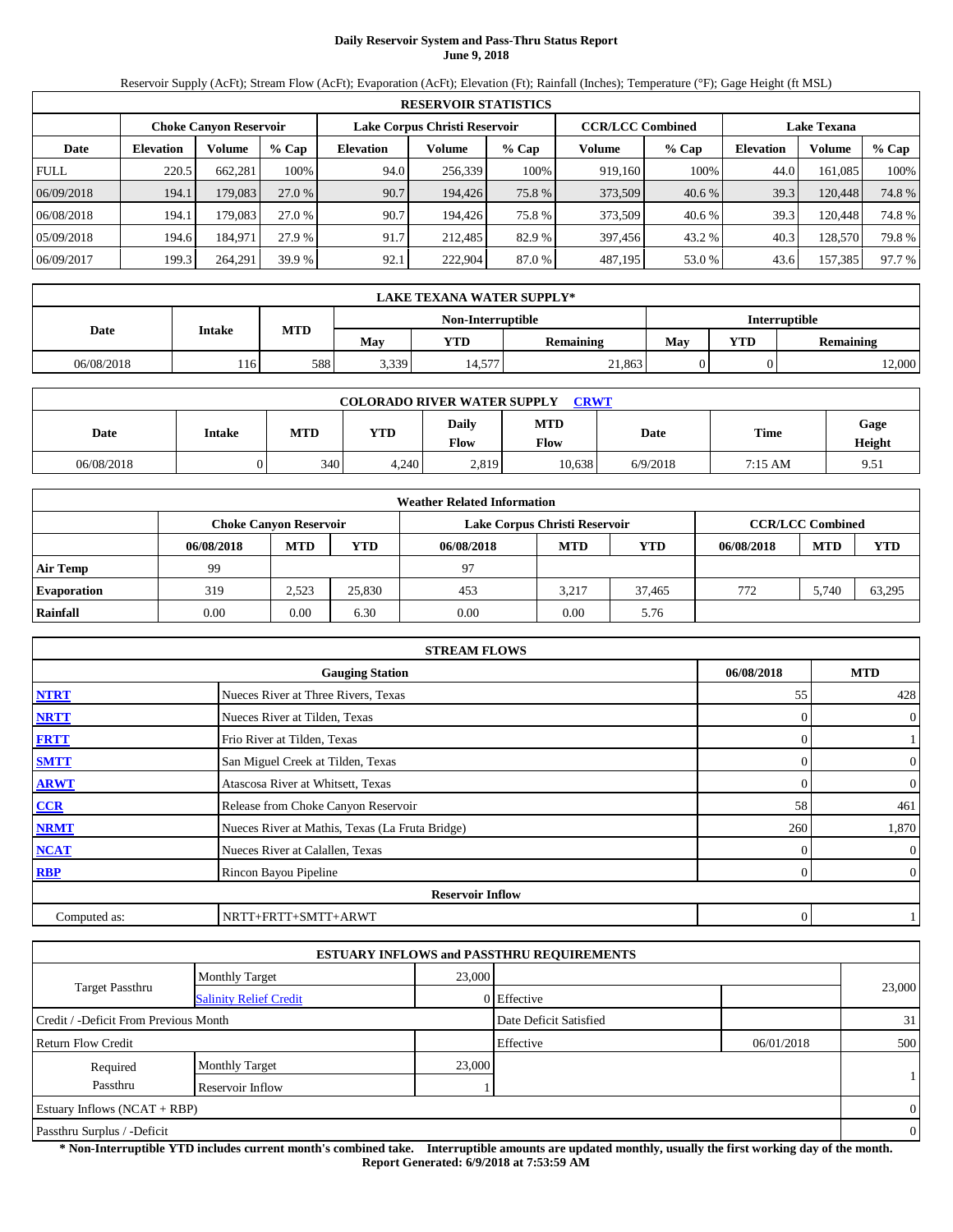## **Daily Reservoir System and Pass-Thru Status Report June 10, 2018**

Reservoir Supply (AcFt); Stream Flow (AcFt); Evaporation (AcFt); Elevation (Ft); Rainfall (Inches); Temperature (°F); Gage Height (ft MSL)

|             | <b>RESERVOIR STATISTICS</b> |                               |          |                               |         |        |                         |        |                    |         |        |  |  |
|-------------|-----------------------------|-------------------------------|----------|-------------------------------|---------|--------|-------------------------|--------|--------------------|---------|--------|--|--|
|             |                             | <b>Choke Canyon Reservoir</b> |          | Lake Corpus Christi Reservoir |         |        | <b>CCR/LCC Combined</b> |        | <b>Lake Texana</b> |         |        |  |  |
| Date        | <b>Elevation</b>            | Volume                        | $%$ Cap  | Elevation                     | Volume  | % Cap  | Volume                  | % Cap  | <b>Elevation</b>   | Volume  | % Cap  |  |  |
| <b>FULL</b> | 220.5                       | 662,281                       | 100%     | 94.0                          | 256,339 | 100%   | 919,160                 | 100%   | 44.0               | 161.085 | 100%   |  |  |
| 06/10/2018  | 193.9                       | 176,758                       | 26.7%    | 90.6                          | 192,663 | 75.2 % | 369,421                 | 40.2 % | 39.3               | 120,448 | 74.8%  |  |  |
| 06/09/2018  | 194.1                       | 179.083                       | 27.0 %   | 90.7                          | 194.426 | 75.8%  | 373.509                 | 40.6 % | 39.3               | 120,448 | 74.8%  |  |  |
| 05/10/2018  | 194.5                       | 183.785                       | 27.7 %   | 91.7                          | 212.485 | 82.9 % | 396,270                 | 43.1 % | 40.3               | 128,570 | 79.8%  |  |  |
| 06/10/2017  | 199.3                       | 265,037                       | $40.0\%$ | 92.1                          | 222,379 | 86.8%  | 487,416                 | 53.0%  | 43.6               | 157,385 | 97.7 % |  |  |

|                                           | LAKE TEXANA WATER SUPPLY* |            |       |        |                  |     |            |                  |  |  |  |
|-------------------------------------------|---------------------------|------------|-------|--------|------------------|-----|------------|------------------|--|--|--|
| <b>Interruptible</b><br>Non-Interruptible |                           |            |       |        |                  |     |            |                  |  |  |  |
| Date                                      | Intake                    | <b>MTD</b> | Mav   | YTD    | <b>Remaining</b> | Mav | <b>YTD</b> | <b>Remaining</b> |  |  |  |
| 06/09/2018                                | 116                       | 704        | 3,339 | 14,693 | 21,747           |     |            | 12,000           |  |  |  |

|            | <b>COLORADO RIVER WATER SUPPLY</b><br><b>CRWT</b> |     |            |                      |                    |           |         |                |  |  |  |  |
|------------|---------------------------------------------------|-----|------------|----------------------|--------------------|-----------|---------|----------------|--|--|--|--|
| Date       | <b>Intake</b>                                     | MTD | <b>YTD</b> | Daily<br><b>Flow</b> | <b>MTD</b><br>Flow | Date      | Time    | Gage<br>Height |  |  |  |  |
| 06/09/2018 |                                                   | 340 | 4.240      | 2.064                | 12.702             | 6/10/2018 | 7:15 AM | 9.11           |  |  |  |  |

|                    | <b>Weather Related Information</b> |                               |            |            |                               |            |            |                         |            |  |  |
|--------------------|------------------------------------|-------------------------------|------------|------------|-------------------------------|------------|------------|-------------------------|------------|--|--|
|                    |                                    | <b>Choke Canyon Reservoir</b> |            |            | Lake Corpus Christi Reservoir |            |            | <b>CCR/LCC Combined</b> |            |  |  |
|                    | 06/09/2018                         | <b>MTD</b>                    | <b>YTD</b> | 06/09/2018 | <b>MTD</b>                    | <b>YTD</b> | 06/09/2018 | <b>MTD</b>              | <b>YTD</b> |  |  |
| <b>Air Temp</b>    | 99                                 |                               |            | 97         |                               |            |            |                         |            |  |  |
| <b>Evaporation</b> | 283                                | 2.806                         | 26.113     | 440        | 3,657                         | 37,905     | 723        | 6.463                   | 64.018     |  |  |
| Rainfall           | 0.00                               | 0.00                          | 6.30       | 0.05       | 0.05                          | 5.81       |            |                         |            |  |  |

|              | <b>STREAM FLOWS</b>                             |            |                  |
|--------------|-------------------------------------------------|------------|------------------|
|              | <b>Gauging Station</b>                          | 06/09/2018 | <b>MTD</b>       |
| <b>NTRT</b>  | Nueces River at Three Rivers, Texas             | 55         | 484              |
| <b>NRTT</b>  | Nueces River at Tilden, Texas                   |            | $\theta$         |
| <b>FRTT</b>  | Frio River at Tilden, Texas                     |            |                  |
| <b>SMTT</b>  | San Miguel Creek at Tilden, Texas               | $\Omega$   | $\overline{0}$   |
| <b>ARWT</b>  | Atascosa River at Whitsett, Texas               | $\Omega$   | $\overline{0}$   |
| CCR          | Release from Choke Canyon Reservoir             | 58         | 518              |
| <b>NRMT</b>  | Nueces River at Mathis, Texas (La Fruta Bridge) | 262        | 2,132            |
| <b>NCAT</b>  | Nueces River at Calallen, Texas                 |            | $\boldsymbol{0}$ |
| <b>RBP</b>   | Rincon Bayou Pipeline                           | $\Omega$   | $\overline{0}$   |
|              | <b>Reservoir Inflow</b>                         |            |                  |
| Computed as: | NRTT+FRTT+SMTT+ARWT                             | 0          |                  |

|                                       |                               |        | <b>ESTUARY INFLOWS and PASSTHRU REQUIREMENTS</b> |            |                |
|---------------------------------------|-------------------------------|--------|--------------------------------------------------|------------|----------------|
|                                       | <b>Monthly Target</b>         | 23,000 |                                                  |            |                |
| <b>Target Passthru</b>                | <b>Salinity Relief Credit</b> |        | 0 Effective                                      |            | 23,000         |
| Credit / -Deficit From Previous Month |                               |        | Date Deficit Satisfied                           |            | 31             |
| <b>Return Flow Credit</b>             |                               |        | Effective                                        | 06/01/2018 | 500            |
| Required                              | <b>Monthly Target</b>         | 23,000 |                                                  |            |                |
| Passthru                              | Reservoir Inflow              |        |                                                  |            |                |
| Estuary Inflows $(NCAT + RBP)$        |                               |        |                                                  |            | $\Omega$       |
| Passthru Surplus / -Deficit           |                               |        |                                                  |            | $\overline{0}$ |

**\* Non-Interruptible YTD includes current month's combined take. Interruptible amounts are updated monthly, usually the first working day of the month. Report Generated: 6/10/2018 at 7:51:11 AM**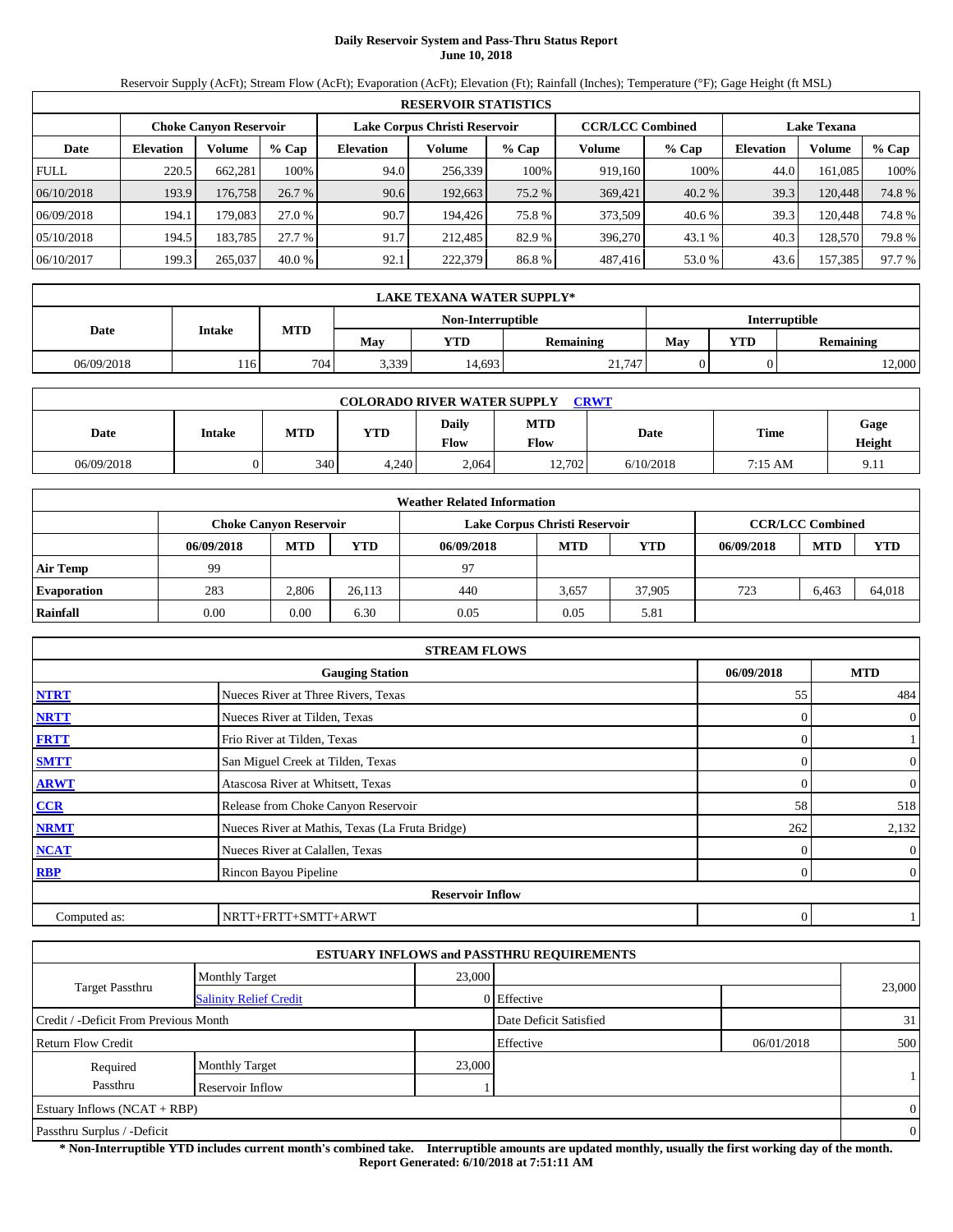## **Daily Reservoir System and Pass-Thru Status Report June 11, 2018**

Reservoir Supply (AcFt); Stream Flow (AcFt); Evaporation (AcFt); Elevation (Ft); Rainfall (Inches); Temperature (°F); Gage Height (ft MSL)

|                                                                                                                 | <b>RESERVOIR STATISTICS</b> |         |         |                  |         |        |         |        |                  |         |          |  |
|-----------------------------------------------------------------------------------------------------------------|-----------------------------|---------|---------|------------------|---------|--------|---------|--------|------------------|---------|----------|--|
| <b>CCR/LCC Combined</b><br>Lake Corpus Christi Reservoir<br><b>Lake Texana</b><br><b>Choke Canyon Reservoir</b> |                             |         |         |                  |         |        |         |        |                  |         |          |  |
| Date                                                                                                            | <b>Elevation</b>            | Volume  | $%$ Cap | <b>Elevation</b> | Volume  | % Cap  | Volume  | % Cap  | <b>Elevation</b> | Volume  | $\%$ Cap |  |
| <b>FULL</b>                                                                                                     | 220.5                       | 662.281 | 100%    | 94.0             | 256.339 | 100%   | 919.160 | 100%   | 44.0             | 161.085 | 100%     |  |
| 06/11/2018                                                                                                      | 193.9                       | 176,758 | 26.7%   | 90.5             | 192,663 | 75.2 % | 369,421 | 40.2 % | 39.4             | 120,448 | 74.8%    |  |
| 06/10/2018                                                                                                      | 193.9                       | 176.758 | 26.7 %  | 90.6             | 192.663 | 75.2 % | 369,421 | 40.2 % | 39.3             | 120.448 | 74.8%    |  |
| 05/11/2018                                                                                                      | 194.6                       | 184.971 | 27.9 %  | 91.6             | 210.649 | 82.2 % | 395.620 | 43.0 % | 40.1             | 126.918 | 78.8%    |  |
| 06/11/2017                                                                                                      | 199.3                       | 264.589 | 39.9 %  | 92.1             | 222,379 | 86.8%  | 486.968 | 53.0%  | 43.6             | 157,385 | 97.7 %   |  |

|            | <b>LAKE TEXANA WATER SUPPLY*</b> |            |       |                   |                  |                      |     |                  |  |  |
|------------|----------------------------------|------------|-------|-------------------|------------------|----------------------|-----|------------------|--|--|
|            |                                  |            |       | Non-Interruptible |                  | <b>Interruptible</b> |     |                  |  |  |
| Date       | <b>Intake</b>                    | <b>MTD</b> | May   | YTD               | <b>Remaining</b> | Mav                  | YTD | <b>Remaining</b> |  |  |
| 06/10/2018 | 117                              | 821        | 3,339 | 14,810            | 21,630           |                      |     | 12,000           |  |  |

| <b>CRWT</b><br><b>COLORADO RIVER WATER SUPPLY</b> |               |     |            |                             |                    |           |         |                |  |  |  |
|---------------------------------------------------|---------------|-----|------------|-----------------------------|--------------------|-----------|---------|----------------|--|--|--|
| Date                                              | <b>Intake</b> | MTD | <b>YTD</b> | <b>Daily</b><br><b>Flow</b> | <b>MTD</b><br>Flow | Date      | Time    | Gage<br>Height |  |  |  |
| 06/10/2018                                        |               | 340 | 4.240      | .681                        | 14.383             | 6/11/2018 | 7:15 AM | 8.75           |  |  |  |

|                    | <b>Weather Related Information</b> |                                                                                           |            |            |            |            |            |            |            |  |  |
|--------------------|------------------------------------|-------------------------------------------------------------------------------------------|------------|------------|------------|------------|------------|------------|------------|--|--|
|                    |                                    | <b>CCR/LCC Combined</b><br>Lake Corpus Christi Reservoir<br><b>Choke Canvon Reservoir</b> |            |            |            |            |            |            |            |  |  |
|                    | 06/10/2018                         | <b>MTD</b>                                                                                | <b>YTD</b> | 06/10/2018 | <b>MTD</b> | <b>YTD</b> | 06/10/2018 | <b>MTD</b> | <b>YTD</b> |  |  |
| <b>Air Temp</b>    | 101                                |                                                                                           |            | 96         |            |            |            |            |            |  |  |
| <b>Evaporation</b> | 310                                | 3.116                                                                                     | 26.423     | 358        | 4.015      | 38.263     | 668        | .131       | 64.686     |  |  |
| Rainfall           | 0.00                               | $0.00\,$                                                                                  | 6.30       | 0.00       | 0.05       | 5.81       |            |            |            |  |  |

|              | <b>STREAM FLOWS</b>                             |            |                |
|--------------|-------------------------------------------------|------------|----------------|
|              | <b>Gauging Station</b>                          | 06/10/2018 | <b>MTD</b>     |
| <b>NTRT</b>  | Nueces River at Three Rivers, Texas             | 54         | 538            |
| <b>NRTT</b>  | Nueces River at Tilden, Texas                   |            | $\mathbf{0}$   |
| <b>FRTT</b>  | Frio River at Tilden, Texas                     |            | $\overline{c}$ |
| <b>SMTT</b>  | San Miguel Creek at Tilden, Texas               | 0          | $\mathbf{0}$   |
| <b>ARWT</b>  | Atascosa River at Whitsett, Texas               | $\Omega$   | $\mathbf{0}$   |
| CCR          | Release from Choke Canyon Reservoir             | 58         | 576            |
| <b>NRMT</b>  | Nueces River at Mathis, Texas (La Fruta Bridge) | 236        | 2,368          |
| <b>NCAT</b>  | Nueces River at Calallen, Texas                 |            | $\mathbf{0}$   |
| <b>RBP</b>   | Rincon Bayou Pipeline                           | 0          | $\overline{0}$ |
|              | <b>Reservoir Inflow</b>                         |            |                |
| Computed as: | NRTT+FRTT+SMTT+ARWT                             | $\theta$   | $\overline{c}$ |

|                                       |                               |        | <b>ESTUARY INFLOWS and PASSTHRU REQUIREMENTS</b> |            |                |
|---------------------------------------|-------------------------------|--------|--------------------------------------------------|------------|----------------|
|                                       | <b>Monthly Target</b>         | 23,000 |                                                  |            |                |
| <b>Target Passthru</b>                | <b>Salinity Relief Credit</b> |        | 0 Effective                                      |            | 23,000         |
| Credit / -Deficit From Previous Month |                               |        | Date Deficit Satisfied                           |            | 31             |
| Return Flow Credit                    |                               |        | Effective                                        | 06/01/2018 | 500            |
| Required                              | <b>Monthly Target</b>         | 23,000 |                                                  |            |                |
| Passthru                              | Reservoir Inflow              |        |                                                  |            | $\overline{2}$ |
| Estuary Inflows $(NCAT + RBP)$        |                               |        |                                                  |            | $\Omega$       |
| Passthru Surplus / -Deficit           |                               |        |                                                  |            | $\overline{0}$ |

**\* Non-Interruptible YTD includes current month's combined take. Interruptible amounts are updated monthly, usually the first working day of the month. Report Generated: 6/11/2018 at 8:50:13 AM**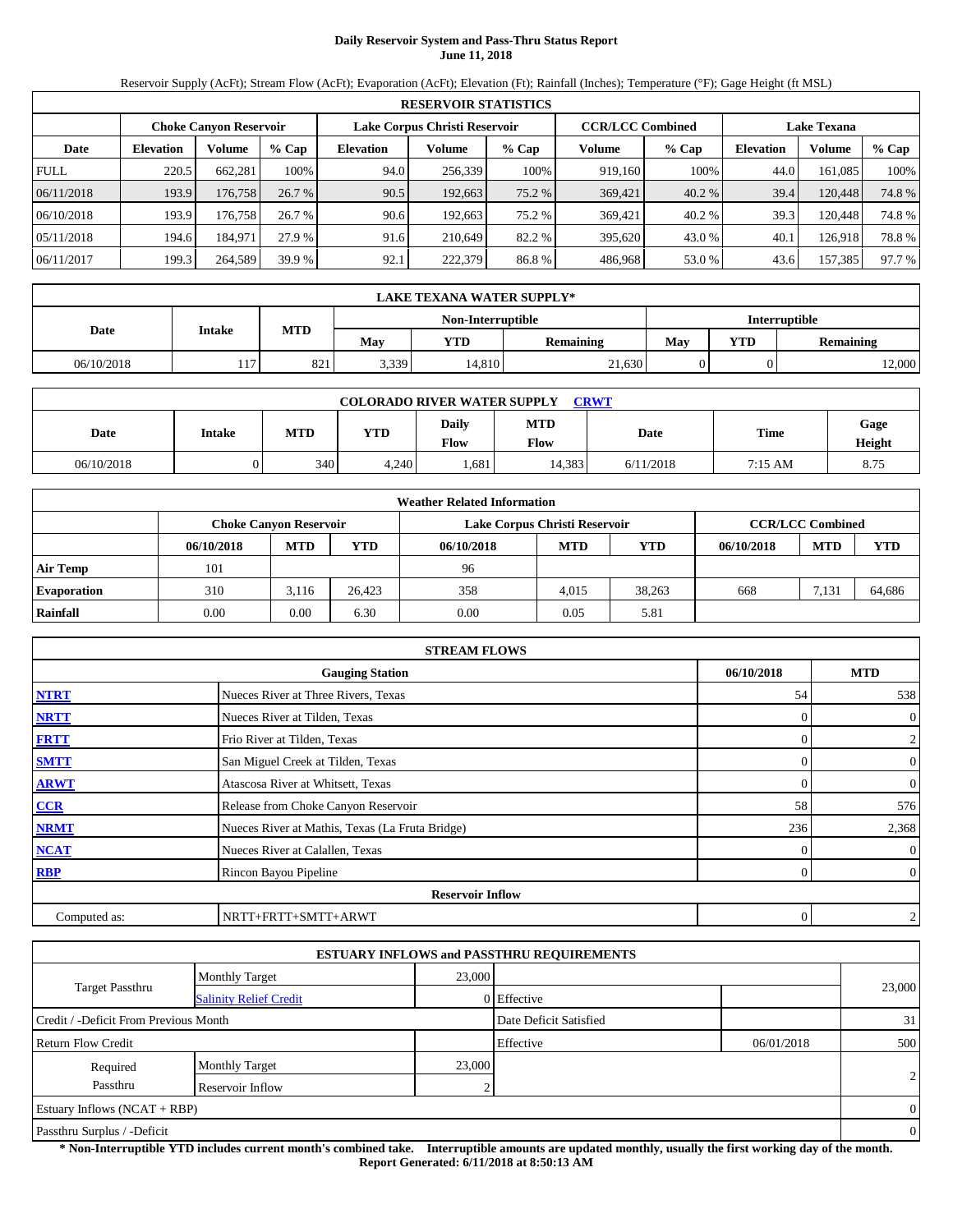## **Daily Reservoir System and Pass-Thru Status Report June 12, 2018**

Reservoir Supply (AcFt); Stream Flow (AcFt); Evaporation (AcFt); Elevation (Ft); Rainfall (Inches); Temperature (°F); Gage Height (ft MSL)

|                                                                                                                 | <b>RESERVOIR STATISTICS</b> |         |         |                  |         |        |         |        |           |         |        |  |
|-----------------------------------------------------------------------------------------------------------------|-----------------------------|---------|---------|------------------|---------|--------|---------|--------|-----------|---------|--------|--|
| <b>CCR/LCC Combined</b><br>Lake Corpus Christi Reservoir<br><b>Lake Texana</b><br><b>Choke Canyon Reservoir</b> |                             |         |         |                  |         |        |         |        |           |         |        |  |
| Date                                                                                                            | <b>Elevation</b>            | Volume  | $%$ Cap | <b>Elevation</b> | Volume  | % Cap  | Volume  | % Cap  | Elevation | Volume  | % Cap  |  |
| <b>FULL</b>                                                                                                     | 220.5                       | 662.281 | 100%    | 94.0             | 256.339 | 100%   | 919.160 | 100%   | 44.0      | 161,085 | 100%   |  |
| 06/12/2018                                                                                                      | 193.9                       | 176,758 | 26.7%   | 90.5             | 190.909 | 74.5 % | 367,667 | 40.0 % | 39.1      | 118,865 | 73.8%  |  |
| 06/11/2018                                                                                                      | 193.9                       | 176.758 | 26.7 %  | 90.5             | 192.663 | 75.2 % | 369,421 | 40.2 % | 39.4      | 120.448 | 74.8%  |  |
| 05/12/2018                                                                                                      | 194.5                       | 183,785 | 27.7%   | 91.6             | 210.649 | 82.2 % | 394,434 | 42.9 % | 40.1      | 126.918 | 78.8%  |  |
| 06/12/2017                                                                                                      | 199.3                       | 264,142 | 39.9%   | 92.0             | 221,853 | 86.5%  | 485,995 | 52.9 % | 43.6      | 157,385 | 97.7 % |  |

|            | <b>LAKE TEXANA WATER SUPPLY*</b> |            |       |                   |                      |     |     |                  |  |  |
|------------|----------------------------------|------------|-------|-------------------|----------------------|-----|-----|------------------|--|--|
|            | Intake                           |            |       | Non-Interruptible | <b>Interruptible</b> |     |     |                  |  |  |
| Date       |                                  | <b>MTD</b> | May   | YTD               | <b>Remaining</b>     | Mav | YTD | <b>Remaining</b> |  |  |
| 06/11/2018 | 117                              | 937        | 3,339 | 14,927            | 21,513               |     |     | 12,000           |  |  |

| <b>COLORADO RIVER WATER SUPPLY</b><br><b>CRWT</b> |               |            |            |                      |                    |           |         |                |  |  |  |
|---------------------------------------------------|---------------|------------|------------|----------------------|--------------------|-----------|---------|----------------|--|--|--|
| Date                                              | <b>Intake</b> | <b>MTD</b> | <b>YTD</b> | Daily<br><b>Flow</b> | <b>MTD</b><br>Flow | Date      | Time    | Gage<br>Height |  |  |  |
| 06/11/2018                                        |               | 340        | 4.240      | .463                 | 15.846             | 6/12/2018 | 7:15 AM | 8.60           |  |  |  |

|                    | <b>Weather Related Information</b> |                                                                                           |            |            |            |            |            |            |            |  |  |  |
|--------------------|------------------------------------|-------------------------------------------------------------------------------------------|------------|------------|------------|------------|------------|------------|------------|--|--|--|
|                    |                                    | <b>CCR/LCC Combined</b><br>Lake Corpus Christi Reservoir<br><b>Choke Canyon Reservoir</b> |            |            |            |            |            |            |            |  |  |  |
|                    | 06/11/2018                         | <b>MTD</b>                                                                                | <b>YTD</b> | 06/11/2018 | <b>MTD</b> | <b>YTD</b> | 06/11/2018 | <b>MTD</b> | <b>YTD</b> |  |  |  |
| <b>Air Temp</b>    | 97                                 |                                                                                           |            | 95         |            |            |            |            |            |  |  |  |
| <b>Evaporation</b> | 309                                | 3.425                                                                                     | 26.732     | 489        | 4.504      | 38.752     | 798        | 7.929      | 65.484     |  |  |  |
| Rainfall           | 0.00                               | 0.00                                                                                      | 6.30       | 0.00       | 0.05       | 5.81       |            |            |            |  |  |  |

|              | <b>STREAM FLOWS</b>                             |            |                |
|--------------|-------------------------------------------------|------------|----------------|
|              | <b>Gauging Station</b>                          | 06/11/2018 | <b>MTD</b>     |
| <b>NTRT</b>  | Nueces River at Three Rivers, Texas             | 54         | 592            |
| <b>NRTT</b>  | Nueces River at Tilden, Texas                   |            | $\mathbf{0}$   |
| <b>FRTT</b>  | Frio River at Tilden, Texas                     |            | $\overline{c}$ |
| <b>SMTT</b>  | San Miguel Creek at Tilden, Texas               | 0          | $\mathbf{0}$   |
| <b>ARWT</b>  | Atascosa River at Whitsett, Texas               | $\Omega$   | $\mathbf{0}$   |
| CCR          | Release from Choke Canyon Reservoir             | 58         | 633            |
| <b>NRMT</b>  | Nueces River at Mathis, Texas (La Fruta Bridge) | 236        | 2,604          |
| <b>NCAT</b>  | Nueces River at Calallen, Texas                 |            | $\mathbf{0}$   |
| <b>RBP</b>   | Rincon Bayou Pipeline                           | 0          | $\overline{0}$ |
|              | <b>Reservoir Inflow</b>                         |            |                |
| Computed as: | NRTT+FRTT+SMTT+ARWT                             | $\theta$   | $\overline{c}$ |

|                                       |                               |        | <b>ESTUARY INFLOWS and PASSTHRU REQUIREMENTS</b> |            |                |
|---------------------------------------|-------------------------------|--------|--------------------------------------------------|------------|----------------|
|                                       | <b>Monthly Target</b>         | 23,000 |                                                  |            |                |
| <b>Target Passthru</b>                | <b>Salinity Relief Credit</b> |        | 0 Effective                                      |            | 23,000         |
| Credit / -Deficit From Previous Month |                               |        | Date Deficit Satisfied                           |            | 31             |
| Return Flow Credit                    |                               |        | Effective                                        | 06/01/2018 | 500            |
| Required                              | <b>Monthly Target</b>         | 23,000 |                                                  |            |                |
| Passthru                              | Reservoir Inflow              |        |                                                  |            | $\overline{2}$ |
| Estuary Inflows $(NCAT + RBP)$        |                               |        |                                                  |            | $\Omega$       |
| Passthru Surplus / -Deficit           |                               |        |                                                  |            | $\overline{0}$ |

**\* Non-Interruptible YTD includes current month's combined take. Interruptible amounts are updated monthly, usually the first working day of the month. Report Generated: 6/12/2018 at 8:31:59 AM**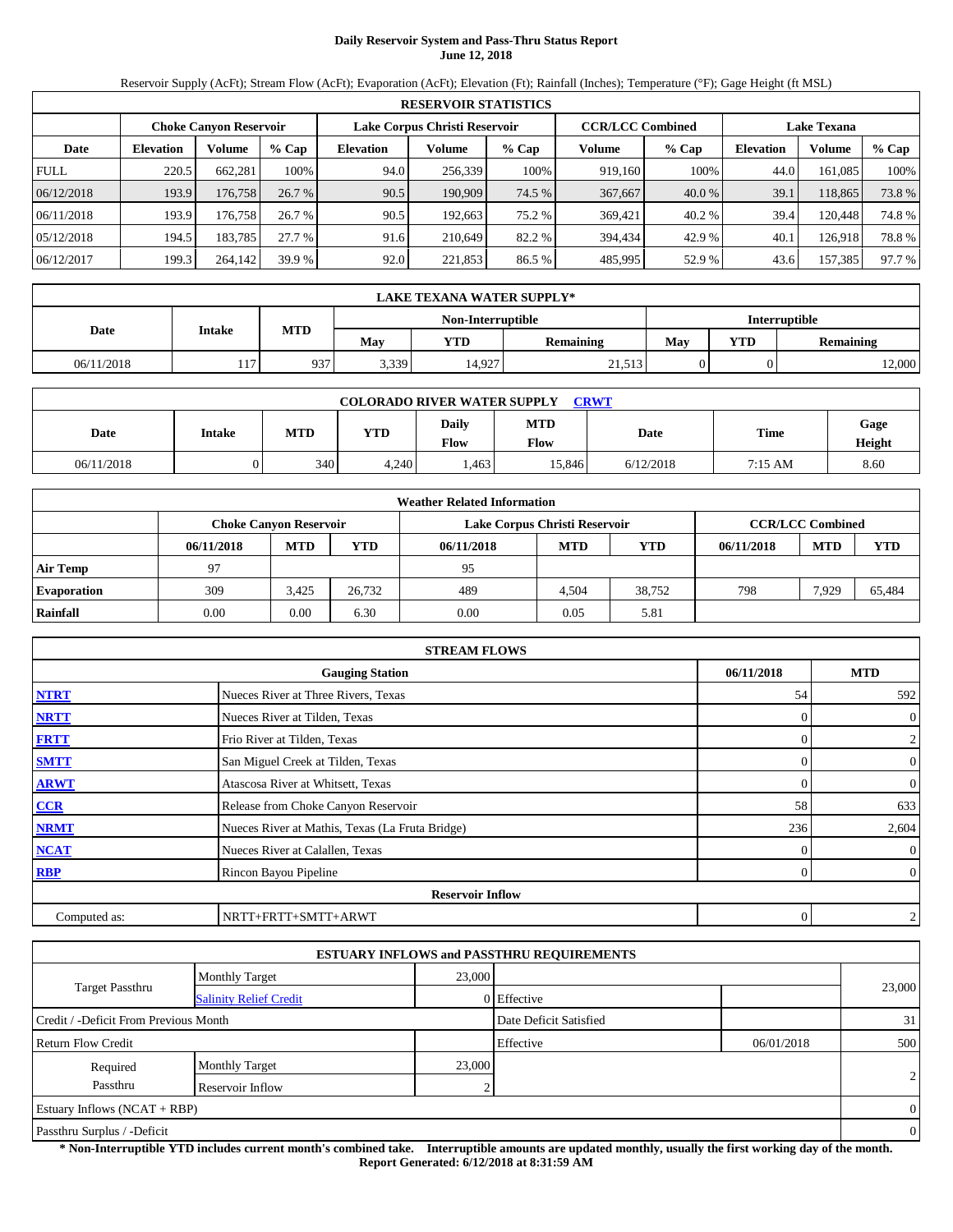## **Daily Reservoir System and Pass-Thru Status Report June 13, 2018**

Reservoir Supply (AcFt); Stream Flow (AcFt); Evaporation (AcFt); Elevation (Ft); Rainfall (Inches); Temperature (°F); Gage Height (ft MSL)

|                                                                                                                 | <b>RESERVOIR STATISTICS</b> |         |         |                  |         |        |         |         |                  |               |        |  |
|-----------------------------------------------------------------------------------------------------------------|-----------------------------|---------|---------|------------------|---------|--------|---------|---------|------------------|---------------|--------|--|
| <b>CCR/LCC Combined</b><br>Lake Corpus Christi Reservoir<br><b>Lake Texana</b><br><b>Choke Canyon Reservoir</b> |                             |         |         |                  |         |        |         |         |                  |               |        |  |
| Date                                                                                                            | <b>Elevation</b>            | Volume  | $%$ Cap | <b>Elevation</b> | Volume  | % Cap  | Volume  | $%$ Cap | <b>Elevation</b> | <b>Volume</b> | % Cap  |  |
| <b>FULL</b>                                                                                                     | 220.5                       | 662.281 | 100%    | 94.0             | 256.339 | 100%   | 919.160 | 100%    | 44.0             | 161.085       | 100%   |  |
| 06/13/2018                                                                                                      | 193.8                       | 175,602 | 26.5%   | 90.5             | 190.909 | 74.5 % | 366,511 | 39.9 %  | 39.0             | 118,865       | 73.8%  |  |
| 06/12/2018                                                                                                      | 193.8                       | 176.758 | 26.7 %  | 90.5             | 190.909 | 74.5 % | 367,667 | 40.0 %  | 39.1             | 118.865       | 73.8%  |  |
| 05/13/2018                                                                                                      | 194.5                       | 183,785 | 27.7 %  | 91.6             | 210.649 | 82.2 % | 394.434 | 42.9 %  | 40.1             | 126,918       | 78.8%  |  |
| 06/13/2017                                                                                                      | 199.2                       | 263,694 | 39.8 %  | 92.0             | 221,328 | 86.3%  | 485,022 | 52.8%   | 43.5             | 156.467       | 97.1 % |  |

|                                           | LAKE TEXANA WATER SUPPLY* |            |       |            |                                |  |                  |        |  |  |
|-------------------------------------------|---------------------------|------------|-------|------------|--------------------------------|--|------------------|--------|--|--|
| <b>Interruptible</b><br>Non-Interruptible |                           |            |       |            |                                |  |                  |        |  |  |
| Date                                      | <b>Intake</b>             | <b>MTD</b> | May   | <b>YTD</b> | <b>YTD</b><br>May<br>Remaining |  | <b>Remaining</b> |        |  |  |
| 06/12/2018                                | 17<br>11/                 | .054       | 3,339 | 15.043     | 21,397                         |  |                  | 12,000 |  |  |

| <b>COLORADO RIVER WATER SUPPLY</b><br><b>CRWT</b> |               |            |            |                      |                    |           |         |                |  |  |  |
|---------------------------------------------------|---------------|------------|------------|----------------------|--------------------|-----------|---------|----------------|--|--|--|
| Date                                              | <b>Intake</b> | <b>MTD</b> | <b>YTD</b> | Daily<br><b>Flow</b> | <b>MTD</b><br>Flow | Date      | Time    | Gage<br>Height |  |  |  |
| 06/12/2018                                        |               | 340        | 4.240      | .348                 | 17.194             | 6/13/2018 | 7:15 AM | 8.58           |  |  |  |

|                    | <b>Weather Related Information</b> |                               |            |            |                               |        |            |                         |        |  |  |
|--------------------|------------------------------------|-------------------------------|------------|------------|-------------------------------|--------|------------|-------------------------|--------|--|--|
|                    |                                    | <b>Choke Canyon Reservoir</b> |            |            | Lake Corpus Christi Reservoir |        |            | <b>CCR/LCC Combined</b> |        |  |  |
|                    | 06/12/2018                         | <b>MTD</b>                    | <b>YTD</b> | 06/12/2018 | <b>MTD</b>                    | YTD    | 06/12/2018 | <b>MTD</b>              | YTD    |  |  |
| <b>Air Temp</b>    | Q <sub>0</sub>                     |                               |            | 95         |                               |        |            |                         |        |  |  |
| <b>Evaporation</b> | 329                                | 3.754                         | 27.061     | 489        | 4,993                         | 39.241 | 818        | 8.747                   | 66,302 |  |  |
| Rainfall           | 0.00                               | 0.00                          | 6.30       | 0.00       | 0.05                          | 5.81   |            |                         |        |  |  |

|              | <b>STREAM FLOWS</b>                             |            |                |
|--------------|-------------------------------------------------|------------|----------------|
|              | <b>Gauging Station</b>                          | 06/12/2018 | <b>MTD</b>     |
| <b>NTRT</b>  | Nueces River at Three Rivers, Texas             | 54         | 646            |
| <b>NRTT</b>  | Nueces River at Tilden, Texas                   |            | $\overline{0}$ |
| <b>FRTT</b>  | Frio River at Tilden, Texas                     |            | $\overline{c}$ |
| <b>SMTT</b>  | San Miguel Creek at Tilden, Texas               | 0          | $\mathbf{0}$   |
| <b>ARWT</b>  | Atascosa River at Whitsett, Texas               | $\Omega$   | $\mathbf{0}$   |
| CCR          | Release from Choke Canyon Reservoir             | 58         | 691            |
| <b>NRMT</b>  | Nueces River at Mathis, Texas (La Fruta Bridge) | 222        | 2,827          |
| <b>NCAT</b>  | Nueces River at Calallen, Texas                 |            | $\mathbf{0}$   |
| <b>RBP</b>   | Rincon Bayou Pipeline                           | 0          | $\overline{0}$ |
|              | <b>Reservoir Inflow</b>                         |            |                |
| Computed as: | NRTT+FRTT+SMTT+ARWT                             | $\theta$   | $\overline{c}$ |

|                                       |                               |       | <b>ESTUARY INFLOWS and PASSTHRU REQUIREMENTS</b> |            |                |
|---------------------------------------|-------------------------------|-------|--------------------------------------------------|------------|----------------|
|                                       | <b>Monthly Target</b>         | 9.920 |                                                  |            |                |
| Target Passthru                       | <b>Salinity Relief Credit</b> |       | 0 Effective                                      |            | 9,920          |
| Credit / -Deficit From Previous Month |                               |       | Date Deficit Satisfied                           |            | 31             |
| <b>Return Flow Credit</b>             |                               |       | Effective                                        | 06/01/2018 | 500            |
| Required                              | <b>Monthly Target</b>         | 9,920 |                                                  |            |                |
| Passthru                              | Reservoir Inflow              |       | Target as of 6/13/2018 is 9,920 Ac/Ft            |            | $\overline{2}$ |
| Estuary Inflows $(NCAT + RBP)$        |                               |       |                                                  |            | $\Omega$       |
| Passthru Surplus / -Deficit           |                               |       |                                                  |            | $\overline{0}$ |

**\* Non-Interruptible YTD includes current month's combined take. Interruptible amounts are updated monthly, usually the first working day of the month. Report Generated: 6/13/2018 at 12:09:57 PM**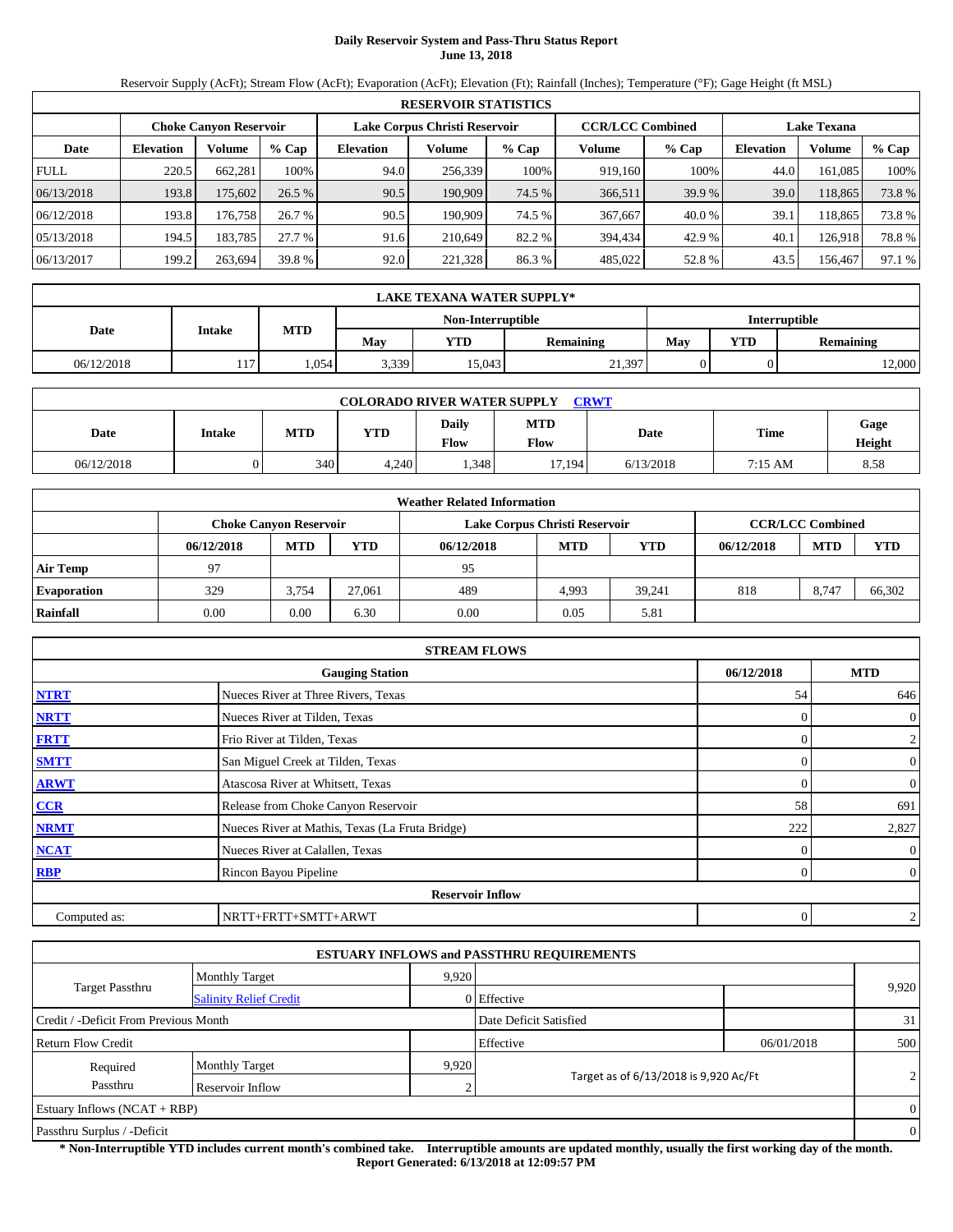## **Daily Reservoir System and Pass-Thru Status Report June 14, 2018**

Reservoir Supply (AcFt); Stream Flow (AcFt); Evaporation (AcFt); Elevation (Ft); Rainfall (Inches); Temperature (°F); Gage Height (ft MSL)

|                                                                                                                 | <b>RESERVOIR STATISTICS</b> |         |         |                  |         |        |         |        |                  |               |        |  |
|-----------------------------------------------------------------------------------------------------------------|-----------------------------|---------|---------|------------------|---------|--------|---------|--------|------------------|---------------|--------|--|
| <b>CCR/LCC Combined</b><br>Lake Corpus Christi Reservoir<br><b>Lake Texana</b><br><b>Choke Canyon Reservoir</b> |                             |         |         |                  |         |        |         |        |                  |               |        |  |
| Date                                                                                                            | <b>Elevation</b>            | Volume  | $%$ Cap | <b>Elevation</b> | Volume  | % Cap  | Volume  | % Cap  | <b>Elevation</b> | <b>Volume</b> | % Cap  |  |
| <b>FULL</b>                                                                                                     | 220.5                       | 662.281 | 100%    | 94.0             | 256.339 | 100%   | 919.160 | 100%   | 44.0             | 161.085       | 100%   |  |
| 06/14/2018                                                                                                      | 193.8                       | 175,602 | 26.5%   | 90.5             | 190.909 | 74.5 % | 366,511 | 39.9 % | 39.0             | 118,078       | 73.3 % |  |
| 06/13/2018                                                                                                      | 193.8                       | 175.602 | 26.5%   | 90.5             | 190.909 | 74.5 % | 366,511 | 39.9 % | 39.1             | 118.865       | 73.8%  |  |
| 05/14/2018                                                                                                      | 194.5                       | 183,785 | 27.7 %  | 91.5             | 208.819 | 81.5 % | 392.604 | 42.7 % | 40.1             | 126.918       | 78.8%  |  |
| 06/14/2017                                                                                                      | 199.1                       | 262,516 | 39.6 %  | 92.0             | 220,803 | 86.1 % | 483,319 | 52.6 % | 43.4             | 155,551       | 96.6 % |  |

|                                           | LAKE TEXANA WATER SUPPLY* |              |       |            |           |                                       |  |        |  |  |
|-------------------------------------------|---------------------------|--------------|-------|------------|-----------|---------------------------------------|--|--------|--|--|
| <b>Interruptible</b><br>Non-Interruptible |                           |              |       |            |           |                                       |  |        |  |  |
| Date                                      | <b>Intake</b>             | <b>MTD</b>   | May   | <b>YTD</b> | Remaining | <b>YTD</b><br>May<br><b>Remaining</b> |  |        |  |  |
| 06/13/2018                                | 17<br>11/                 | 171<br>1,171 | 3,339 | 15.160     | 21,280    |                                       |  | 12,000 |  |  |

| <b>COLORADO RIVER WATER SUPPLY</b><br><b>CRWT</b> |               |            |            |                      |                    |           |         |                |  |  |  |
|---------------------------------------------------|---------------|------------|------------|----------------------|--------------------|-----------|---------|----------------|--|--|--|
| Date                                              | <b>Intake</b> | <b>MTD</b> | <b>YTD</b> | Daily<br><b>Flow</b> | <b>MTD</b><br>Flow | Date      | Time    | Gage<br>Height |  |  |  |
| 06/13/2018                                        |               | 340        | 4.240      | .415                 | 18.609             | 6/14/2018 | 7:15 AM | 8.68           |  |  |  |

|                    |            |                               |            | <b>Weather Related Information</b> |                               |        |            |                         |        |
|--------------------|------------|-------------------------------|------------|------------------------------------|-------------------------------|--------|------------|-------------------------|--------|
|                    |            | <b>Choke Canyon Reservoir</b> |            |                                    | Lake Corpus Christi Reservoir |        |            | <b>CCR/LCC Combined</b> |        |
|                    | 06/13/2018 | <b>MTD</b>                    | <b>YTD</b> | 06/13/2018                         | <b>MTD</b>                    | YTD    | 06/13/2018 | <b>MTD</b>              | YTD    |
| <b>Air Temp</b>    | 98         |                               |            | 96                                 |                               |        |            |                         |        |
| <b>Evaporation</b> | 336        | 4,090                         | 27.397     | 398                                | 5,391                         | 39.639 | 734        | 9,481                   | 67,036 |
| Rainfall           | 0.00       | 0.00                          | 6.30       | 0.00                               | 0.05                          | 5.81   |            |                         |        |

|              | <b>STREAM FLOWS</b>                             |            |                |
|--------------|-------------------------------------------------|------------|----------------|
|              | <b>Gauging Station</b>                          | 06/13/2018 | <b>MTD</b>     |
| <b>NTRT</b>  | Nueces River at Three Rivers, Texas             | 52         | 699            |
| <b>NRTT</b>  | Nueces River at Tilden, Texas                   |            | $\mathbf{0}$   |
| <b>FRTT</b>  | Frio River at Tilden, Texas                     |            | $\overline{c}$ |
| <b>SMTT</b>  | San Miguel Creek at Tilden, Texas               | 0          | $\mathbf{0}$   |
| <b>ARWT</b>  | Atascosa River at Whitsett, Texas               | $\Omega$   | $\mathbf{0}$   |
| CCR          | Release from Choke Canyon Reservoir             | 58         | 748            |
| <b>NRMT</b>  | Nueces River at Mathis, Texas (La Fruta Bridge) | 210        | 3,037          |
| <b>NCAT</b>  | Nueces River at Calallen, Texas                 |            | $\mathbf{0}$   |
| <b>RBP</b>   | Rincon Bayou Pipeline                           | 0          | $\overline{0}$ |
|              | <b>Reservoir Inflow</b>                         |            |                |
| Computed as: | NRTT+FRTT+SMTT+ARWT                             | $\theta$   | $\overline{c}$ |

|                                       |                               |       | <b>ESTUARY INFLOWS and PASSTHRU REQUIREMENTS</b> |            |                |
|---------------------------------------|-------------------------------|-------|--------------------------------------------------|------------|----------------|
|                                       | <b>Monthly Target</b>         | 9.920 |                                                  |            |                |
| Target Passthru                       | <b>Salinity Relief Credit</b> |       | 0 Effective                                      |            | 9,920          |
| Credit / -Deficit From Previous Month |                               |       | Date Deficit Satisfied                           |            | 31             |
| <b>Return Flow Credit</b>             |                               |       | Effective                                        | 06/01/2018 | 500            |
| Required                              | <b>Monthly Target</b>         | 9,920 |                                                  |            |                |
| Passthru                              | Reservoir Inflow              |       | Target as of 6/13/2018 is 9,920 Ac/Ft            |            | $\overline{2}$ |
| Estuary Inflows $(NCAT + RBP)$        |                               |       |                                                  |            | $\Omega$       |
| Passthru Surplus / -Deficit           |                               |       |                                                  |            | $\overline{0}$ |

**\* Non-Interruptible YTD includes current month's combined take. Interruptible amounts are updated monthly, usually the first working day of the month. Report Generated: 6/14/2018 at 8:47:47 AM**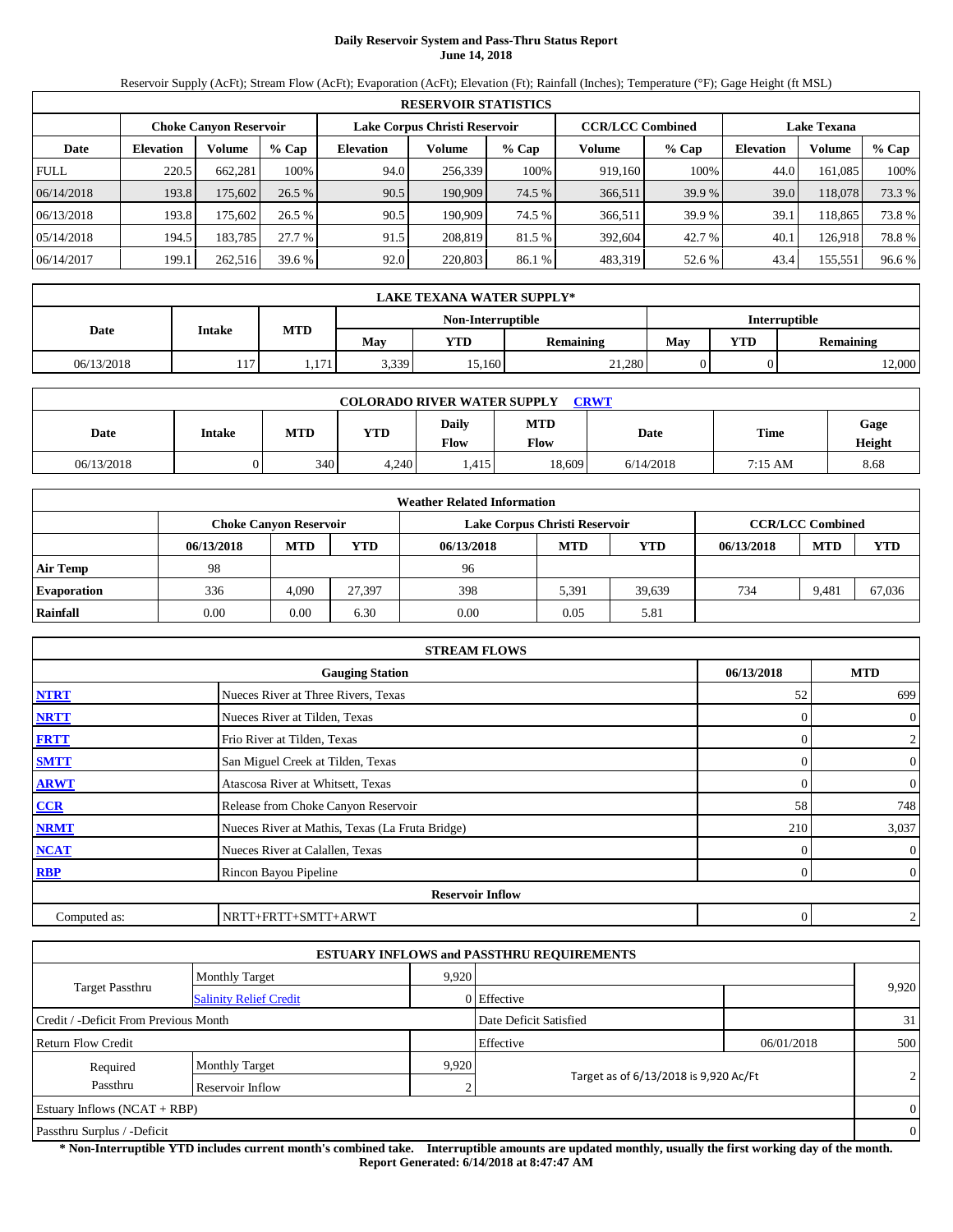## **Daily Reservoir System and Pass-Thru Status Report June 15, 2018**

Reservoir Supply (AcFt); Stream Flow (AcFt); Evaporation (AcFt); Elevation (Ft); Rainfall (Inches); Temperature (°F); Gage Height (ft MSL)

|                                                                                                                 | <b>RESERVOIR STATISTICS</b> |         |         |                  |         |        |         |        |                  |               |        |  |
|-----------------------------------------------------------------------------------------------------------------|-----------------------------|---------|---------|------------------|---------|--------|---------|--------|------------------|---------------|--------|--|
| <b>CCR/LCC Combined</b><br>Lake Corpus Christi Reservoir<br><b>Lake Texana</b><br><b>Choke Canyon Reservoir</b> |                             |         |         |                  |         |        |         |        |                  |               |        |  |
| Date                                                                                                            | <b>Elevation</b>            | Volume  | $%$ Cap | <b>Elevation</b> | Volume  | % Cap  | Volume  | % Cap  | <b>Elevation</b> | <b>Volume</b> | % Cap  |  |
| <b>FULL</b>                                                                                                     | 220.5                       | 662.281 | 100%    | 94.0             | 256.339 | 100%   | 919.160 | 100%   | 44.0             | 161.085       | 100%   |  |
| 06/15/2018                                                                                                      | 193.8                       | 175,602 | 26.5%   | 90.5             | 190.909 | 74.5 % | 366,511 | 39.9 % | 39.0             | 118,078       | 73.3 % |  |
| 06/14/2018                                                                                                      | 193.8                       | 175.602 | 26.5%   | 90.5             | 190.909 | 74.5 % | 366,511 | 39.9 % | 39.0             | 118,078       | 73.3 % |  |
| 05/15/2018                                                                                                      | 194.5                       | 183,785 | 27.7 %  | 91.5             | 208.819 | 81.5 % | 392.604 | 42.7 % | 40.0             | 126,098       | 78.3%  |  |
| 06/15/2017                                                                                                      | 199.1                       | 262,369 | 39.6 %  | 91.9             | 220,279 | 85.9%  | 482,648 | 52.5 % | 43.4             | 155,551       | 96.6 % |  |

|                                           | LAKE TEXANA WATER SUPPLY* |            |       |            |           |     |            |                  |  |  |
|-------------------------------------------|---------------------------|------------|-------|------------|-----------|-----|------------|------------------|--|--|
| <b>Interruptible</b><br>Non-Interruptible |                           |            |       |            |           |     |            |                  |  |  |
| Date                                      | <b>Intake</b>             | <b>MTD</b> | May   | <b>YTD</b> | Remaining | May | <b>YTD</b> | <b>Remaining</b> |  |  |
| 06/14/2018                                | 17<br>11/                 | .288       | 3,339 | 15,277     | 21,163    |     |            | 12,000           |  |  |

| <b>CRWT</b><br><b>COLORADO RIVER WATER SUPPLY</b> |               |     |            |                      |                    |           |         |                |  |  |  |
|---------------------------------------------------|---------------|-----|------------|----------------------|--------------------|-----------|---------|----------------|--|--|--|
| Date                                              | <b>Intake</b> | MTD | <b>YTD</b> | Daily<br><b>Flow</b> | <b>MTD</b><br>Flow | Date      | Time    | Gage<br>Height |  |  |  |
| 06/14/2018                                        |               | 340 | 4.240      | .526                 | 20,136             | 6/15/2018 | 7:15 AM | 8.82           |  |  |  |

|                    | <b>Weather Related Information</b> |                               |        |            |                               |        |            |                         |            |  |  |
|--------------------|------------------------------------|-------------------------------|--------|------------|-------------------------------|--------|------------|-------------------------|------------|--|--|
|                    |                                    | <b>Choke Canvon Reservoir</b> |        |            | Lake Corpus Christi Reservoir |        |            | <b>CCR/LCC Combined</b> |            |  |  |
|                    | 06/14/2018                         | <b>MTD</b>                    | YTD    | 06/14/2018 | <b>MTD</b>                    | YTD    | 06/14/2018 | <b>MTD</b>              | <b>YTD</b> |  |  |
| <b>Air Temp</b>    | 95                                 |                               |        | 97         |                               |        |            |                         |            |  |  |
| <b>Evaporation</b> | 235                                | 4.325                         | 27.632 | 408        | 5.799                         | 40,047 | 643        | 10.124                  | 67,679     |  |  |
| Rainfall           | 0.00                               | 0.00                          | 6.30   | 0.00       | 0.05                          | 5.81   |            |                         |            |  |  |

|              | <b>STREAM FLOWS</b>                             |            |                |
|--------------|-------------------------------------------------|------------|----------------|
|              | <b>Gauging Station</b>                          | 06/14/2018 | <b>MTD</b>     |
| <b>NTRT</b>  | Nueces River at Three Rivers, Texas             | 53         | 752            |
| <b>NRTT</b>  | Nueces River at Tilden, Texas                   |            | $\mathbf{0}$   |
| <b>FRTT</b>  | Frio River at Tilden, Texas                     |            | $\overline{c}$ |
| <b>SMTT</b>  | San Miguel Creek at Tilden, Texas               | 0          | $\mathbf{0}$   |
| <b>ARWT</b>  | Atascosa River at Whitsett, Texas               | $\Omega$   | $\mathbf{0}$   |
| CCR          | Release from Choke Canyon Reservoir             | 58         | 806            |
| <b>NRMT</b>  | Nueces River at Mathis, Texas (La Fruta Bridge) | 220        | 3,257          |
| <b>NCAT</b>  | Nueces River at Calallen, Texas                 |            | $\mathbf{0}$   |
| <b>RBP</b>   | Rincon Bayou Pipeline                           | 0          | $\overline{0}$ |
|              | <b>Reservoir Inflow</b>                         |            |                |
| Computed as: | NRTT+FRTT+SMTT+ARWT                             | $\theta$   | $\overline{c}$ |

|                                       |                               |       | <b>ESTUARY INFLOWS and PASSTHRU REQUIREMENTS</b> |            |                |
|---------------------------------------|-------------------------------|-------|--------------------------------------------------|------------|----------------|
|                                       | <b>Monthly Target</b>         | 9.920 |                                                  |            |                |
| Target Passthru                       | <b>Salinity Relief Credit</b> |       | 0 Effective                                      |            | 9,920          |
| Credit / -Deficit From Previous Month |                               |       | Date Deficit Satisfied                           |            | 31             |
| <b>Return Flow Credit</b>             |                               |       | Effective                                        | 06/01/2018 | 500            |
| Required                              | <b>Monthly Target</b>         | 9,920 |                                                  |            |                |
| Passthru                              | Reservoir Inflow              |       | Target as of 6/13/2018 is 9,920 Ac/Ft            |            | $\overline{2}$ |
| Estuary Inflows $(NCAT + RBP)$        |                               |       |                                                  |            | $\Omega$       |
| Passthru Surplus / -Deficit           |                               |       |                                                  |            | $\overline{0}$ |

**\* Non-Interruptible YTD includes current month's combined take. Interruptible amounts are updated monthly, usually the first working day of the month. Report Generated: 6/15/2018 at 8:07:48 AM**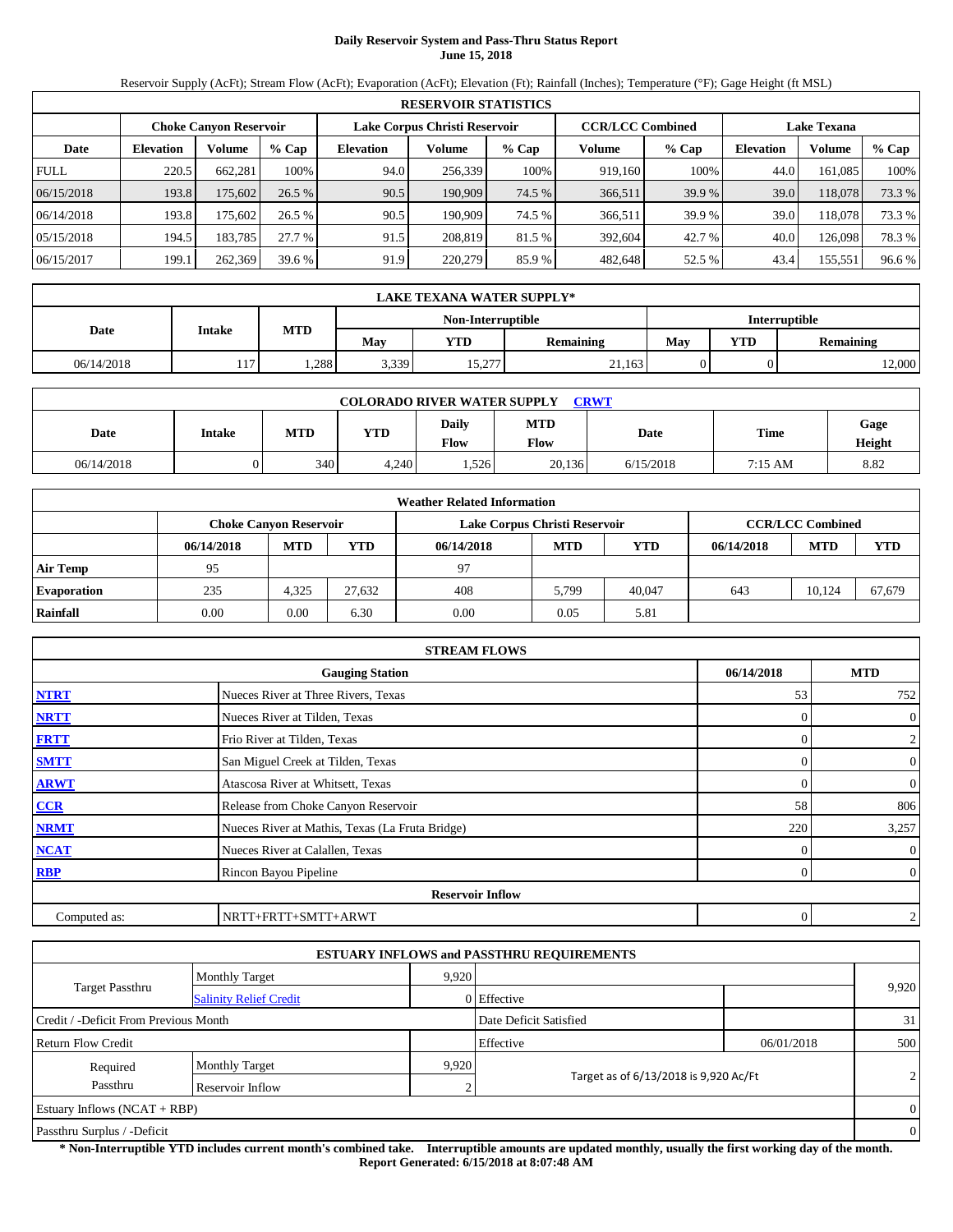# **Daily Reservoir System and Pass-Thru Status Report June 16, 2018**

Reservoir Supply (AcFt); Stream Flow (AcFt); Evaporation (AcFt); Elevation (Ft); Rainfall (Inches); Temperature (°F); Gage Height (ft MSL)

|                                                                                                                 | <b>RESERVOIR STATISTICS</b> |         |         |                  |         |        |         |        |                  |               |        |  |
|-----------------------------------------------------------------------------------------------------------------|-----------------------------|---------|---------|------------------|---------|--------|---------|--------|------------------|---------------|--------|--|
| <b>CCR/LCC Combined</b><br>Lake Corpus Christi Reservoir<br><b>Lake Texana</b><br><b>Choke Canyon Reservoir</b> |                             |         |         |                  |         |        |         |        |                  |               |        |  |
| Date                                                                                                            | <b>Elevation</b>            | Volume  | $%$ Cap | <b>Elevation</b> | Volume  | % Cap  | Volume  | % Cap  | <b>Elevation</b> | <b>Volume</b> | % Cap  |  |
| <b>FULL</b>                                                                                                     | 220.5                       | 662.281 | 100%    | 94.0             | 256.339 | 100%   | 919.160 | 100%   | 44.0             | 161.085       | 100%   |  |
| 06/16/2018                                                                                                      | 193.8                       | 175,602 | 26.5%   | 90.4             | 189.164 | 73.8 % | 364,766 | 39.7 % | 39.0             | 118,078       | 73.3 % |  |
| 06/15/2018                                                                                                      | 193.8                       | 175.602 | 26.5%   | 90.5             | 190.909 | 74.5 % | 366,511 | 39.9 % | 39.0             | 118,078       | 73.3 % |  |
| 05/16/2018                                                                                                      | 194.6                       | 184.971 | 27.9 %  | 91.5             | 208.819 | 81.5 % | 393.790 | 42.8%  | 40.0             | 126,098       | 78.3%  |  |
| 06/16/2017                                                                                                      | 199.1                       | 261,478 | 39.4 %  | 91.9             | 219,406 | 85.6 % | 480.884 | 52.3 % | 43.3             | 154,639       | 96.0%  |  |

|                                           | LAKE TEXANA WATER SUPPLY* |            |       |            |           |                                       |  |        |  |  |
|-------------------------------------------|---------------------------|------------|-------|------------|-----------|---------------------------------------|--|--------|--|--|
| <b>Interruptible</b><br>Non-Interruptible |                           |            |       |            |           |                                       |  |        |  |  |
| Date                                      | <b>Intake</b>             | <b>MTD</b> | May   | <b>YTD</b> | Remaining | <b>YTD</b><br>May<br><b>Remaining</b> |  |        |  |  |
| 06/15/2018                                | 17<br>11/                 | .405       | 3,339 | 15,395     | 21,045    |                                       |  | 12,000 |  |  |

| <b>COLORADO RIVER WATER SUPPLY</b><br><b>CRWT</b> |               |     |            |                      |                    |           |         |                |  |  |  |
|---------------------------------------------------|---------------|-----|------------|----------------------|--------------------|-----------|---------|----------------|--|--|--|
| Date                                              | <b>Intake</b> | MTD | <b>YTD</b> | Daily<br><b>Flow</b> | <b>MTD</b><br>Flow | Date      | Time    | Gage<br>Height |  |  |  |
| 06/15/2018                                        |               | 340 | 4.240      | .675                 | 21.811             | 6/16/2018 | 7:15 AM | 8.96           |  |  |  |

|                    |            |                               |        | <b>Weather Related Information</b> |                               |        |            |                         |        |
|--------------------|------------|-------------------------------|--------|------------------------------------|-------------------------------|--------|------------|-------------------------|--------|
|                    |            | <b>Choke Canyon Reservoir</b> |        |                                    | Lake Corpus Christi Reservoir |        |            | <b>CCR/LCC Combined</b> |        |
|                    | 06/15/2018 | <b>MTD</b>                    | YTD    | 06/15/2018                         | <b>MTD</b>                    | YTD    | 06/15/2018 | <b>MTD</b>              | YTD    |
| <b>Air Temp</b>    | 97         |                               |        | 96                                 |                               |        |            |                         |        |
| <b>Evaporation</b> | 289        | 4.614                         | 27.921 | 477                                | 6.276                         | 40.524 | 766        | 10,890                  | 68,445 |
| Rainfall           | 0.00       | 0.00                          | 6.30   | 0.01                               | 0.06                          | 5.82   |            |                         |        |

|              | <b>STREAM FLOWS</b>                             |            |                |
|--------------|-------------------------------------------------|------------|----------------|
|              | <b>Gauging Station</b>                          | 06/15/2018 | <b>MTD</b>     |
| <b>NTRT</b>  | Nueces River at Three Rivers, Texas             | 54         | 806            |
| <b>NRTT</b>  | Nueces River at Tilden, Texas                   |            | $\mathbf{0}$   |
| <b>FRTT</b>  | Frio River at Tilden, Texas                     |            | $\overline{c}$ |
| <b>SMTT</b>  | San Miguel Creek at Tilden, Texas               | 0          | $\mathbf{0}$   |
| <b>ARWT</b>  | Atascosa River at Whitsett, Texas               | 0          | $\mathbf{0}$   |
| CCR          | Release from Choke Canyon Reservoir             | 58         | 863            |
| <b>NRMT</b>  | Nueces River at Mathis, Texas (La Fruta Bridge) | 234        | 3,492          |
| <b>NCAT</b>  | Nueces River at Calallen, Texas                 |            | $\mathbf{0}$   |
| <b>RBP</b>   | Rincon Bayou Pipeline                           | 0          | $\overline{0}$ |
|              | <b>Reservoir Inflow</b>                         |            |                |
| Computed as: | NRTT+FRTT+SMTT+ARWT                             | $\theta$   | $\overline{c}$ |

|                                       |                               |       | <b>ESTUARY INFLOWS and PASSTHRU REQUIREMENTS</b> |            |                |
|---------------------------------------|-------------------------------|-------|--------------------------------------------------|------------|----------------|
|                                       | <b>Monthly Target</b>         | 9.920 |                                                  |            |                |
| Target Passthru                       | <b>Salinity Relief Credit</b> |       | 0 Effective                                      |            | 9,920          |
| Credit / -Deficit From Previous Month |                               |       | Date Deficit Satisfied                           |            | 31             |
| <b>Return Flow Credit</b>             |                               |       | Effective                                        | 06/01/2018 | 500            |
| Required                              | <b>Monthly Target</b>         | 9,920 |                                                  |            |                |
| Passthru                              | Reservoir Inflow              |       | Target as of 6/13/2018 is 9,920 Ac/Ft            |            | $\overline{2}$ |
| Estuary Inflows $(NCAT + RBP)$        |                               |       |                                                  |            | $\Omega$       |
| Passthru Surplus / -Deficit           |                               |       |                                                  |            | $\overline{0}$ |

**\* Non-Interruptible YTD includes current month's combined take. Interruptible amounts are updated monthly, usually the first working day of the month. Report Generated: 6/16/2018 at 8:03:16 AM**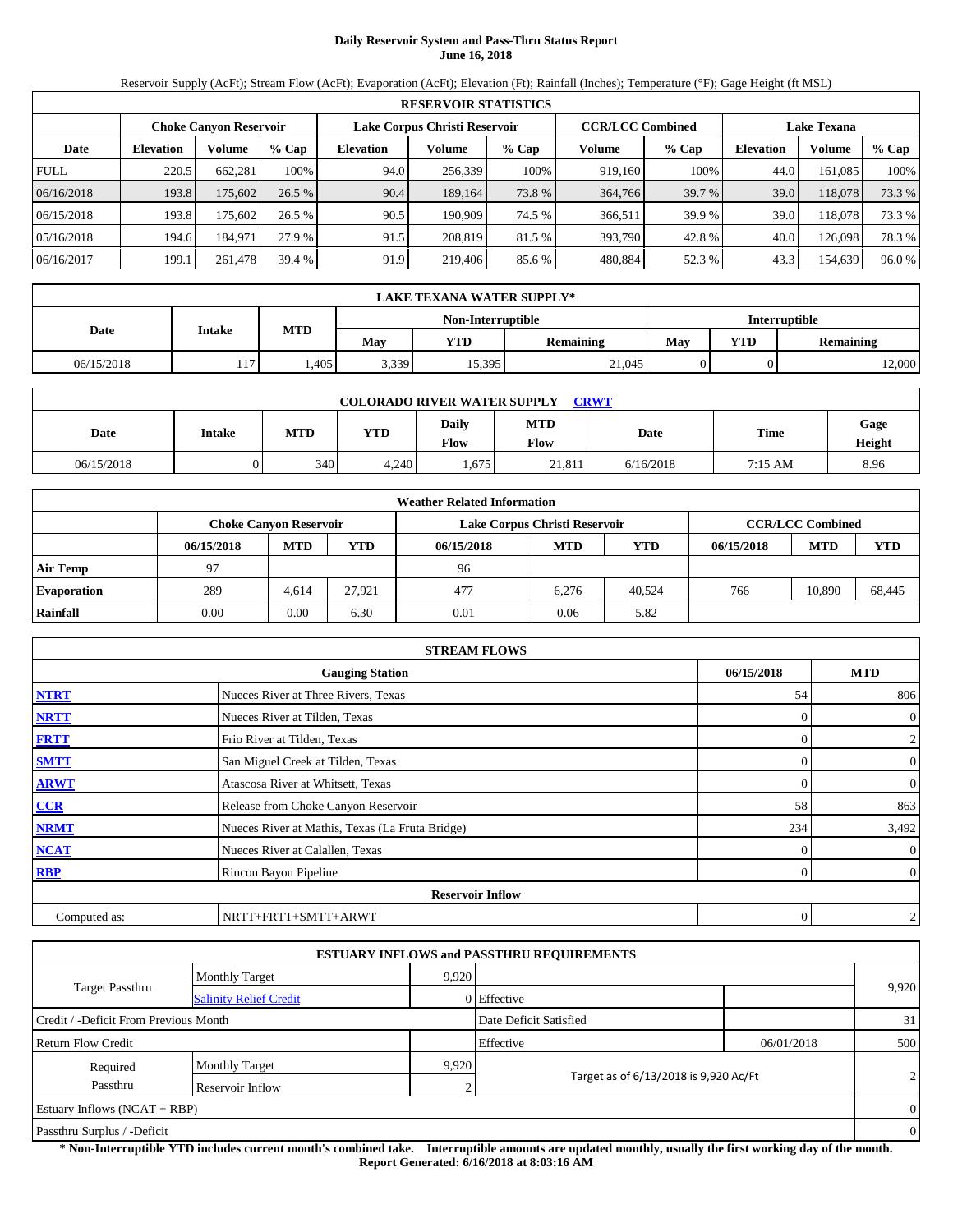## **Daily Reservoir System and Pass-Thru Status Report June 17, 2018**

Reservoir Supply (AcFt); Stream Flow (AcFt); Evaporation (AcFt); Elevation (Ft); Rainfall (Inches); Temperature (°F); Gage Height (ft MSL)

|                                                                                                                 | <b>RESERVOIR STATISTICS</b> |         |         |                  |         |        |         |        |                  |               |        |  |
|-----------------------------------------------------------------------------------------------------------------|-----------------------------|---------|---------|------------------|---------|--------|---------|--------|------------------|---------------|--------|--|
| <b>CCR/LCC Combined</b><br>Lake Corpus Christi Reservoir<br><b>Lake Texana</b><br><b>Choke Canyon Reservoir</b> |                             |         |         |                  |         |        |         |        |                  |               |        |  |
| Date                                                                                                            | <b>Elevation</b>            | Volume  | $%$ Cap | <b>Elevation</b> | Volume  | % Cap  | Volume  | % Cap  | <b>Elevation</b> | <b>Volume</b> | % Cap  |  |
| <b>FULL</b>                                                                                                     | 220.5                       | 662.281 | 100%    | 94.0             | 256.339 | 100%   | 919.160 | 100%   | 44.0             | 161.085       | 100%   |  |
| 06/17/2018                                                                                                      | 193.8                       | 175,602 | 26.5%   | 90.4             | 189.164 | 73.8 % | 364,766 | 39.7 % | 39.0             | 118,078       | 73.3 % |  |
| 06/16/2018                                                                                                      | 193.8                       | 175.602 | 26.5%   | 90.4             | 189.164 | 73.8 % | 364,766 | 39.7 % | 39.0             | 118,078       | 73.3 % |  |
| 05/17/2018                                                                                                      | 194.5                       | 183,785 | 27.7 %  | 91.4             | 206.995 | 80.8%  | 390,780 | 42.5 % | 39.9             | 125.280       | 77.8%  |  |
| 06/17/2017                                                                                                      | 199.0                       | 260,583 | 39.3 %  | 91.8             | 218,708 | 85.3%  | 479,291 | 52.1 % | 43.2             | 153,730       | 95.4 % |  |

|                                    | <b>LAKE TEXANA WATER SUPPLY*</b> |            |       |            |           |     |            |                  |  |  |
|------------------------------------|----------------------------------|------------|-------|------------|-----------|-----|------------|------------------|--|--|
| Non-Interruptible<br>Interruptible |                                  |            |       |            |           |     |            |                  |  |  |
| Date                               | Intake                           | <b>MTD</b> | May   | <b>YTD</b> | Remaining | May | <b>YTD</b> | <b>Remaining</b> |  |  |
| 06/16/2018                         | 116                              | 1,521      | 3,339 | 15,511     | 20,929    |     |            | 12,000           |  |  |

| <b>COLORADO RIVER WATER SUPPLY</b><br><b>CRWT</b> |               |     |            |               |                    |           |         |                |  |  |  |
|---------------------------------------------------|---------------|-----|------------|---------------|--------------------|-----------|---------|----------------|--|--|--|
| Date                                              | <b>Intake</b> | MTD | <b>YTD</b> | Daily<br>Flow | <b>MTD</b><br>Flow | Date      | Time    | Gage<br>Height |  |  |  |
| 06/16/2018                                        |               | 340 | 4,240      | .669          | 23,481             | 6/17/2018 | 7:15 AM | 9.00           |  |  |  |

|                    |            |                               |        | <b>Weather Related Information</b> |                               |            |            |                         |            |
|--------------------|------------|-------------------------------|--------|------------------------------------|-------------------------------|------------|------------|-------------------------|------------|
|                    |            | <b>Choke Canyon Reservoir</b> |        |                                    | Lake Corpus Christi Reservoir |            |            | <b>CCR/LCC Combined</b> |            |
|                    | 06/16/2018 | <b>MTD</b>                    | YTD    | 06/16/2018                         | <b>MTD</b>                    | <b>YTD</b> | 06/16/2018 | <b>MTD</b>              | <b>YTD</b> |
| <b>Air Temp</b>    | 96         |                               |        | 95                                 |                               |            |            |                         |            |
| <b>Evaporation</b> | 316        | 4,930                         | 28.237 | 406                                | 6.682                         | 40,930     | 722        | 11.612                  | 69.167     |
| Rainfall           | 0.00       | 0.00                          | 6.30   | 0.00                               | 0.06                          | 5.82       |            |                         |            |

|              | <b>STREAM FLOWS</b>                             |            |                |
|--------------|-------------------------------------------------|------------|----------------|
|              | <b>Gauging Station</b>                          | 06/16/2018 | <b>MTD</b>     |
| <b>NTRT</b>  | Nueces River at Three Rivers, Texas             | 54         | 860            |
| <b>NRTT</b>  | Nueces River at Tilden, Texas                   |            | $\mathbf{0}$   |
| <b>FRTT</b>  | Frio River at Tilden, Texas                     |            | $\overline{c}$ |
| <b>SMTT</b>  | San Miguel Creek at Tilden, Texas               | 0          | $\mathbf{0}$   |
| <b>ARWT</b>  | Atascosa River at Whitsett, Texas               | $\Omega$   | $\mathbf{0}$   |
| CCR          | Release from Choke Canyon Reservoir             | 58         | 921            |
| <b>NRMT</b>  | Nueces River at Mathis, Texas (La Fruta Bridge) | 242        | 3,734          |
| <b>NCAT</b>  | Nueces River at Calallen, Texas                 |            | $\mathbf{0}$   |
| <b>RBP</b>   | Rincon Bayou Pipeline                           | 0          | $\overline{0}$ |
|              | <b>Reservoir Inflow</b>                         |            |                |
| Computed as: | NRTT+FRTT+SMTT+ARWT                             | $\theta$   | $\overline{c}$ |

|                                       |                               |       | <b>ESTUARY INFLOWS and PASSTHRU REQUIREMENTS</b> |            |                |
|---------------------------------------|-------------------------------|-------|--------------------------------------------------|------------|----------------|
|                                       | <b>Monthly Target</b>         | 9.920 |                                                  |            |                |
| Target Passthru                       | <b>Salinity Relief Credit</b> |       | 0 Effective                                      |            | 9,920          |
| Credit / -Deficit From Previous Month |                               |       | Date Deficit Satisfied                           |            | 31             |
| <b>Return Flow Credit</b>             |                               |       | Effective                                        | 06/01/2018 | 500            |
| Required                              | <b>Monthly Target</b>         | 9,920 |                                                  |            |                |
| Passthru                              | Reservoir Inflow              |       | Target as of 6/13/2018 is 9,920 Ac/Ft            |            | $\overline{2}$ |
| Estuary Inflows $(NCAT + RBP)$        |                               |       |                                                  |            | $\Omega$       |
| Passthru Surplus / -Deficit           |                               |       |                                                  |            | $\overline{0}$ |

**\* Non-Interruptible YTD includes current month's combined take. Interruptible amounts are updated monthly, usually the first working day of the month. Report Generated: 6/17/2018 at 8:19:01 AM**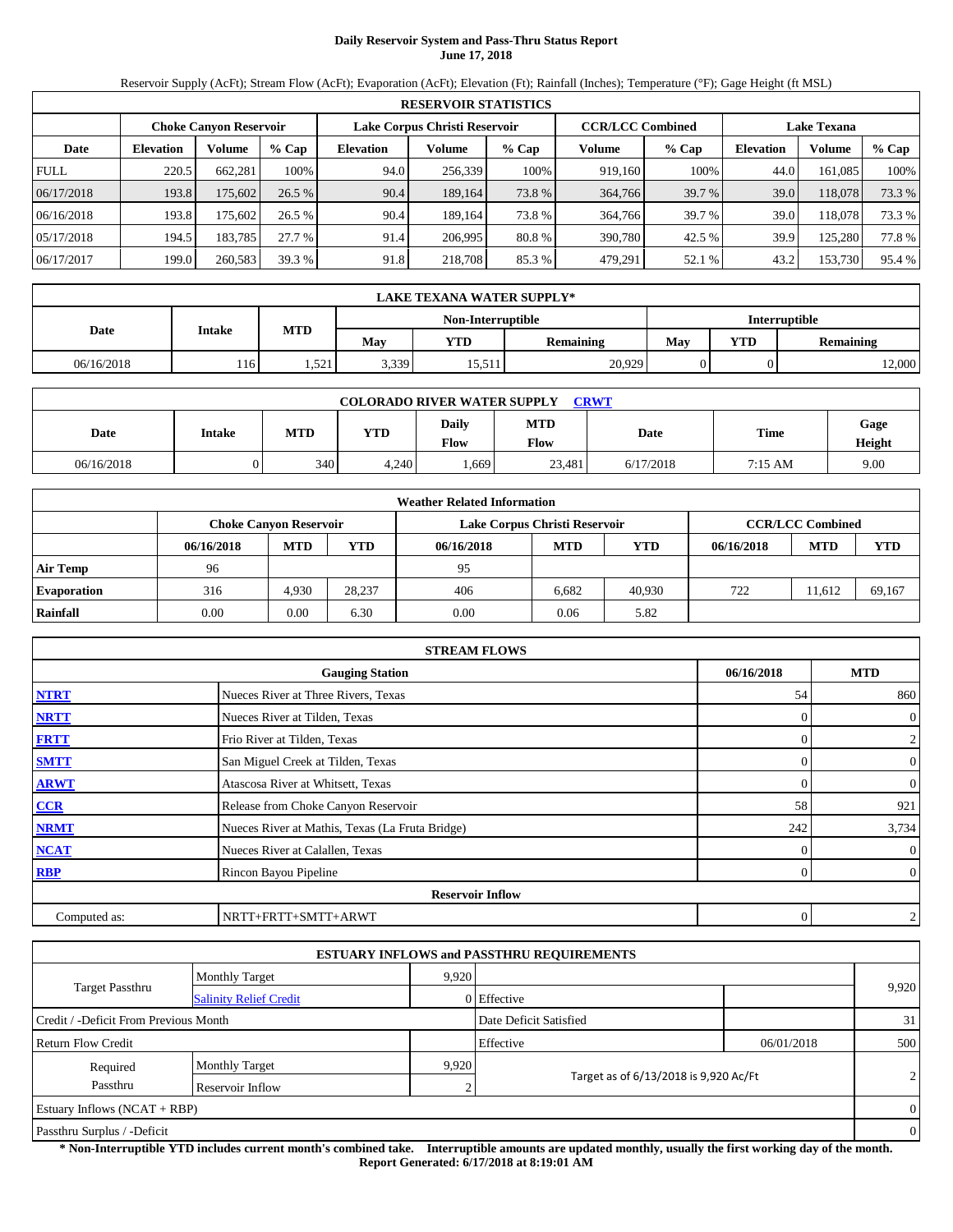# **Daily Reservoir System and Pass-Thru Status Report June 18, 2018**

Reservoir Supply (AcFt); Stream Flow (AcFt); Evaporation (AcFt); Elevation (Ft); Rainfall (Inches); Temperature (°F); Gage Height (ft MSL)

|                                                                                                                 | <b>RESERVOIR STATISTICS</b> |          |         |                  |         |        |         |        |                  |               |        |  |
|-----------------------------------------------------------------------------------------------------------------|-----------------------------|----------|---------|------------------|---------|--------|---------|--------|------------------|---------------|--------|--|
| <b>CCR/LCC Combined</b><br>Lake Corpus Christi Reservoir<br><b>Choke Canyon Reservoir</b><br><b>Lake Texana</b> |                             |          |         |                  |         |        |         |        |                  |               |        |  |
| Date                                                                                                            | <b>Elevation</b>            | Volume   | $%$ Cap | <b>Elevation</b> | Volume  | % Cap  | Volume  | % Cap  | <b>Elevation</b> | <b>Volume</b> | % Cap  |  |
| <b>FULL</b>                                                                                                     | 220.5                       | 662.281  | 100%    | 94.0             | 256.339 | 100%   | 919.160 | 100%   | 44.0             | 161.085       | 100%   |  |
| 06/18/2018                                                                                                      | 193.7                       | 174.451  | 26.3%   | 90.4             | 189.164 | 73.8 % | 363,615 | 39.6 % | 39.0             | 118,078       | 73.3 % |  |
| 06/17/2018                                                                                                      | 193.8                       | 175.6021 | 26.5%   | 90.4             | 189.164 | 73.8 % | 364,766 | 39.7 % | 39.0             | 118,078       | 73.3 % |  |
| 05/18/2018                                                                                                      | 194.4                       | 182.602  | 27.5 %  | 91.3             | 205,177 | 80.0 % | 387,779 | 42.2 % | 39.9             | 125.280       | 77.8%  |  |
| 06/18/2017                                                                                                      | 199.0                       | 260,142  | 39.2 %  | 91.8             | 218,185 | 85.1 % | 478,327 | 52.0%  | 43.2             | 153,730       | 95.4 % |  |

|                                           | LAKE TEXANA WATER SUPPLY* |            |       |            |                  |     |                  |        |  |  |
|-------------------------------------------|---------------------------|------------|-------|------------|------------------|-----|------------------|--------|--|--|
| <b>Interruptible</b><br>Non-Interruptible |                           |            |       |            |                  |     |                  |        |  |  |
| Date                                      | <b>Intake</b>             | <b>MTD</b> | May   | <b>YTD</b> | <b>Remaining</b> | May | <b>Remaining</b> |        |  |  |
| 06/17/2018                                | 118'                      | .639       | 3,339 | 15.628     | 20,812           |     |                  | 12,000 |  |  |

| <b>CRWT</b><br><b>COLORADO RIVER WATER SUPPLY</b> |               |     |            |                      |                    |           |         |                |  |  |  |
|---------------------------------------------------|---------------|-----|------------|----------------------|--------------------|-----------|---------|----------------|--|--|--|
| Date                                              | <b>Intake</b> | MTD | <b>YTD</b> | Daily<br><b>Flow</b> | <b>MTD</b><br>Flow | Date      | Time    | Gage<br>Height |  |  |  |
| 06/17/2018                                        |               | 340 | 4.240      | 1,773                | 25.253             | 6/18/2018 | 7:15 AM | 9.38           |  |  |  |

|                    | <b>Weather Related Information</b> |                               |        |            |                               |        |            |                         |            |  |  |
|--------------------|------------------------------------|-------------------------------|--------|------------|-------------------------------|--------|------------|-------------------------|------------|--|--|
|                    |                                    | <b>Choke Canyon Reservoir</b> |        |            | Lake Corpus Christi Reservoir |        |            | <b>CCR/LCC Combined</b> |            |  |  |
|                    | 06/17/2018                         | <b>MTD</b>                    | YTD    | 06/17/2018 | <b>MTD</b>                    | YTD    | 06/17/2018 | <b>MTD</b>              | <b>YTD</b> |  |  |
| <b>Air Temp</b>    | 96                                 |                               |        | 97         |                               |        |            |                         |            |  |  |
| <b>Evaporation</b> | 221                                | 5.151                         | 28.458 | 203        | 6.885                         | 41.133 | 424        | 12.036                  | 69,591     |  |  |
| Rainfall           | 0.10                               | 0.10                          | 6.40   | 0.72       | 0.78                          | 6.54   |            |                         |            |  |  |

|              | <b>STREAM FLOWS</b>                             |            |                |
|--------------|-------------------------------------------------|------------|----------------|
|              | <b>Gauging Station</b>                          | 06/17/2018 | <b>MTD</b>     |
| <b>NTRT</b>  | Nueces River at Three Rivers, Texas             | 54         | 914            |
| <b>NRTT</b>  | Nueces River at Tilden, Texas                   |            | $\mathbf{0}$   |
| <b>FRTT</b>  | Frio River at Tilden, Texas                     |            | $\overline{c}$ |
| <b>SMTT</b>  | San Miguel Creek at Tilden, Texas               | 0          | $\mathbf{0}$   |
| <b>ARWT</b>  | Atascosa River at Whitsett, Texas               | 0          | $\mathbf{0}$   |
| CCR          | Release from Choke Canyon Reservoir             | 58         | 979            |
| <b>NRMT</b>  | Nueces River at Mathis, Texas (La Fruta Bridge) | 220        | 3,954          |
| <b>NCAT</b>  | Nueces River at Calallen, Texas                 |            | $\mathbf{0}$   |
| <b>RBP</b>   | Rincon Bayou Pipeline                           | 0          | $\overline{0}$ |
|              | <b>Reservoir Inflow</b>                         |            |                |
| Computed as: | NRTT+FRTT+SMTT+ARWT                             | $\theta$   | $\mathfrak{2}$ |

|                                       |                               |       | <b>ESTUARY INFLOWS and PASSTHRU REQUIREMENTS</b> |            |                |
|---------------------------------------|-------------------------------|-------|--------------------------------------------------|------------|----------------|
|                                       | <b>Monthly Target</b>         | 9.920 |                                                  |            |                |
| Target Passthru                       | <b>Salinity Relief Credit</b> |       | 0 Effective                                      |            | 9,920          |
| Credit / -Deficit From Previous Month |                               |       | Date Deficit Satisfied                           |            | 31             |
| <b>Return Flow Credit</b>             |                               |       | Effective                                        | 06/01/2018 | 500            |
| Required                              | <b>Monthly Target</b>         | 9,920 |                                                  |            |                |
| Passthru                              | Reservoir Inflow              |       | Target as of 6/13/2018 is 9,920 Ac/Ft            |            | $\overline{2}$ |
| Estuary Inflows $(NCAT + RBP)$        |                               |       |                                                  |            | $\Omega$       |
| Passthru Surplus / -Deficit           |                               |       |                                                  |            | $\overline{0}$ |

**\* Non-Interruptible YTD includes current month's combined take. Interruptible amounts are updated monthly, usually the first working day of the month. Report Generated: 6/18/2018 at 8:58:55 AM**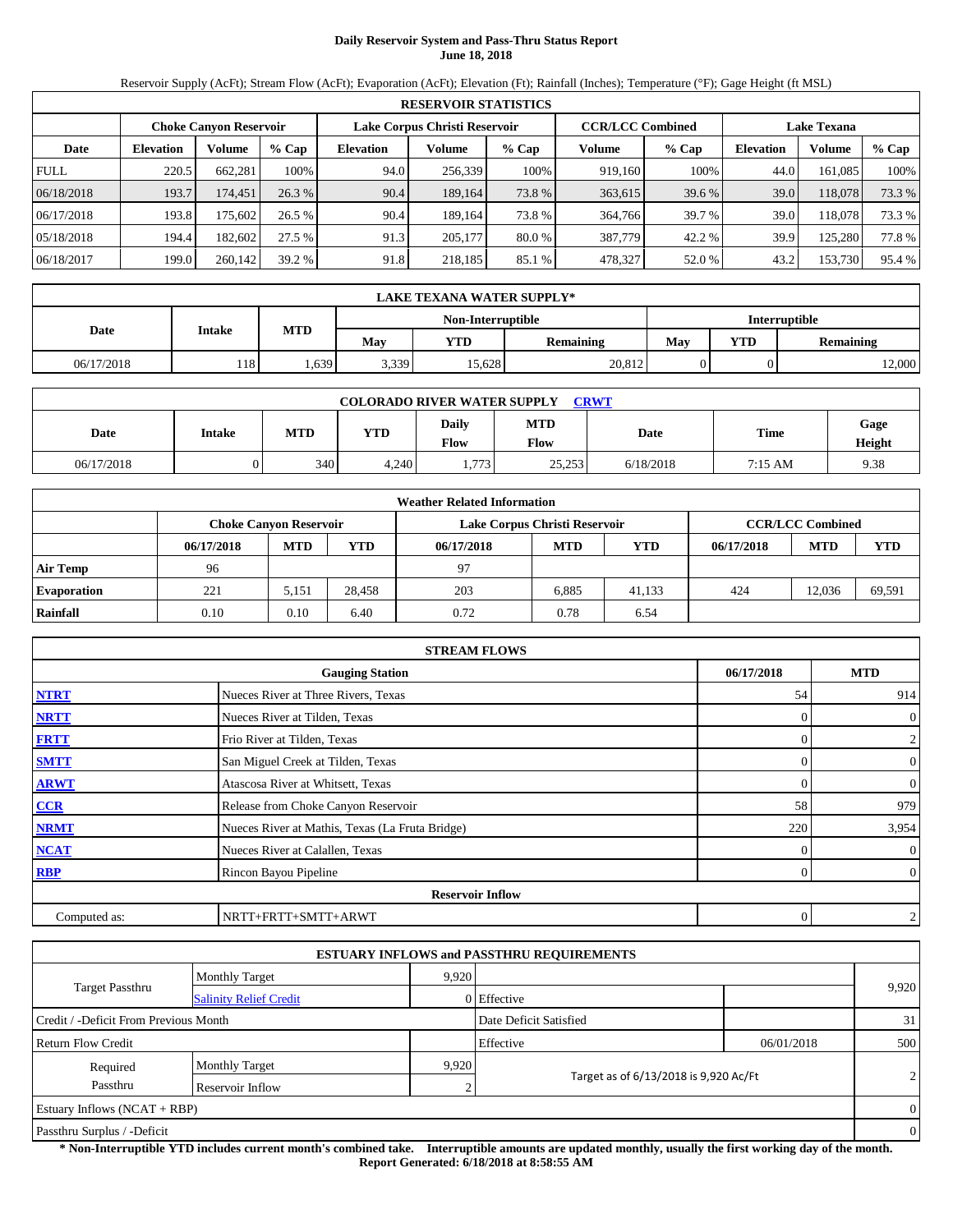## **Daily Reservoir System and Pass-Thru Status Report June 19, 2018**

Reservoir Supply (AcFt); Stream Flow (AcFt); Evaporation (AcFt); Elevation (Ft); Rainfall (Inches); Temperature (°F); Gage Height (ft MSL)

|             | <b>RESERVOIR STATISTICS</b> |                               |         |                               |         |        |                         |        |                    |               |        |  |  |
|-------------|-----------------------------|-------------------------------|---------|-------------------------------|---------|--------|-------------------------|--------|--------------------|---------------|--------|--|--|
|             |                             | <b>Choke Canyon Reservoir</b> |         | Lake Corpus Christi Reservoir |         |        | <b>CCR/LCC Combined</b> |        | <b>Lake Texana</b> |               |        |  |  |
| Date        | <b>Elevation</b>            | Volume                        | $%$ Cap | <b>Elevation</b>              | Volume  | % Cap  | Volume                  | % Cap  | <b>Elevation</b>   | <b>Volume</b> | % Cap  |  |  |
| <b>FULL</b> | 220.5                       | 662.281                       | 100%    | 94.0                          | 256.339 | 100%   | 919.160                 | 100%   | 44.0               | 161.085       | 100%   |  |  |
| 06/19/2018  | 193.8                       | 175,602                       | 26.5%   | 90.6                          | 192,663 | 75.2 % | 368,265                 | 40.1 % | 38.9               | 117,295       | 72.8%  |  |  |
| 06/18/2018  | 193.7                       | 174.451                       | 26.3%   | 90.4                          | 189.164 | 73.8 % | 363,615                 | 39.6 % | 39.0               | 118,078       | 73.3 % |  |  |
| 05/19/2018  | 194.4                       | 182,602                       | 27.5 %  | 91.3                          | 205,177 | 80.0 % | 387,779                 | 42.2 % | 39.8               | 124.467       | 77.3 % |  |  |
| 06/19/2017  | 199.0                       | 261,031                       | 39.4 %  | 91.8                          | 218,359 | 85.2 % | 479,390                 | 52.2 % | 43.2               | 153,730       | 95.4 % |  |  |

|            | <b>LAKE TEXANA WATER SUPPLY*</b>   |                                              |     |            |                  |                                       |  |  |  |  |  |  |
|------------|------------------------------------|----------------------------------------------|-----|------------|------------------|---------------------------------------|--|--|--|--|--|--|
|            | Interruptible<br>Non-Interruptible |                                              |     |            |                  |                                       |  |  |  |  |  |  |
| Date       | Intake                             | <b>MTD</b>                                   | May | <b>YTD</b> | <b>Remaining</b> | <b>YTD</b><br>May<br><b>Remaining</b> |  |  |  |  |  |  |
| 06/18/2018 | 118                                | 20,694<br>15,746<br>3,339<br>1,756<br>12,000 |     |            |                  |                                       |  |  |  |  |  |  |

|            | <b>CRWT</b><br><b>COLORADO RIVER WATER SUPPLY</b> |     |            |               |                    |           |         |                |  |  |  |  |
|------------|---------------------------------------------------|-----|------------|---------------|--------------------|-----------|---------|----------------|--|--|--|--|
| Date       | <b>Intake</b>                                     | MTD | <b>YTD</b> | Daily<br>Flow | <b>MTD</b><br>Flow | Date      | Time    | Gage<br>Height |  |  |  |  |
| 06/18/2018 |                                                   | 340 | 4.240      | .846          | 27,099             | 6/19/2018 | 7:15 AM | 9.24           |  |  |  |  |

|                    | <b>Weather Related Information</b> |                               |        |            |                               |            |            |                         |            |  |  |  |
|--------------------|------------------------------------|-------------------------------|--------|------------|-------------------------------|------------|------------|-------------------------|------------|--|--|--|
|                    |                                    | <b>Choke Canyon Reservoir</b> |        |            | Lake Corpus Christi Reservoir |            |            | <b>CCR/LCC Combined</b> |            |  |  |  |
|                    | 06/18/2018                         | <b>MTD</b>                    | YTD    | 06/18/2018 | <b>MTD</b>                    | <b>YTD</b> | 06/18/2018 | <b>MTD</b>              | <b>YTD</b> |  |  |  |
| <b>Air Temp</b>    | 88                                 |                               |        | 86         |                               |            |            |                         |            |  |  |  |
| <b>Evaporation</b> | 175                                | 5,326                         | 28.633 |            | 6.885                         | 41.133     | 175        | 12.211                  | 69,766     |  |  |  |
| Rainfall           | 0.80                               | 0.90                          | 7.20   | 3.04       | 3.82                          | 9.58       |            |                         |            |  |  |  |

|              | <b>STREAM FLOWS</b>                             |            |                |
|--------------|-------------------------------------------------|------------|----------------|
|              | <b>Gauging Station</b>                          | 06/18/2018 | <b>MTD</b>     |
| <b>NTRT</b>  | Nueces River at Three Rivers, Texas             | 54         | 968            |
| <b>NRTT</b>  | Nueces River at Tilden, Texas                   |            | $\overline{0}$ |
| <b>FRTT</b>  | Frio River at Tilden, Texas                     |            | $\overline{2}$ |
| <b>SMTT</b>  | San Miguel Creek at Tilden, Texas               |            | $\overline{0}$ |
| <b>ARWT</b>  | Atascosa River at Whitsett, Texas               |            | $\overline{0}$ |
| CCR          | Release from Choke Canyon Reservoir             | 58         | 1,036          |
| <b>NRMT</b>  | Nueces River at Mathis, Texas (La Fruta Bridge) | 165        | 4,119          |
| <b>NCAT</b>  | Nueces River at Calallen, Texas                 |            | 3              |
| RBP          | Rincon Bayou Pipeline                           |            | $\overline{0}$ |
|              | <b>Reservoir Inflow</b>                         |            |                |
| Computed as: | NRTT+FRTT+SMTT+ARWT                             | 0          | $\overline{2}$ |

|                                       |                               |        | <b>ESTUARY INFLOWS and PASSTHRU REQUIREMENTS</b> |            |                |
|---------------------------------------|-------------------------------|--------|--------------------------------------------------|------------|----------------|
|                                       | <b>Monthly Target</b>         | 10.207 |                                                  |            |                |
| Target Passthru                       | <b>Salinity Relief Credit</b> |        | 0 Effective                                      |            | 10,207         |
| Credit / -Deficit From Previous Month |                               |        | Date Deficit Satisfied                           |            | 31             |
| <b>Return Flow Credit</b>             |                               |        | Effective                                        | 06/01/2018 | 500            |
| Required                              | <b>Monthly Target</b>         | 10,207 |                                                  |            |                |
| Passthru                              | Reservoir Inflow              |        | Target as of 6/13/2018 is 9,920 Ac/Ft            |            | $\overline{2}$ |
| Estuary Inflows $(NCAT + RBP)$        |                               |        |                                                  |            | $\overline{3}$ |
| Passthru Surplus / -Deficit           |                               |        |                                                  |            | $\overline{0}$ |

**\* Non-Interruptible YTD includes current month's combined take. Interruptible amounts are updated monthly, usually the first working day of the month. Report Generated: 6/19/2018 at 9:57:59 AM**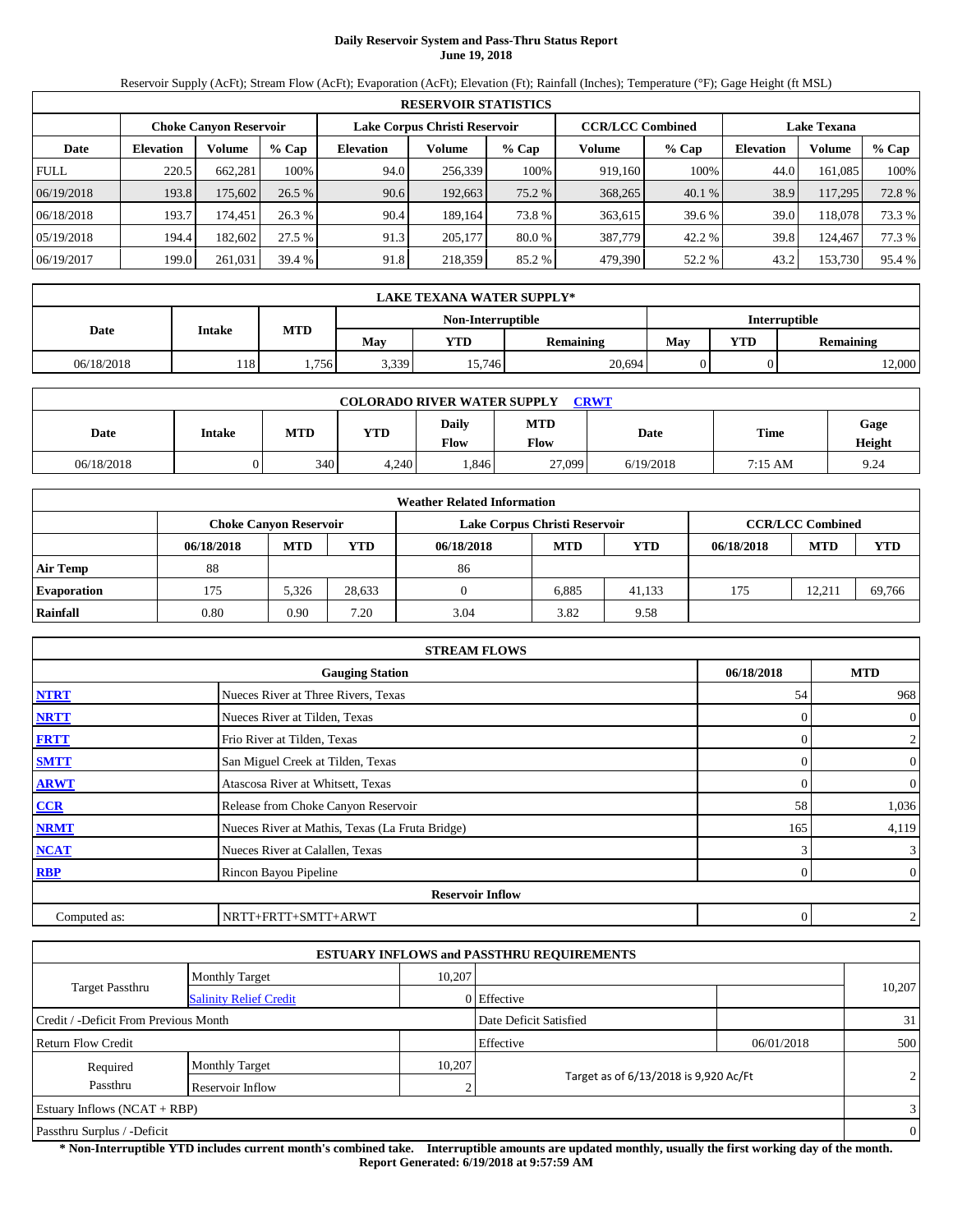# **Daily Reservoir System and Pass-Thru Status Report June 20, 2018**

Reservoir Supply (AcFt); Stream Flow (AcFt); Evaporation (AcFt); Elevation (Ft); Rainfall (Inches); Temperature (°F); Gage Height (ft MSL)

|             | <b>RESERVOIR STATISTICS</b> |                               |         |                               |         |        |                         |        |                    |               |        |  |  |
|-------------|-----------------------------|-------------------------------|---------|-------------------------------|---------|--------|-------------------------|--------|--------------------|---------------|--------|--|--|
|             |                             | <b>Choke Canyon Reservoir</b> |         | Lake Corpus Christi Reservoir |         |        | <b>CCR/LCC Combined</b> |        | <b>Lake Texana</b> |               |        |  |  |
| Date        | <b>Elevation</b>            | Volume                        | $%$ Cap | <b>Elevation</b>              | Volume  | % Cap  | Volume                  | % Cap  | <b>Elevation</b>   | <b>Volume</b> | % Cap  |  |  |
| <b>FULL</b> | 220.5                       | 662.281                       | 100%    | 94.0                          | 256.339 | 100%   | 919.160                 | 100%   | 44.0               | 161.085       | 100%   |  |  |
| 06/20/2018  | 193.8                       | 176,758                       | 26.7%   | 91.1                          | 201,561 | 78.6 % | 378,319                 | 41.2 % | 39.1               | 118,865       | 73.8%  |  |  |
| 06/19/2018  | 193.8                       | 175.602                       | 26.5%   | 90.6                          | 192.663 | 75.2 % | 368,265                 | 40.1 % | 38.9               | 117.295       | 72.8%  |  |  |
| 05/20/2018  | 194.4                       | 182,602                       | 27.5 %  | 91.3                          | 205,177 | 80.0 % | 387,779                 | 42.2 % | 39.8               | 124.467       | 77.3 % |  |  |
| 06/20/2017  | 199.0                       | 260,289                       | 39.3 %  | 91.8                          | 218,359 | 85.2 % | 478.648                 | 52.1 % | 43.1               | 152,823       | 94.9%  |  |  |

|                                    | <b>LAKE TEXANA WATER SUPPLY*</b>                    |            |     |            |                  |                                       |  |  |  |  |  |  |
|------------------------------------|-----------------------------------------------------|------------|-----|------------|------------------|---------------------------------------|--|--|--|--|--|--|
| Interruptible<br>Non-Interruptible |                                                     |            |     |            |                  |                                       |  |  |  |  |  |  |
| Date                               | Intake                                              | <b>MTD</b> | May | <b>YTD</b> | <b>Remaining</b> | <b>YTD</b><br>May<br><b>Remaining</b> |  |  |  |  |  |  |
| 06/19/2018                         | 20,576<br>15,864<br>3,339<br>1,874<br>118<br>12,000 |            |     |            |                  |                                       |  |  |  |  |  |  |

|            | <b>COLORADO RIVER WATER SUPPLY</b><br><b>CRWT</b> |     |            |                      |                    |           |         |                |  |  |  |  |
|------------|---------------------------------------------------|-----|------------|----------------------|--------------------|-----------|---------|----------------|--|--|--|--|
| Date       | <b>Intake</b>                                     | MTD | <b>YTD</b> | Daily<br><b>Flow</b> | <b>MTD</b><br>Flow | Date      | Time    | Gage<br>Height |  |  |  |  |
| 06/19/2018 |                                                   | 340 | 4,240      | 2,064                | 29,164             | 6/20/2018 | 7:15 AM | 9.85           |  |  |  |  |

|                    | <b>Weather Related Information</b> |                               |        |            |                               |            |            |                         |            |  |  |  |
|--------------------|------------------------------------|-------------------------------|--------|------------|-------------------------------|------------|------------|-------------------------|------------|--|--|--|
|                    |                                    | <b>Choke Canyon Reservoir</b> |        |            | Lake Corpus Christi Reservoir |            |            | <b>CCR/LCC Combined</b> |            |  |  |  |
|                    | 06/19/2018                         | <b>MTD</b>                    | YTD    | 06/19/2018 | <b>MTD</b>                    | <b>YTD</b> | 06/19/2018 | <b>MTD</b>              | <b>YTD</b> |  |  |  |
| <b>Air Temp</b>    | 83                                 |                               |        | 86         |                               |            |            |                         |            |  |  |  |
| <b>Evaporation</b> | 94                                 | 5.420                         | 28.727 |            | 6.885                         | 41.133     | 94         | 12.305                  | 69,860     |  |  |  |
| Rainfall           | 1.05                               | 1.95                          | 8.25   | 3.12       | 6.94                          | 12.70      |            |                         |            |  |  |  |

|              | <b>STREAM FLOWS</b>                             |            |                |
|--------------|-------------------------------------------------|------------|----------------|
|              | <b>Gauging Station</b>                          | 06/19/2018 | <b>MTD</b>     |
| <b>NTRT</b>  | Nueces River at Three Rivers, Texas             | 65         | 1,033          |
| <b>NRTT</b>  | Nueces River at Tilden, Texas                   | $\Omega$   | $\overline{0}$ |
| <b>FRTT</b>  | Frio River at Tilden, Texas                     | $\Omega$   | $\mathbf{3}$   |
| <b>SMTT</b>  | San Miguel Creek at Tilden, Texas               | $\Omega$   | $\overline{0}$ |
| <b>ARWT</b>  | Atascosa River at Whitsett, Texas               | $\Omega$   | $\overline{0}$ |
| CCR          | Release from Choke Canyon Reservoir             | 58         | 1,094          |
| <b>NRMT</b>  | Nueces River at Mathis, Texas (La Fruta Bridge) | 165        | 4,284          |
| <b>NCAT</b>  | Nueces River at Calallen, Texas                 | 101        | 104            |
| RBP          | Rincon Bayou Pipeline                           | 0          | $\overline{0}$ |
|              | <b>Reservoir Inflow</b>                         |            |                |
| Computed as: | (NTRT+FRTT+SMTT) - Release From Choke Canyon    | 8          | 10             |

|                                       |                               |        | <b>ESTUARY INFLOWS and PASSTHRU REQUIREMENTS</b> |            |                |  |  |
|---------------------------------------|-------------------------------|--------|--------------------------------------------------|------------|----------------|--|--|
|                                       | <b>Monthly Target</b>         | 10,207 |                                                  |            |                |  |  |
| <b>Target Passthru</b>                | <b>Salinity Relief Credit</b> |        | 0 Effective                                      |            | 10,207         |  |  |
| Credit / -Deficit From Previous Month |                               |        | Date Deficit Satisfied                           |            | 31             |  |  |
| <b>Return Flow Credit</b>             |                               |        | Effective                                        | 06/01/2018 | 500            |  |  |
| Required                              | <b>Monthly Target</b>         | 10,207 |                                                  |            |                |  |  |
| Passthru                              | Reservoir Inflow              | 10     | Target as of 6/19/2018 is 10,207 Ac/Ft           |            | 10             |  |  |
| Estuary Inflows $(NCAT + RBP)$        |                               |        |                                                  |            |                |  |  |
| Passthru Surplus / -Deficit           |                               |        |                                                  |            | $\overline{0}$ |  |  |

**\* Non-Interruptible YTD includes current month's combined take. Interruptible amounts are updated monthly, usually the first working day of the month. Report Generated: 6/20/2018 at 9:14:01 AM**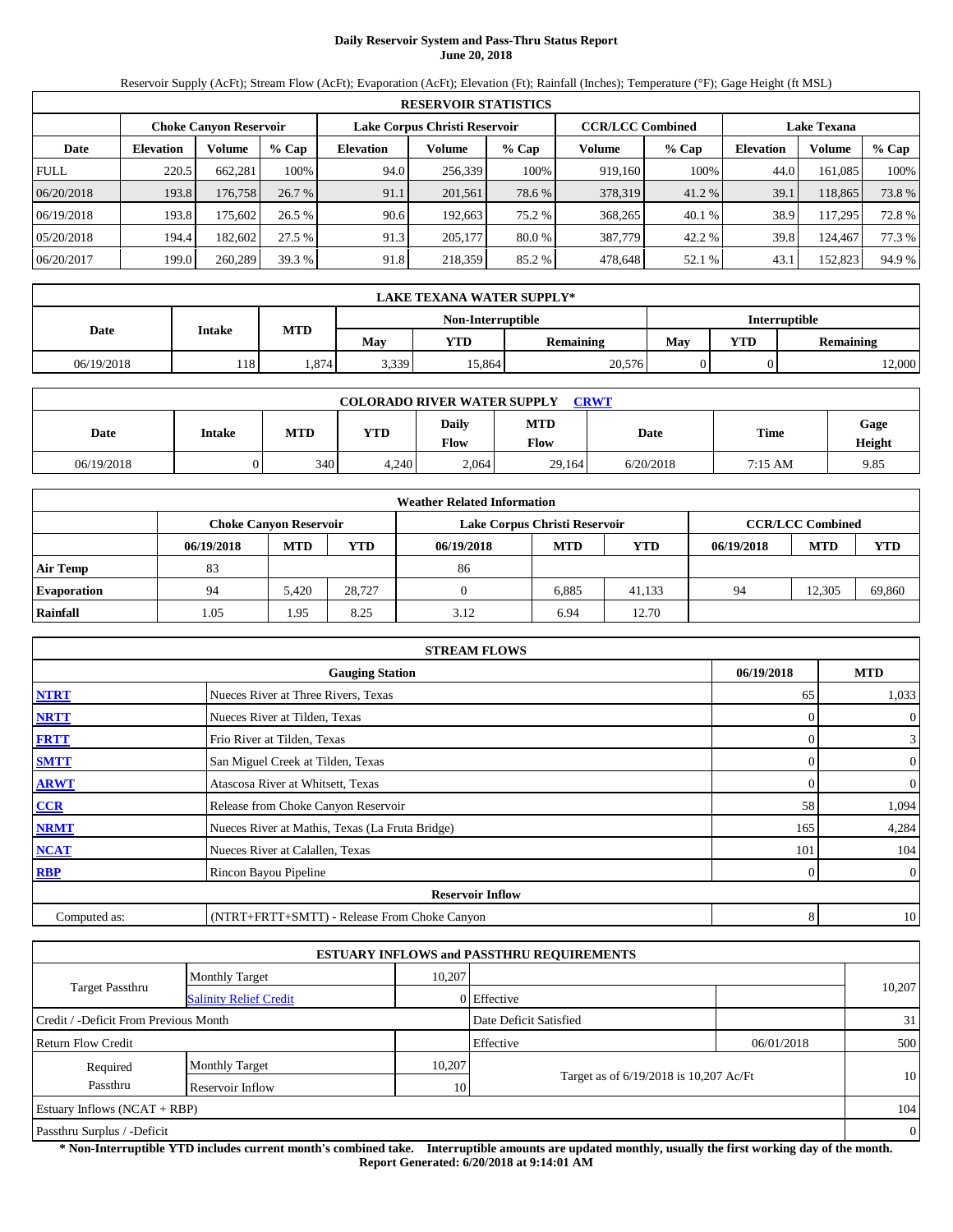## **Daily Reservoir System and Pass-Thru Status Report June 21, 2018**

Reservoir Supply (AcFt); Stream Flow (AcFt); Evaporation (AcFt); Elevation (Ft); Rainfall (Inches); Temperature (°F); Gage Height (ft MSL)

|             | <b>RESERVOIR STATISTICS</b> |                               |         |                               |         |          |                         |        |                    |         |        |  |  |
|-------------|-----------------------------|-------------------------------|---------|-------------------------------|---------|----------|-------------------------|--------|--------------------|---------|--------|--|--|
|             |                             | <b>Choke Canyon Reservoir</b> |         | Lake Corpus Christi Reservoir |         |          | <b>CCR/LCC Combined</b> |        | <b>Lake Texana</b> |         |        |  |  |
| Date        | <b>Elevation</b>            | Volume                        | $%$ Cap | <b>Elevation</b>              | Volume  | % Cap    | Volume                  | % Cap  | Elevation          | Volume  | % Cap  |  |  |
| <b>FULL</b> | 220.5                       | 662.281                       | 100%    | 94.0                          | 256.339 | 100%     | 919.160                 | 100%   | 44.0               | 161,085 | 100%   |  |  |
| 06/21/2018  | 193.8                       | 175,602                       | 26.5%   | 91.2                          | 205,177 | $80.0\%$ | 380,779                 | 41.4 % | 39.5               | 122,045 | 75.8%  |  |  |
| 06/20/2018  | 193.8                       | 176,758                       | 26.7 %  | 91.1                          | 201.561 | 78.6 %   | 378,319                 | 41.2%  | 39.1               | 118.865 | 73.8%  |  |  |
| 05/21/2018  | 194.6                       | 184.971                       | 27.9 %  | 91.4                          | 206.995 | 80.8 %   | 391.966                 | 42.6 % | 39.8               | 124.467 | 77.3 % |  |  |
| 06/21/2017  | 198.9                       | 259,408                       | 39.1%   | 91.8                          | 217,837 | 85.0 %   | 477,245                 | 51.9%  | 43.0               | 151,919 | 94.3 % |  |  |

|                                    | LAKE TEXANA WATER SUPPLY* |            |       |            |                  |                  |  |        |  |  |  |  |
|------------------------------------|---------------------------|------------|-------|------------|------------------|------------------|--|--------|--|--|--|--|
| Interruptible<br>Non-Interruptible |                           |            |       |            |                  |                  |  |        |  |  |  |  |
| Date                               | <b>Intake</b>             | <b>MTD</b> | May   | <b>YTD</b> | <b>Remaining</b> | <b>Remaining</b> |  |        |  |  |  |  |
| 06/20/2018                         | 118'                      | 1.992      | 3,339 | 15.982     | 20.458           |                  |  | 12.000 |  |  |  |  |

|            | <b>COLORADO RIVER WATER SUPPLY</b><br><b>CRWT</b> |     |            |               |                    |           |         |                |  |  |  |  |
|------------|---------------------------------------------------|-----|------------|---------------|--------------------|-----------|---------|----------------|--|--|--|--|
| Date       | <b>Intake</b>                                     | MTD | <b>YTD</b> | Daily<br>Flow | <b>MTD</b><br>Flow | Date      | Time    | Gage<br>Height |  |  |  |  |
| 06/20/2018 |                                                   | 340 | 4.240      | 2.541         | 31.704             | 6/21/2018 | 7:15 AM | 10.22          |  |  |  |  |

|                    | <b>Weather Related Information</b> |                               |        |            |                               |            |                         |            |        |  |  |  |
|--------------------|------------------------------------|-------------------------------|--------|------------|-------------------------------|------------|-------------------------|------------|--------|--|--|--|
|                    |                                    | <b>Choke Canyon Reservoir</b> |        |            | Lake Corpus Christi Reservoir |            | <b>CCR/LCC Combined</b> |            |        |  |  |  |
|                    | 06/20/2018                         | <b>MTD</b>                    | YTD    | 06/20/2018 | <b>MTD</b>                    | <b>YTD</b> | 06/20/2018              | <b>MTD</b> | YTD    |  |  |  |
| <b>Air Temp</b>    | 82                                 |                               |        | 81         |                               |            |                         |            |        |  |  |  |
| <b>Evaporation</b> | 40                                 | 5.460                         | 28.767 |            | 6.885                         | 41.133     | 40                      | 12.345     | 69,900 |  |  |  |
| Rainfall           | 0.20                               | 2.15                          | 8.45   | 1.20       | 8.14                          | 13.90      |                         |            |        |  |  |  |

|              | <b>STREAM FLOWS</b>                             |            |                |
|--------------|-------------------------------------------------|------------|----------------|
|              | <b>Gauging Station</b>                          | 06/20/2018 | <b>MTD</b>     |
| <b>NTRT</b>  | Nueces River at Three Rivers, Texas             | 73         | 1,106          |
| <b>NRTT</b>  | Nueces River at Tilden, Texas                   | $\Omega$   | $\overline{0}$ |
| <b>FRTT</b>  | Frio River at Tilden, Texas                     |            | $\mathbf{3}$   |
| <b>SMTT</b>  | San Miguel Creek at Tilden, Texas               | $\Omega$   | $\overline{0}$ |
| <b>ARWT</b>  | Atascosa River at Whitsett, Texas               | $\Omega$   | $\overline{0}$ |
| CCR          | Release from Choke Canyon Reservoir             | 58         | 1,151          |
| <b>NRMT</b>  | Nueces River at Mathis, Texas (La Fruta Bridge) | 431        | 4,715          |
| <b>NCAT</b>  | Nueces River at Calallen, Texas                 | 560        | 664            |
| RBP          | Rincon Bayou Pipeline                           | $\Omega$   | $\overline{0}$ |
|              | <b>Reservoir Inflow</b>                         |            |                |
| Computed as: | (NTRT+FRTT+SMTT) - Release From Choke Canyon    | 16         | 26             |

|                                                         |                       |                 | <b>ESTUARY INFLOWS and PASSTHRU REQUIREMENTS</b> |            |        |  |  |  |
|---------------------------------------------------------|-----------------------|-----------------|--------------------------------------------------|------------|--------|--|--|--|
|                                                         | <b>Monthly Target</b> | 10,207          |                                                  |            |        |  |  |  |
| <b>Target Passthru</b><br><b>Salinity Relief Credit</b> |                       |                 | 0 Effective                                      |            | 10,207 |  |  |  |
| Credit / -Deficit From Previous Month                   |                       |                 | Date Deficit Satisfied                           |            | 31     |  |  |  |
| <b>Return Flow Credit</b>                               |                       |                 | Effective                                        | 06/01/2018 | 500    |  |  |  |
| Required                                                | <b>Monthly Target</b> | 10,207          |                                                  |            |        |  |  |  |
| Passthru                                                | Reservoir Inflow      | 26 <sup>1</sup> | Target as of 6/19/2018 is 10,207 Ac/Ft           |            | 26     |  |  |  |
| Estuary Inflows $(NCAT + RBP)$                          |                       |                 |                                                  |            |        |  |  |  |
| Passthru Surplus / -Deficit                             |                       |                 |                                                  |            |        |  |  |  |

**\* Non-Interruptible YTD includes current month's combined take. Interruptible amounts are updated monthly, usually the first working day of the month. Report Generated: 6/21/2018 at 8:34:13 AM**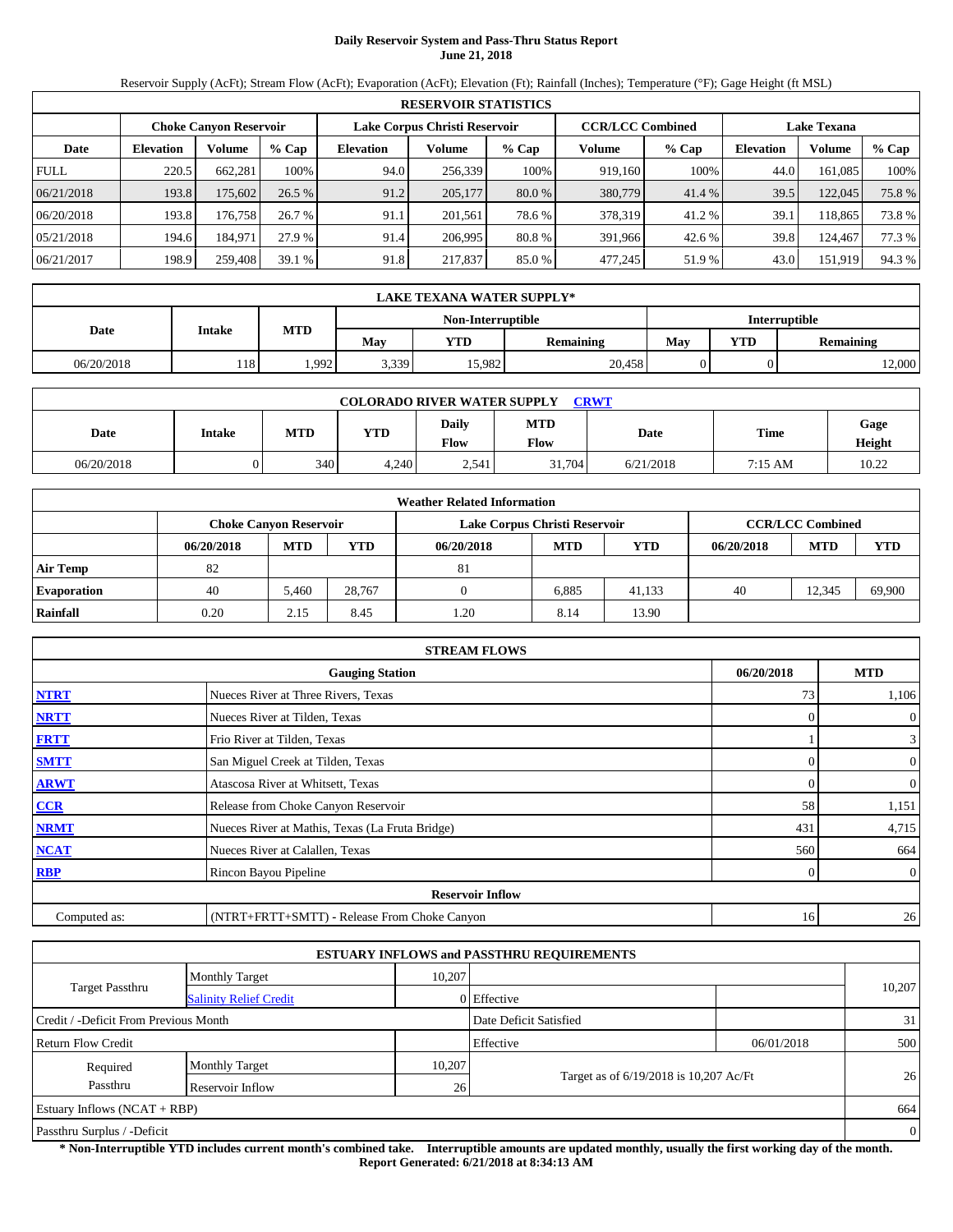## **Daily Reservoir System and Pass-Thru Status Report June 22, 2018**

Reservoir Supply (AcFt); Stream Flow (AcFt); Evaporation (AcFt); Elevation (Ft); Rainfall (Inches); Temperature (°F); Gage Height (ft MSL)

|             | <b>RESERVOIR STATISTICS</b> |                               |         |                               |         |          |                         |        |                    |         |        |  |  |
|-------------|-----------------------------|-------------------------------|---------|-------------------------------|---------|----------|-------------------------|--------|--------------------|---------|--------|--|--|
|             |                             | <b>Choke Canyon Reservoir</b> |         | Lake Corpus Christi Reservoir |         |          | <b>CCR/LCC Combined</b> |        | <b>Lake Texana</b> |         |        |  |  |
| Date        | <b>Elevation</b>            | Volume                        | $%$ Cap | <b>Elevation</b>              | Volume  | % Cap    | Volume                  | % Cap  | Elevation          | Volume  | % Cap  |  |  |
| <b>FULL</b> | 220.5                       | 662.281                       | 100%    | 94.0                          | 256.339 | 100%     | 919.160                 | 100%   | 44.0               | 161.085 | 100%   |  |  |
| 06/22/2018  | 193.8                       | 175,602                       | 26.5%   | 91.3                          | 205,177 | $80.0\%$ | 380,779                 | 41.4 % | 43.5               | 156,467 | 97.1 % |  |  |
| 06/21/2018  | 193.8                       | 175.602                       | 26.5%   | 91.2                          | 205.177 | $80.0\%$ | 380,779                 | 41.4 % | 39.5               | 122,045 | 75.8%  |  |  |
| 05/22/2018  | 194.6                       | 184.971                       | 27.9 %  | 91.3                          | 205.177 | 80.0 %   | 390.148                 | 42.4 % | 39.8               | 124.467 | 77.3 % |  |  |
| 06/22/2017  | 198.9                       | 258,673                       | 39.0%   | 91.7                          | 216,618 | 84.5 %   | 475,291                 | 51.7 % | 43.0               | 151,919 | 94.3 % |  |  |

|            | LAKE TEXANA WATER SUPPLY*                 |            |                                                            |                                     |  |  |  |                  |  |  |  |  |
|------------|-------------------------------------------|------------|------------------------------------------------------------|-------------------------------------|--|--|--|------------------|--|--|--|--|
|            | <b>Interruptible</b><br>Non-Interruptible |            |                                                            |                                     |  |  |  |                  |  |  |  |  |
| Date       | <b>Intake</b>                             | <b>MTD</b> | <b>YTD</b><br>May<br><b>YTD</b><br>May<br><b>Remaining</b> |                                     |  |  |  | <b>Remaining</b> |  |  |  |  |
| 06/21/2018 | 118'                                      | 2.110      |                                                            | 20,340<br>3,339<br>16.100<br>12,000 |  |  |  |                  |  |  |  |  |

|            | <b>COLORADO RIVER WATER SUPPLY</b><br><b>CRWT</b> |     |            |                      |                    |           |         |                |  |  |  |  |  |
|------------|---------------------------------------------------|-----|------------|----------------------|--------------------|-----------|---------|----------------|--|--|--|--|--|
| Date       | <b>Intake</b>                                     | MTD | <b>YTD</b> | Daily<br><b>Flow</b> | <b>MTD</b><br>Flow | Date      | Time    | Gage<br>Height |  |  |  |  |  |
| 06/21/2018 |                                                   | 340 | 4.240      | 2,759                | 34.464             | 6/22/2018 | 7:15 AM | 10.08          |  |  |  |  |  |

|                    | <b>Weather Related Information</b> |                               |        |            |                               |            |            |                         |            |  |  |  |
|--------------------|------------------------------------|-------------------------------|--------|------------|-------------------------------|------------|------------|-------------------------|------------|--|--|--|
|                    |                                    | <b>Choke Canyon Reservoir</b> |        |            | Lake Corpus Christi Reservoir |            |            | <b>CCR/LCC Combined</b> |            |  |  |  |
|                    | 06/21/2018                         | <b>MTD</b>                    | YTD    | 06/21/2018 | <b>MTD</b>                    | <b>YTD</b> | 06/21/2018 | <b>MTD</b>              | <b>YTD</b> |  |  |  |
| <b>Air Temp</b>    | 82                                 |                               |        | 82         |                               |            |            |                         |            |  |  |  |
| <b>Evaporation</b> | 60                                 | 5,520                         | 28.827 | 95         | 6.980                         | 41.228     | 155        | 12.500                  | 70,055     |  |  |  |
| Rainfall           | 0.03                               | 2.18                          | 8.48   | 0.22       | 8.36                          | 14.12      |            |                         |            |  |  |  |

|              | <b>STREAM FLOWS</b>                             |            |                |
|--------------|-------------------------------------------------|------------|----------------|
|              | <b>Gauging Station</b>                          | 06/21/2018 | <b>MTD</b>     |
| <b>NTRT</b>  | Nueces River at Three Rivers, Texas             | 56         | 1,162          |
| <b>NRTT</b>  | Nueces River at Tilden, Texas                   |            | $\overline{0}$ |
| <b>FRTT</b>  | Frio River at Tilden, Texas                     |            | $\overline{4}$ |
| <b>SMTT</b>  | San Miguel Creek at Tilden, Texas               |            | $\overline{0}$ |
| <b>ARWT</b>  | Atascosa River at Whitsett, Texas               |            | $\overline{0}$ |
| CCR          | Release from Choke Canyon Reservoir             | 58         | 1,209          |
| <b>NRMT</b>  | Nueces River at Mathis, Texas (La Fruta Bridge) | 86         | 4,801          |
| <b>NCAT</b>  | Nueces River at Calallen, Texas                 | 1,165      | 1,829          |
| RBP          | Rincon Bayou Pipeline                           |            | $\mathbf{0}$   |
|              | <b>Reservoir Inflow</b>                         |            |                |
| Computed as: | NRTT+FRTT+SMTT+ARWT                             | 0          | 26             |

|                                       |                               |        | <b>ESTUARY INFLOWS and PASSTHRU REQUIREMENTS</b> |            |        |  |  |  |
|---------------------------------------|-------------------------------|--------|--------------------------------------------------|------------|--------|--|--|--|
|                                       | <b>Monthly Target</b>         | 10,207 |                                                  |            |        |  |  |  |
| <b>Target Passthru</b>                | <b>Salinity Relief Credit</b> |        | 0 Effective                                      |            | 10,207 |  |  |  |
| Credit / -Deficit From Previous Month |                               |        | Date Deficit Satisfied                           |            | 31     |  |  |  |
| <b>Return Flow Credit</b>             |                               |        | Effective                                        | 06/01/2018 | 500    |  |  |  |
| Required                              | <b>Monthly Target</b>         | 10,207 |                                                  |            |        |  |  |  |
| Passthru                              | Reservoir Inflow              | 26     | Target as of 6/19/2018 is 10,207 Ac/Ft           |            | 26     |  |  |  |
| Estuary Inflows $(NCAT + RBP)$        |                               |        |                                                  |            |        |  |  |  |
| Passthru Surplus / -Deficit           |                               |        |                                                  |            |        |  |  |  |

**\* Non-Interruptible YTD includes current month's combined take. Interruptible amounts are updated monthly, usually the first working day of the month. Report Generated: 6/22/2018 at 9:48:42 AM**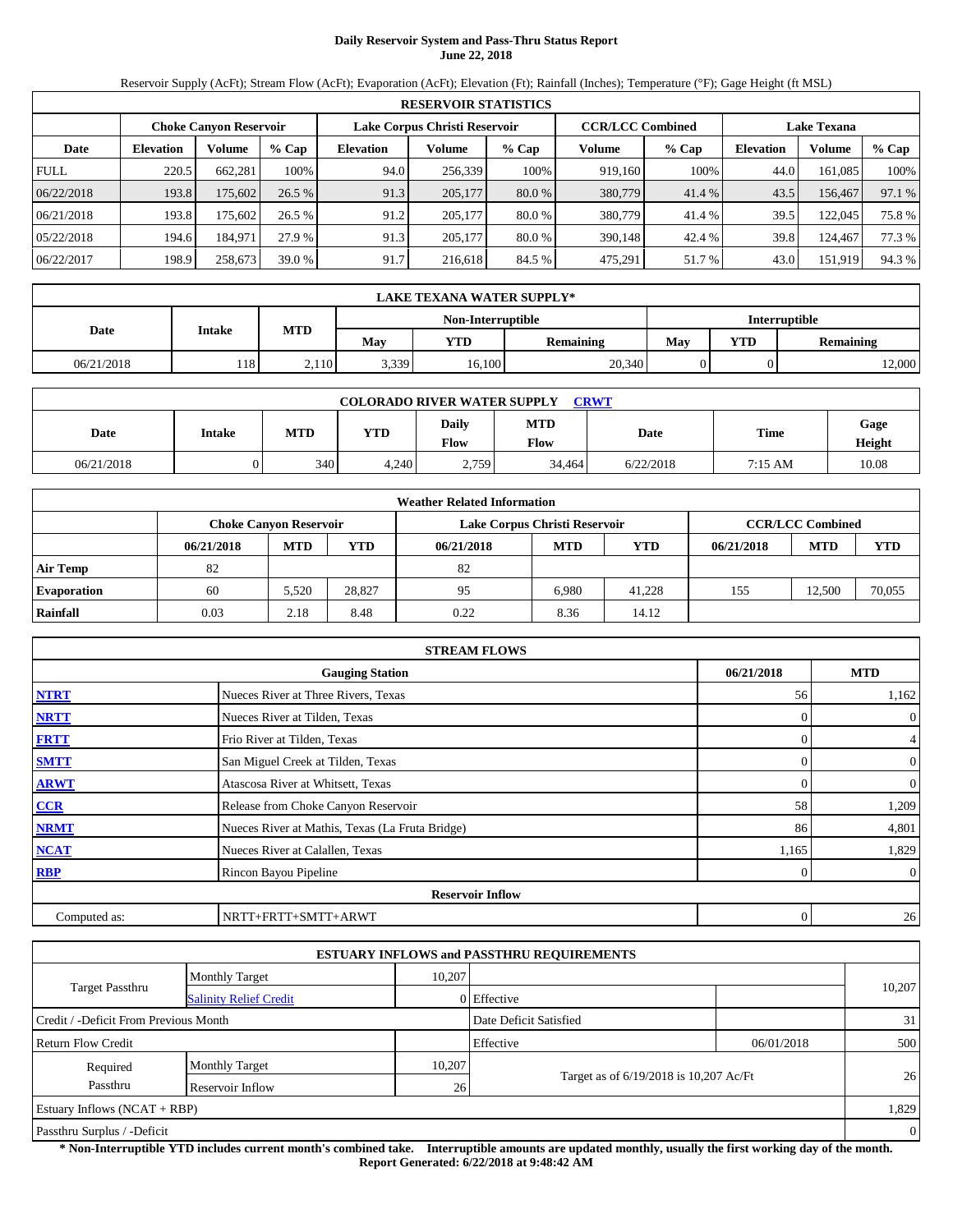# **Daily Reservoir System and Pass-Thru Status Report June 23, 2018**

Reservoir Supply (AcFt); Stream Flow (AcFt); Evaporation (AcFt); Elevation (Ft); Rainfall (Inches); Temperature (°F); Gage Height (ft MSL)

|             | <b>RESERVOIR STATISTICS</b> |                               |         |                               |         |         |                         |         |                    |               |        |  |
|-------------|-----------------------------|-------------------------------|---------|-------------------------------|---------|---------|-------------------------|---------|--------------------|---------------|--------|--|
|             |                             | <b>Choke Canyon Reservoir</b> |         | Lake Corpus Christi Reservoir |         |         | <b>CCR/LCC Combined</b> |         | <b>Lake Texana</b> |               |        |  |
| Date        | <b>Elevation</b>            | Volume                        | $%$ Cap | <b>Elevation</b>              | Volume  | $%$ Cap | Volume                  | $%$ Cap | <b>Elevation</b>   | <b>Volume</b> | % Cap  |  |
| <b>FULL</b> | 220.5                       | 662.281                       | 100%    | 94.0                          | 256,339 | 100%    | 919.160                 | 100%    | 44.0               | 161.085       | 100%   |  |
| 06/23/2018  | 193.7                       | 174,451                       | 26.3%   | 91.2                          | 203,365 | 79.3 %  | 377,816                 | 41.1%   | 44.0               | 161,085       | 100.0% |  |
| 06/22/2018  | 193.8                       | 175.602                       | 26.5 %  | 91.3                          | 205,177 | 80.0 %  | 380,779                 | 41.4 %  | 43.5               | 156.467       | 97.1 % |  |
| 05/23/2018  | 194.5                       | 183.785                       | 27.7 %  | 91.3                          | 205,177 | 80.0 %  | 388,962                 | 42.3 %  | 39.7               | 123.656       | 76.8%  |  |
| 06/23/2017  | 198.8                       | 258,233                       | 39.0%   | 91.7                          | 215,402 | 84.0 %  | 473,635                 | 51.5 %  | 42.9               | 151.018       | 93.8%  |  |

|                                           | <b>LAKE TEXANA WATER SUPPLY*</b> |            |       |            |                  |            |  |       |  |  |  |
|-------------------------------------------|----------------------------------|------------|-------|------------|------------------|------------|--|-------|--|--|--|
| Non-Interruptible<br><b>Interruptible</b> |                                  |            |       |            |                  |            |  |       |  |  |  |
| Date                                      | Intake                           | <b>MTD</b> | May   | <b>YTD</b> | <b>Remaining</b> | Mav<br>YTD |  |       |  |  |  |
| 06/22/2018                                | 118                              | 2.229      | 3,339 | 16.218     | 20.222           |            |  | 2,000 |  |  |  |

| <b>CRWT</b><br><b>COLORADO RIVER WATER SUPPLY</b> |        |            |            |               |                    |           |           |                |  |  |  |
|---------------------------------------------------|--------|------------|------------|---------------|--------------------|-----------|-----------|----------------|--|--|--|
| Date                                              | Intake | <b>MTD</b> | <b>YTD</b> | Daily<br>Flow | <b>MTD</b><br>Flow | Date      | Time      | Gage<br>Height |  |  |  |
| 06/22/2018                                        |        | 340        | 4,240      | 2,660         | 37,123             | 6/23/2018 | $6:15$ AM | 10.06          |  |  |  |

|                    | <b>Weather Related Information</b> |                               |        |            |                               |        |            |                         |            |  |  |  |
|--------------------|------------------------------------|-------------------------------|--------|------------|-------------------------------|--------|------------|-------------------------|------------|--|--|--|
|                    |                                    | <b>Choke Canyon Reservoir</b> |        |            | Lake Corpus Christi Reservoir |        |            | <b>CCR/LCC Combined</b> |            |  |  |  |
|                    | 06/22/2018                         | <b>MTD</b>                    | YTD    | 06/22/2018 | <b>MTD</b>                    | YTD    | 06/22/2018 | <b>MTD</b>              | <b>YTD</b> |  |  |  |
| <b>Air Temp</b>    | 94                                 |                               |        | 95         |                               |        |            |                         |            |  |  |  |
| <b>Evaporation</b> | 201                                | 5.721                         | 29.028 | 422        | 7.402                         | 41.650 | 623        | 13.123                  | 70,678     |  |  |  |
| Rainfall           | 0.00                               | 2.18                          | 8.48   | 0.00       | 8.36                          | 14.12  |            |                         |            |  |  |  |

|              | <b>STREAM FLOWS</b>                             |            |                |
|--------------|-------------------------------------------------|------------|----------------|
|              | <b>Gauging Station</b>                          | 06/22/2018 | <b>MTD</b>     |
| <b>NTRT</b>  | Nueces River at Three Rivers, Texas             | 55         | 1,218          |
| <b>NRTT</b>  | Nueces River at Tilden, Texas                   |            | $\overline{0}$ |
| <b>FRTT</b>  | Frio River at Tilden, Texas                     |            | $\overline{4}$ |
| <b>SMTT</b>  | San Miguel Creek at Tilden, Texas               |            | $\overline{0}$ |
| <b>ARWT</b>  | Atascosa River at Whitsett, Texas               |            | $\overline{0}$ |
| CCR          | Release from Choke Canyon Reservoir             | 58         | 1,266          |
| <b>NRMT</b>  | Nueces River at Mathis, Texas (La Fruta Bridge) | 23         | 4,824          |
| <b>NCAT</b>  | Nueces River at Calallen, Texas                 | 488        | 2,317          |
| RBP          | Rincon Bayou Pipeline                           |            | $\overline{0}$ |
|              | <b>Reservoir Inflow</b>                         |            |                |
| Computed as: | NRTT+FRTT+SMTT+ARWT                             | 0          | 27             |

|                                       |                                |        | <b>ESTUARY INFLOWS and PASSTHRU REQUIREMENTS</b> |            |        |  |  |  |
|---------------------------------------|--------------------------------|--------|--------------------------------------------------|------------|--------|--|--|--|
|                                       | <b>Monthly Target</b>          | 10,207 |                                                  |            |        |  |  |  |
| <b>Target Passthru</b>                | <b>Salinity Relief Credit</b>  |        | 0 Effective                                      |            | 10,207 |  |  |  |
| Credit / -Deficit From Previous Month |                                |        | Date Deficit Satisfied                           |            | 31     |  |  |  |
| Return Flow Credit                    |                                |        | Effective                                        | 06/01/2018 | 500    |  |  |  |
| Required                              | <b>Monthly Target</b>          | 10,207 |                                                  |            |        |  |  |  |
| Passthru                              | Reservoir Inflow               | 27     | Target as of 6/19/2018 is 10,207 Ac/Ft           |            | 27     |  |  |  |
|                                       | Estuary Inflows $(NCAT + RBP)$ |        |                                                  |            |        |  |  |  |
| Passthru Surplus / -Deficit           |                                |        |                                                  |            |        |  |  |  |

**\* Non-Interruptible YTD includes current month's combined take. Interruptible amounts are updated monthly, usually the first working day of the month. Report Generated: 6/23/2018 at 8:02:19 AM**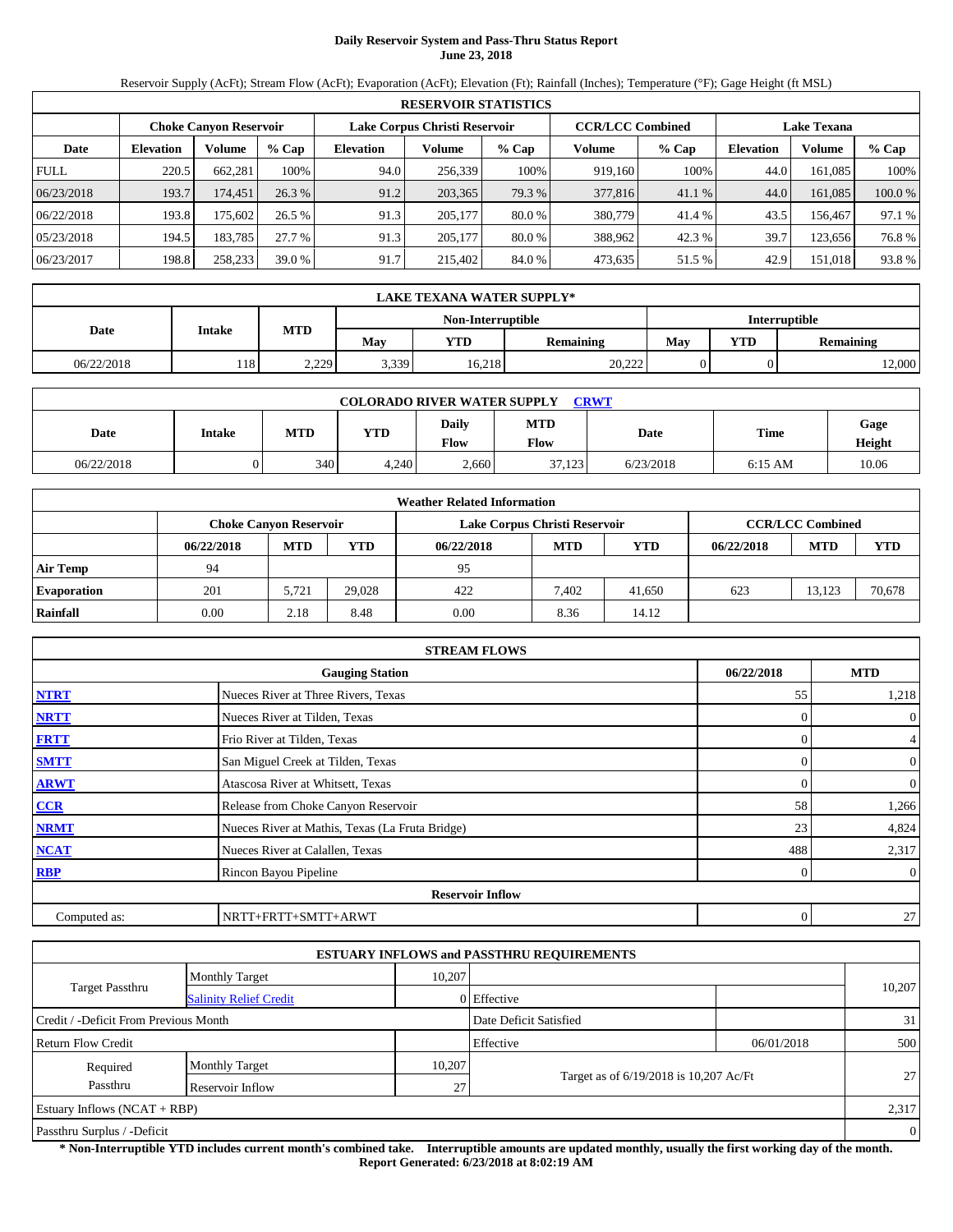## **Daily Reservoir System and Pass-Thru Status Report June 24, 2018**

Reservoir Supply (AcFt); Stream Flow (AcFt); Evaporation (AcFt); Elevation (Ft); Rainfall (Inches); Temperature (°F); Gage Height (ft MSL)

|             | <b>RESERVOIR STATISTICS</b> |                               |         |                               |         |        |                         |         |                    |               |        |  |
|-------------|-----------------------------|-------------------------------|---------|-------------------------------|---------|--------|-------------------------|---------|--------------------|---------------|--------|--|
|             |                             | <b>Choke Canyon Reservoir</b> |         | Lake Corpus Christi Reservoir |         |        | <b>CCR/LCC Combined</b> |         | <b>Lake Texana</b> |               |        |  |
| Date        | <b>Elevation</b>            | Volume                        | $%$ Cap | <b>Elevation</b>              | Volume  | % Cap  | Volume                  | $%$ Cap | <b>Elevation</b>   | <b>Volume</b> | % Cap  |  |
| <b>FULL</b> | 220.5                       | 662.281                       | 100%    | 94.0                          | 256.339 | 100%   | 919.160                 | 100%    | 44.0               | 161.085       | 100%   |  |
| 06/24/2018  | 193.7                       | 174,451                       | 26.3 %  | 91.2                          | 203,365 | 79.3 % | 377,816                 | 41.1%   | 44.0               | 161,085       | 100.0% |  |
| 06/23/2018  | 193.7                       | 174,451                       | 26.3 %  | 91.2                          | 203.365 | 79.3 % | 377,816                 | 41.1 %  | 44.0               | 161.085       | 100.0% |  |
| 05/24/2018  | 194.5                       | 183.785                       | 27.7 %  | 91.3                          | 205,177 | 80.0%  | 388,962                 | 42.3 %  | 39.7               | 123.656       | 76.8%  |  |
| 06/24/2017  | 198.8                       | 239,125                       | 36.1%   | 91.7                          | 212.485 | 82.9%  | 451,610                 | 49.1 %  | 42.9               | 151.018       | 93.8%  |  |

|                                    | <b>LAKE TEXANA WATER SUPPLY*</b> |            |       |            |                  |     |                  |        |  |  |  |
|------------------------------------|----------------------------------|------------|-------|------------|------------------|-----|------------------|--------|--|--|--|
| Non-Interruptible<br>Interruptible |                                  |            |       |            |                  |     |                  |        |  |  |  |
| Date                               | <b>Intake</b>                    | <b>MTD</b> | May   | <b>YTD</b> | <b>Remaining</b> | May | <b>Remaining</b> |        |  |  |  |
| 06/23/2018                         | 118'                             | 2,347      | 3,339 | 16,336     | 20,104           |     |                  | 12,000 |  |  |  |

|            | <b>COLORADO RIVER WATER SUPPLY</b><br><b>CRWT</b> |     |            |                      |                    |           |           |                |  |  |  |  |
|------------|---------------------------------------------------|-----|------------|----------------------|--------------------|-----------|-----------|----------------|--|--|--|--|
| Date       | <b>Intake</b>                                     | MTD | <b>YTD</b> | Daily<br><b>Flow</b> | <b>MTD</b><br>Flow | Date      | Time      | Gage<br>Height |  |  |  |  |
| 06/23/2018 |                                                   | 340 | 4,240      | 2,581                | 39,704             | 6/24/2018 | $6:15$ AM | 9.88           |  |  |  |  |

|                    | <b>Weather Related Information</b> |                               |        |            |                               |        |            |                         |            |  |  |  |
|--------------------|------------------------------------|-------------------------------|--------|------------|-------------------------------|--------|------------|-------------------------|------------|--|--|--|
|                    |                                    | <b>Choke Canyon Reservoir</b> |        |            | Lake Corpus Christi Reservoir |        |            | <b>CCR/LCC Combined</b> |            |  |  |  |
|                    | 06/23/2018                         | <b>MTD</b>                    | YTD    | 06/23/2018 | <b>MTD</b>                    | YTD    | 06/23/2018 | <b>MTD</b>              | <b>YTD</b> |  |  |  |
| <b>Air Temp</b>    | 95                                 |                               |        | 93         |                               |        |            |                         |            |  |  |  |
| <b>Evaporation</b> | 268                                | 5,989                         | 29.296 | 358        | 7.760                         | 42,008 | 626        | 13.749                  | 71,304     |  |  |  |
| Rainfall           | 0.00                               | 2.18                          | 8.48   | 0.00       | 8.36                          | 14.12  |            |                         |            |  |  |  |

|              | <b>STREAM FLOWS</b>                             |                |                |
|--------------|-------------------------------------------------|----------------|----------------|
|              | <b>Gauging Station</b>                          | 06/23/2018     | <b>MTD</b>     |
| <b>NTRT</b>  | Nueces River at Three Rivers, Texas             | 55             | 1,273          |
| <b>NRTT</b>  | Nueces River at Tilden, Texas                   | $\Omega$       | $\overline{0}$ |
| <b>FRTT</b>  | Frio River at Tilden, Texas                     | $\Omega$       | $\overline{4}$ |
| <b>SMTT</b>  | San Miguel Creek at Tilden, Texas               | $\Omega$       | $\mathbf{0}$   |
| <b>ARWT</b>  | Atascosa River at Whitsett, Texas               | $\Omega$       | $\overline{0}$ |
| CCR          | Release from Choke Canyon Reservoir             | 58             | 1,324          |
| <b>NRMT</b>  | Nueces River at Mathis, Texas (La Fruta Bridge) | 157            | 4,981          |
| <b>NCAT</b>  | Nueces River at Calallen, Texas                 | 41             | 2,359          |
| RBP          | Rincon Bayou Pipeline                           | 0              | $\overline{0}$ |
|              | <b>Reservoir Inflow</b>                         |                |                |
| Computed as: | (NTRT+FRTT+SMTT) - Release From Choke Canyon    | $\overline{0}$ | 27             |

|                                       |                               |        | <b>ESTUARY INFLOWS and PASSTHRU REQUIREMENTS</b> |            |        |  |  |  |
|---------------------------------------|-------------------------------|--------|--------------------------------------------------|------------|--------|--|--|--|
|                                       | <b>Monthly Target</b>         | 10,207 |                                                  |            |        |  |  |  |
| <b>Target Passthru</b>                | <b>Salinity Relief Credit</b> |        | 0 Effective                                      |            | 10,207 |  |  |  |
| Credit / -Deficit From Previous Month |                               |        | Date Deficit Satisfied                           |            | 31     |  |  |  |
| <b>Return Flow Credit</b>             |                               |        | Effective                                        | 06/01/2018 | 500    |  |  |  |
| Required                              | <b>Monthly Target</b>         | 10,207 |                                                  |            |        |  |  |  |
| Passthru                              | Reservoir Inflow              | 27     | Target as of 6/19/2018 is 10,207 Ac/Ft           |            | 27     |  |  |  |
| Estuary Inflows $(NCAT + RBP)$        |                               |        |                                                  |            |        |  |  |  |
| Passthru Surplus / -Deficit           |                               |        |                                                  |            |        |  |  |  |

**\* Non-Interruptible YTD includes current month's combined take. Interruptible amounts are updated monthly, usually the first working day of the month. Report Generated: 6/24/2018 at 8:05:50 AM**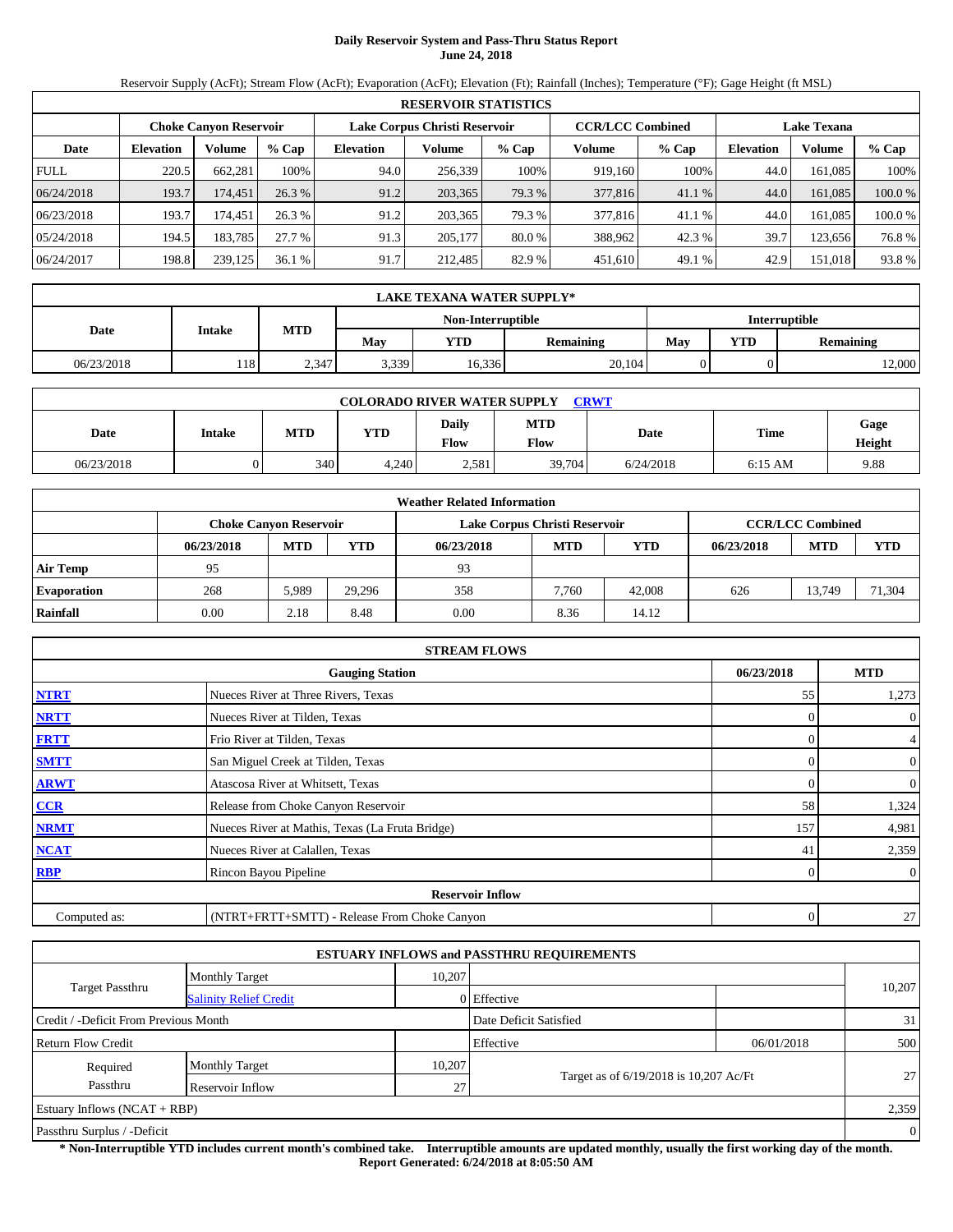#### **Daily Reservoir System and Pass-Thru Status Report June 25, 2018**

Reservoir Supply (AcFt); Stream Flow (AcFt); Evaporation (AcFt); Elevation (Ft); Rainfall (Inches); Temperature (°F); Gage Height (ft MSL)

|             | <b>RESERVOIR STATISTICS</b> |                               |         |                  |                               |        |                         |         |                    |               |        |  |  |
|-------------|-----------------------------|-------------------------------|---------|------------------|-------------------------------|--------|-------------------------|---------|--------------------|---------------|--------|--|--|
|             |                             | <b>Choke Canyon Reservoir</b> |         |                  | Lake Corpus Christi Reservoir |        | <b>CCR/LCC Combined</b> |         | <b>Lake Texana</b> |               |        |  |  |
| Date        | <b>Elevation</b>            | Volume                        | $%$ Cap | <b>Elevation</b> | Volume                        | % Cap  | Volume                  | $%$ Cap | <b>Elevation</b>   | <b>Volume</b> | % Cap  |  |  |
| <b>FULL</b> | 220.5                       | 662.281                       | 100%    | 94.0             | 256.339                       | 100%   | 919.160                 | 100%    | 44.0               | 161.085       | 100%   |  |  |
| 06/25/2018  | 193.7                       | 174,451                       | 26.3 %  | 91.2             | 203,365                       | 79.3 % | 377,816                 | 41.1%   | 44.0               | 161,085       | 100.0% |  |  |
| 06/24/2018  | 193.7                       | 174.451                       | 26.3 %  | 91.2             | 203,365                       | 79.3 % | 377,816                 | 41.1 %  | 44.1               | 161.085       | 100.0% |  |  |
| 05/25/2018  | 194.5                       | 183.785                       | 27.7 %  | 91.2             | 203,365                       | 79.3 % | 387,150                 | 42.1 %  | 39.7               | 123.656       | 76.8%  |  |  |
| 06/25/2017  | 198.8                       | 239,125                       | 36.1%   | 91.6             | 210,649                       | 82.2 % | 449,774                 | 48.9%   | 42.9               | 151.018       | 93.8%  |  |  |

|                                    | <b>LAKE TEXANA WATER SUPPLY*</b> |            |                                       |        |        |            |                  |        |  |  |  |
|------------------------------------|----------------------------------|------------|---------------------------------------|--------|--------|------------|------------------|--------|--|--|--|
| Non-Interruptible<br>Interruptible |                                  |            |                                       |        |        |            |                  |        |  |  |  |
| Date                               | <b>Intake</b>                    | <b>MTD</b> | <b>YTD</b><br>May<br><b>Remaining</b> |        | May    | <b>YTD</b> | <b>Remaining</b> |        |  |  |  |
| 06/24/2018                         | 118'                             | 2.465      | 3,339                                 | 16.454 | 19,986 |            |                  | 12,000 |  |  |  |

| <b>COLORADO RIVER WATER SUPPLY</b><br><b>CRWT</b> |               |     |            |                      |                    |           |           |                |  |  |  |
|---------------------------------------------------|---------------|-----|------------|----------------------|--------------------|-----------|-----------|----------------|--|--|--|
| Date                                              | <b>Intake</b> | MTD | <b>YTD</b> | Daily<br><b>Flow</b> | <b>MTD</b><br>Flow | Date      | Time      | Gage<br>Height |  |  |  |
| 06/24/2018                                        |               | 340 | 4.240      | 2.382                | 42.086             | 6/25/2018 | $6:15$ AM | 9.89           |  |  |  |

|                    |            |                               |        | <b>Weather Related Information</b> |                               |        |            |                         |            |
|--------------------|------------|-------------------------------|--------|------------------------------------|-------------------------------|--------|------------|-------------------------|------------|
|                    |            | <b>Choke Canyon Reservoir</b> |        |                                    | Lake Corpus Christi Reservoir |        |            | <b>CCR/LCC Combined</b> |            |
|                    | 06/24/2018 | <b>MTD</b>                    | YTD    | 06/24/2018                         | <b>MTD</b>                    | YTD    | 06/24/2018 | <b>MTD</b>              | <b>YTD</b> |
| <b>Air Temp</b>    | 93         |                               |        | 91                                 |                               |        |            |                         |            |
| <b>Evaporation</b> | 328        | 6,317                         | 29.624 | 348                                | 8.108                         | 42.356 | 676        | 14.425                  | 71,980     |
| Rainfall           | 0.00       | 2.18                          | 8.48   | 0.00                               | 8.36                          | 14.12  |            |                         |            |

|              | <b>STREAM FLOWS</b>                             |            |                |
|--------------|-------------------------------------------------|------------|----------------|
|              | <b>Gauging Station</b>                          | 06/24/2018 | <b>MTD</b>     |
| <b>NTRT</b>  | Nueces River at Three Rivers, Texas             | 55         | 1,328          |
| <b>NRTT</b>  | Nueces River at Tilden, Texas                   |            | $\overline{0}$ |
| <b>FRTT</b>  | Frio River at Tilden, Texas                     |            | $\overline{4}$ |
| <b>SMTT</b>  | San Miguel Creek at Tilden, Texas               |            | $\mathbf{0}$   |
| <b>ARWT</b>  | Atascosa River at Whitsett, Texas               |            | $\overline{0}$ |
| CCR          | Release from Choke Canyon Reservoir             | 58         | 1,382          |
| <b>NRMT</b>  | Nueces River at Mathis, Texas (La Fruta Bridge) | 226        | 5,208          |
| <b>NCAT</b>  | Nueces River at Calallen, Texas                 |            | 2,359          |
| RBP          | Rincon Bayou Pipeline                           |            | $\overline{0}$ |
|              | <b>Reservoir Inflow</b>                         |            |                |
| Computed as: | NRTT+FRTT+SMTT+ARWT                             | 0          | 27             |

|                                       |                               |        | <b>ESTUARY INFLOWS and PASSTHRU REQUIREMENTS</b> |            |                |
|---------------------------------------|-------------------------------|--------|--------------------------------------------------|------------|----------------|
|                                       | <b>Monthly Target</b>         | 10.207 |                                                  |            |                |
| <b>Target Passthru</b>                | <b>Salinity Relief Credit</b> |        | 0 Effective                                      |            | 10,207         |
| Credit / -Deficit From Previous Month |                               |        | Date Deficit Satisfied                           |            | 31             |
| <b>Return Flow Credit</b>             |                               |        | Effective                                        | 06/01/2018 | 500            |
| Required                              | <b>Monthly Target</b>         | 10,207 |                                                  |            |                |
| Passthru                              | Reservoir Inflow              | 27     | Target as of 6/19/2018 is 10,207 Ac/Ft           |            | 27             |
| Estuary Inflows $(NCAT + RBP)$        |                               |        |                                                  |            | 2,359          |
| Passthru Surplus / -Deficit           |                               |        |                                                  |            | $\overline{0}$ |

**\* Non-Interruptible YTD includes current month's combined take. Interruptible amounts are updated monthly, usually the first working day of the month. Report Generated: 6/25/2018 at 9:33:34 AM**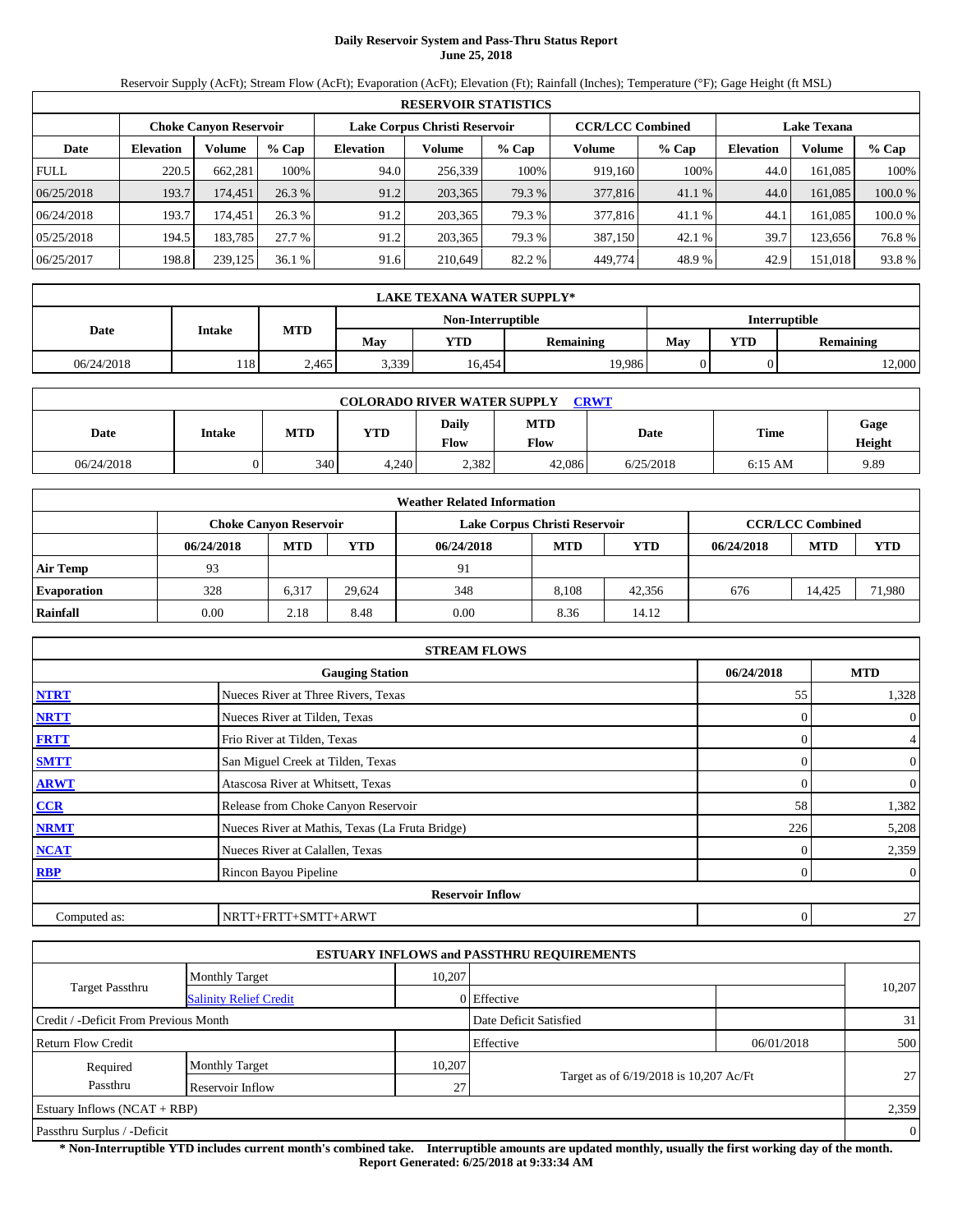# **Daily Reservoir System and Pass-Thru Status Report June 26, 2018**

Reservoir Supply (AcFt); Stream Flow (AcFt); Evaporation (AcFt); Elevation (Ft); Rainfall (Inches); Temperature (°F); Gage Height (ft MSL)

|             | <b>RESERVOIR STATISTICS</b> |                               |         |                               |         |        |                         |         |                    |               |        |  |  |
|-------------|-----------------------------|-------------------------------|---------|-------------------------------|---------|--------|-------------------------|---------|--------------------|---------------|--------|--|--|
|             |                             | <b>Choke Canyon Reservoir</b> |         | Lake Corpus Christi Reservoir |         |        | <b>CCR/LCC Combined</b> |         | <b>Lake Texana</b> |               |        |  |  |
| Date        | <b>Elevation</b>            | Volume                        | $%$ Cap | <b>Elevation</b>              | Volume  | % Cap  | Volume                  | $%$ Cap | <b>Elevation</b>   | <b>Volume</b> | % Cap  |  |  |
| <b>FULL</b> | 220.5                       | 662.281                       | 100%    | 94.0                          | 256.339 | 100%   | 919,160                 | 100%    | 44.0               | 161.085       | 100%   |  |  |
| 06/26/2018  | 193.6                       | 173,304                       | 26.1%   | 91.1                          | 201,561 | 78.6 % | 374,865                 | 40.8 %  | 44.0               | 161,085       | 100.0% |  |  |
| 06/25/2018  | 193.7                       | 174.451                       | 26.3 %  | 91.2                          | 203,365 | 79.3 % | 377,816                 | 41.1 %  | 44.0               | 161.085       | 100.0% |  |  |
| 05/26/2018  | 194.5                       | 183.785                       | 27.7 %  | 91.2                          | 203,365 | 79.3 % | 387,150                 | 42.1 %  | 39.7               | 123.656       | 76.8%  |  |  |
| 06/26/2017  | 198.9                       | 240,518                       | 36.3%   | 91.6                          | 210,649 | 82.2 % | 451,167                 | 49.1 %  | 42.9               | 151.018       | 93.8%  |  |  |

|                                           | LAKE TEXANA WATER SUPPLY* |                                                     |       |        |            |                  |  |        |  |  |  |
|-------------------------------------------|---------------------------|-----------------------------------------------------|-------|--------|------------|------------------|--|--------|--|--|--|
| <b>Interruptible</b><br>Non-Interruptible |                           |                                                     |       |        |            |                  |  |        |  |  |  |
| Date                                      | <b>Intake</b>             | <b>MTD</b><br>May<br><b>YTD</b><br><b>Remaining</b> |       | May    | <b>YTD</b> | <b>Remaining</b> |  |        |  |  |  |
| 06/25/2018                                | 118'                      | 2,583                                               | 3,339 | 16,572 | 19,868     |                  |  | 12,000 |  |  |  |

| <b>CRWT</b><br><b>COLORADO RIVER WATER SUPPLY</b> |        |     |            |               |                    |           |         |                |  |  |  |
|---------------------------------------------------|--------|-----|------------|---------------|--------------------|-----------|---------|----------------|--|--|--|
| Date                                              | Intake | MTD | <b>YTD</b> | Daily<br>Flow | <b>MTD</b><br>Flow | Date      | Time    | Gage<br>Height |  |  |  |
| 06/25/2018                                        |        | 340 | 4,240      | 2.104         | 44.190             | 6/26/2018 | 7:15 AM | 9.34           |  |  |  |

|                    |            |                               |        | <b>Weather Related Information</b> |                               |        |            |                         |        |
|--------------------|------------|-------------------------------|--------|------------------------------------|-------------------------------|--------|------------|-------------------------|--------|
|                    |            | <b>Choke Canyon Reservoir</b> |        |                                    | Lake Corpus Christi Reservoir |        |            | <b>CCR/LCC Combined</b> |        |
|                    | 06/25/2018 | <b>MTD</b>                    | YTD    | 06/25/2018                         | <b>MTD</b>                    | YTD    | 06/25/2018 | <b>MTD</b>              | YTD    |
| <b>Air Temp</b>    | 92         |                               |        | 90                                 |                               |        |            |                         |        |
| <b>Evaporation</b> | 180        | 6,497                         | 29,804 | 294                                | 8.402                         | 42,650 | 474        | 14,899                  | 72,454 |
| Rainfall           | 0.02       | 2.20                          | 8.50   | 0.00                               | 8.36                          | 14.12  |            |                         |        |

|              | <b>STREAM FLOWS</b>                             |            |                |
|--------------|-------------------------------------------------|------------|----------------|
|              | <b>Gauging Station</b>                          | 06/25/2018 | <b>MTD</b>     |
| <b>NTRT</b>  | Nueces River at Three Rivers, Texas             | 55         | 1,382          |
| <b>NRTT</b>  | Nueces River at Tilden, Texas                   |            | $\overline{0}$ |
| <b>FRTT</b>  | Frio River at Tilden, Texas                     |            | $\overline{4}$ |
| <b>SMTT</b>  | San Miguel Creek at Tilden, Texas               |            | $\mathbf{0}$   |
| <b>ARWT</b>  | Atascosa River at Whitsett, Texas               |            | $\overline{0}$ |
| CCR          | Release from Choke Canyon Reservoir             | 58         | 1,439          |
| <b>NRMT</b>  | Nueces River at Mathis, Texas (La Fruta Bridge) | 242        | 5,450          |
| <b>NCAT</b>  | Nueces River at Calallen, Texas                 |            | 2,359          |
| <b>RBP</b>   | Rincon Bayou Pipeline                           |            | $\overline{0}$ |
|              | <b>Reservoir Inflow</b>                         |            |                |
| Computed as: | NTRT+FRTT+SMTT+ARWT                             | 0          | 27             |

|                                       |                               |        | <b>ESTUARY INFLOWS and PASSTHRU REQUIREMENTS</b> |            |        |  |
|---------------------------------------|-------------------------------|--------|--------------------------------------------------|------------|--------|--|
|                                       | <b>Monthly Target</b>         | 10,207 |                                                  |            |        |  |
| <b>Target Passthru</b>                | <b>Salinity Relief Credit</b> |        | 0 Effective                                      |            | 10,207 |  |
| Credit / -Deficit From Previous Month |                               |        | Date Deficit Satisfied                           |            | 31     |  |
| Return Flow Credit                    |                               |        | Effective                                        | 06/01/2018 | 500    |  |
| Required                              | <b>Monthly Target</b>         | 10,207 |                                                  |            |        |  |
| Passthru                              | Reservoir Inflow              | 27     | Target as of 6/19/2018 is 10,207 Ac/Ft           |            | 27     |  |
| Estuary Inflows $(NCAT + RBP)$        |                               |        |                                                  |            | 2,359  |  |
| Passthru Surplus / -Deficit           |                               |        |                                                  |            |        |  |

**\* Non-Interruptible YTD includes current month's combined take. Interruptible amounts are updated monthly, usually the first working day of the month. Report Generated: 6/26/2018 at 9:53:21 AM**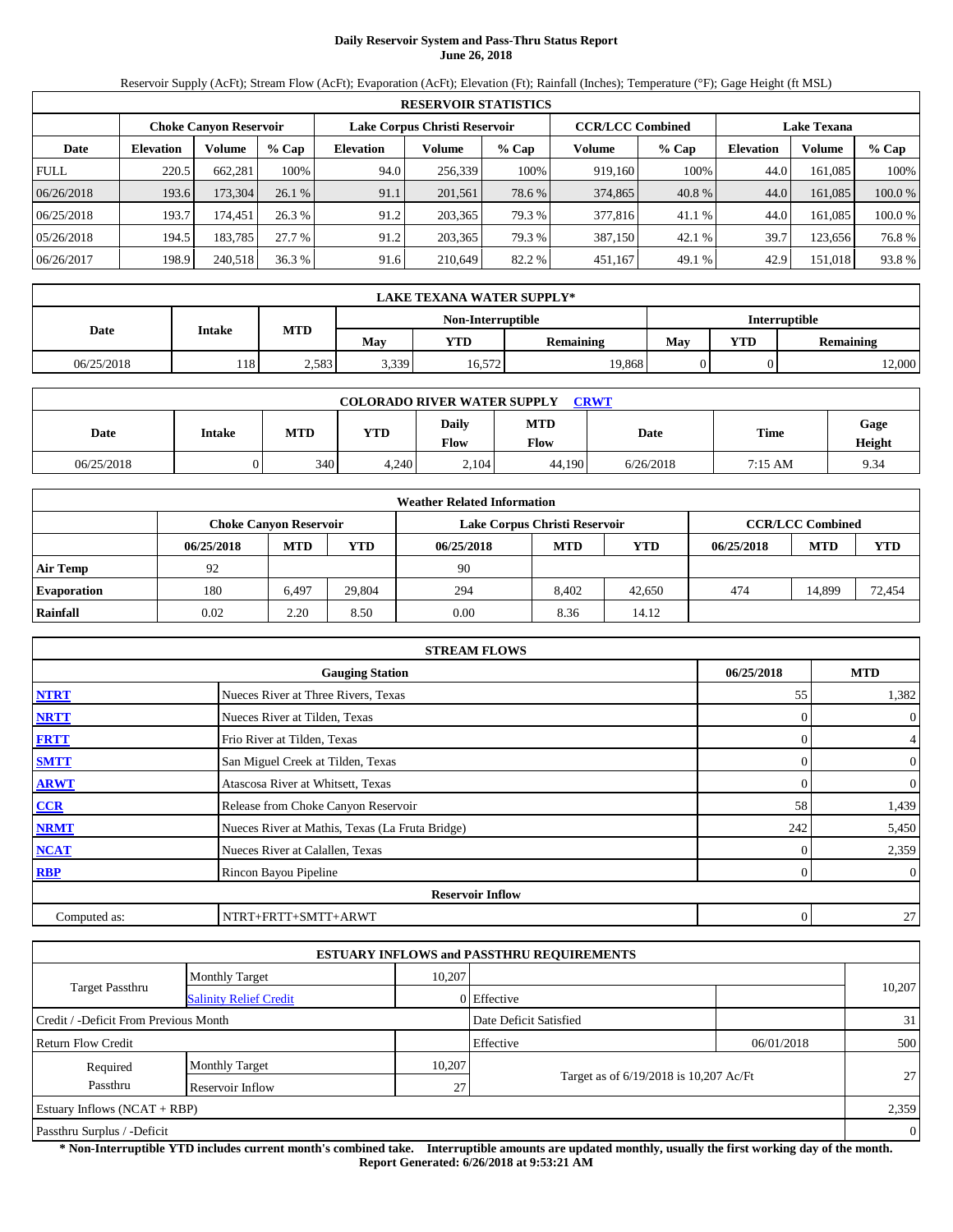### **Daily Reservoir System and Pass-Thru Status Report June 27, 2018**

Reservoir Supply (AcFt); Stream Flow (AcFt); Evaporation (AcFt); Elevation (Ft); Rainfall (Inches); Temperature (°F); Gage Height (ft MSL)

|             | <b>RESERVOIR STATISTICS</b> |                               |         |                               |         |         |                         |         |                    |               |         |  |  |
|-------------|-----------------------------|-------------------------------|---------|-------------------------------|---------|---------|-------------------------|---------|--------------------|---------------|---------|--|--|
|             |                             | <b>Choke Canyon Reservoir</b> |         | Lake Corpus Christi Reservoir |         |         | <b>CCR/LCC Combined</b> |         | <b>Lake Texana</b> |               |         |  |  |
| Date        | <b>Elevation</b>            | Volume                        | $%$ Cap | <b>Elevation</b>              | Volume  | $%$ Cap | Volume                  | $%$ Cap | <b>Elevation</b>   | <b>Volume</b> | $%$ Cap |  |  |
| <b>FULL</b> | 220.5                       | 662.281                       | 100%    | 94.0                          | 256,339 | 100%    | 919.160                 | 100%    | 44.0               | 161.085       | 100%    |  |  |
| 06/27/2018  | 193.6                       | 173.304                       | 26.1%   | 91.1                          | 201,561 | 78.6 %  | 374,865                 | 40.8 %  | 43.9               | 161.085       | 100.0%  |  |  |
| 06/26/2018  | 193.6                       | 173.304                       | 26.1%   | 91.1                          | 201.561 | 78.6%   | 374.865                 | 40.8 %  | 44.0               | 161.085       | 100.0%  |  |  |
| 05/27/2018  | 194.4                       | 182.602                       | 27.5 %  | 91.2                          | 203,365 | 79.3 %  | 385,967                 | 42.0 %  | 39.7               | 123.656       | 76.8%   |  |  |
| 06/27/2017  | 198.8                       | 239,125                       | 36.1%   | 91.7                          | 212.485 | 82.9 %  | 451,610                 | 49.1 %  | 42.9               | 151.018       | 93.8%   |  |  |

|                                    | <b>LAKE TEXANA WATER SUPPLY*</b> |                                                               |       |        |        |            |                  |        |  |  |
|------------------------------------|----------------------------------|---------------------------------------------------------------|-------|--------|--------|------------|------------------|--------|--|--|
| Interruptible<br>Non-Interruptible |                                  |                                                               |       |        |        |            |                  |        |  |  |
| Date                               |                                  | <b>MTD</b><br>Intake<br>May<br><b>YTD</b><br><b>Remaining</b> |       |        | May    | <b>YTD</b> | <b>Remaining</b> |        |  |  |
| 06/26/2018                         | 118                              | 2.701                                                         | 3,339 | 16.690 | 19,750 |            |                  | 12,000 |  |  |

| <b>CRWT</b><br><b>COLORADO RIVER WATER SUPPLY</b> |               |     |            |                      |                    |           |           |                |  |  |  |
|---------------------------------------------------|---------------|-----|------------|----------------------|--------------------|-----------|-----------|----------------|--|--|--|
| Date                                              | <b>Intake</b> | MTD | <b>YTD</b> | Daily<br><b>Flow</b> | <b>MTD</b><br>Flow | Date      | Time      | Gage<br>Height |  |  |  |
| 06/26/2018                                        |               | 340 | 4,240      | .598                 | 45.788             | 6/27/2018 | $6:15$ AM | 8.59           |  |  |  |

|                    | <b>Weather Related Information</b> |                               |        |            |                               |        |            |                         |            |  |  |
|--------------------|------------------------------------|-------------------------------|--------|------------|-------------------------------|--------|------------|-------------------------|------------|--|--|
|                    |                                    | <b>Choke Canyon Reservoir</b> |        |            | Lake Corpus Christi Reservoir |        |            | <b>CCR/LCC Combined</b> |            |  |  |
|                    | 06/26/2018                         | <b>MTD</b>                    | YTD    | 06/26/2018 | <b>MTD</b>                    | YTD    | 06/26/2018 | <b>MTD</b>              | <b>YTD</b> |  |  |
| <b>Air Temp</b>    | 94                                 |                               |        | 92         |                               |        |            |                         |            |  |  |
| <b>Evaporation</b> | 280                                | 6,777                         | 30.084 | 346        | 8.748                         | 42.996 | 626        | 15.525                  | 73,080     |  |  |
| Rainfall           | 0.00                               | 2.20                          | 8.50   | 0.00       | 8.36                          | 14.12  |            |                         |            |  |  |

|              | <b>STREAM FLOWS</b>                             |            |                |
|--------------|-------------------------------------------------|------------|----------------|
|              | <b>Gauging Station</b>                          | 06/26/2018 | <b>MTD</b>     |
| <b>NTRT</b>  | Nueces River at Three Rivers, Texas             | 55         | 1,438          |
| <b>NRTT</b>  | Nueces River at Tilden, Texas                   |            | $\overline{0}$ |
| <b>FRTT</b>  | Frio River at Tilden, Texas                     |            | $\overline{4}$ |
| <b>SMTT</b>  | San Miguel Creek at Tilden, Texas               |            | $\mathbf{0}$   |
| <b>ARWT</b>  | Atascosa River at Whitsett, Texas               |            | $\overline{0}$ |
| CCR          | Release from Choke Canyon Reservoir             | 58         | 1,497          |
| <b>NRMT</b>  | Nueces River at Mathis, Texas (La Fruta Bridge) | 174        | 5,624          |
| <b>NCAT</b>  | Nueces River at Calallen, Texas                 |            | 2,359          |
| RBP          | Rincon Bayou Pipeline                           |            | $\overline{0}$ |
|              | <b>Reservoir Inflow</b>                         |            |                |
| Computed as: | NRTT+FRTT+SMTT+ARWT                             | 0          | 27             |

|                                       |                               |        | <b>ESTUARY INFLOWS and PASSTHRU REQUIREMENTS</b> |            |        |  |  |
|---------------------------------------|-------------------------------|--------|--------------------------------------------------|------------|--------|--|--|
|                                       | <b>Monthly Target</b>         | 10.207 |                                                  |            |        |  |  |
| <b>Target Passthru</b>                | <b>Salinity Relief Credit</b> |        | 0 Effective                                      |            | 10,207 |  |  |
| Credit / -Deficit From Previous Month |                               |        | Date Deficit Satisfied                           |            | 31     |  |  |
| <b>Return Flow Credit</b>             |                               |        | Effective                                        | 06/01/2018 | 500    |  |  |
| Required                              | <b>Monthly Target</b>         | 10,207 |                                                  |            |        |  |  |
| Passthru                              | Reservoir Inflow              | 27     | Target as of 6/19/2018 is 10,207 Ac/Ft           |            | 27     |  |  |
| Estuary Inflows $(NCAT + RBP)$        |                               |        |                                                  |            |        |  |  |
| Passthru Surplus / -Deficit           |                               |        |                                                  |            |        |  |  |

**\* Non-Interruptible YTD includes current month's combined take. Interruptible amounts are updated monthly, usually the first working day of the month. Report Generated: 6/27/2018 at 10:46:13 AM**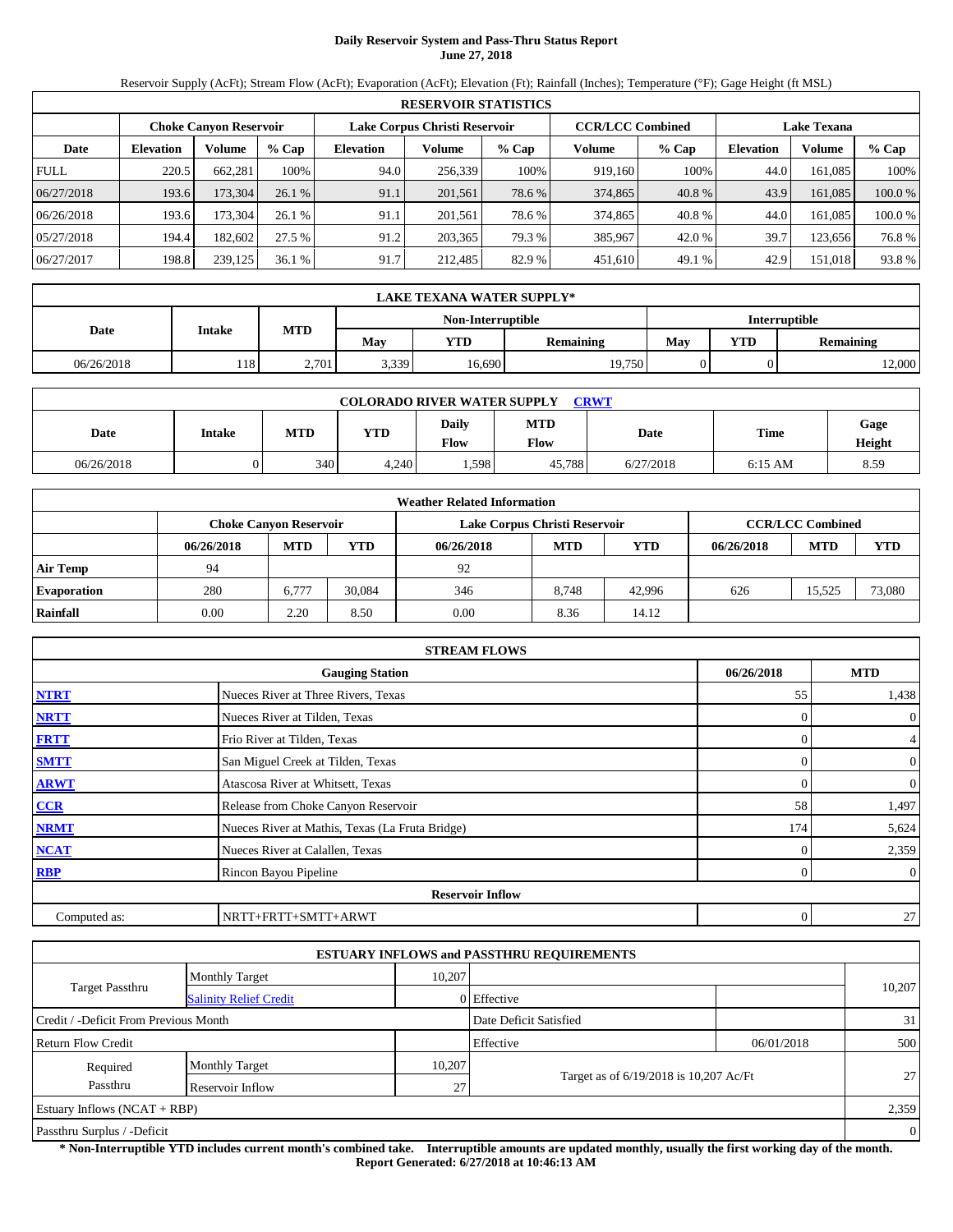# **Daily Reservoir System and Pass-Thru Status Report June 28, 2018**

Reservoir Supply (AcFt); Stream Flow (AcFt); Evaporation (AcFt); Elevation (Ft); Rainfall (Inches); Temperature (°F); Gage Height (ft MSL)

|             | <b>RESERVOIR STATISTICS</b> |                               |         |                               |         |        |                         |         |                    |               |        |  |
|-------------|-----------------------------|-------------------------------|---------|-------------------------------|---------|--------|-------------------------|---------|--------------------|---------------|--------|--|
|             |                             | <b>Choke Canyon Reservoir</b> |         | Lake Corpus Christi Reservoir |         |        | <b>CCR/LCC Combined</b> |         | <b>Lake Texana</b> |               |        |  |
| Date        | <b>Elevation</b>            | Volume                        | $%$ Cap | <b>Elevation</b>              | Volume  | % Cap  | Volume                  | $%$ Cap | <b>Elevation</b>   | <b>Volume</b> | % Cap  |  |
| <b>FULL</b> | 220.5                       | 662.281                       | 100%    | 94.0                          | 256.339 | 100%   | 919.160                 | 100%    | 44.0               | 161.085       | 100%   |  |
| 06/28/2018  | 193.6                       | 173,304                       | 26.1 %  | 91.1                          | 201,561 | 78.6 % | 374,865                 | 40.8 %  | 44.0               | 161,085       | 100.0% |  |
| 06/27/2018  | 193.6                       | 173.304                       | 26.1%   | 91.1                          | 201,561 | 78.6 % | 374,865                 | 40.8 %  | 43.9               | 161.085       | 100.0% |  |
| 05/28/2018  | 194.4                       | 182.602                       | 27.5 %  | 91.1                          | 201.561 | 78.6 % | 384.163                 | 41.8%   | 39.7               | 123.656       | 76.8%  |  |
| 06/28/2017  | 198.8                       | 239,125                       | 36.1%   | 91.7                          | 212,867 | 83.0%  | 451,992                 | 49.2 %  | 43.0               | 151,919       | 94.3%  |  |

|                                    | <b>LAKE TEXANA WATER SUPPLY*</b> |            |       |            |                  |                                |  |        |  |  |
|------------------------------------|----------------------------------|------------|-------|------------|------------------|--------------------------------|--|--------|--|--|
| Interruptible<br>Non-Interruptible |                                  |            |       |            |                  |                                |  |        |  |  |
| Date                               | <b>Intake</b>                    | <b>MTD</b> | May   | <b>YTD</b> | <b>Remaining</b> | YTD<br>May<br><b>Remaining</b> |  |        |  |  |
| 06/27/2018                         | 116'                             | 2,817      | 3,339 | 16.807     | 19,633           |                                |  | 12,000 |  |  |

| <b>CRWT</b><br><b>COLORADO RIVER WATER SUPPLY</b> |        |     |            |               |                    |           |           |                |  |  |  |
|---------------------------------------------------|--------|-----|------------|---------------|--------------------|-----------|-----------|----------------|--|--|--|
| Date                                              | Intake | MTD | <b>YTD</b> | Daily<br>Flow | <b>MTD</b><br>Flow | Date      | Time      | Gage<br>Height |  |  |  |
| 06/27/2018                                        |        | 340 | 4,240      | ,300          | 47.088             | 6/28/2018 | $6:15$ AM | 8.73           |  |  |  |

|                    |            |                               |        | <b>Weather Related Information</b> |                               |        |            |                         |        |
|--------------------|------------|-------------------------------|--------|------------------------------------|-------------------------------|--------|------------|-------------------------|--------|
|                    |            | <b>Choke Canyon Reservoir</b> |        |                                    | Lake Corpus Christi Reservoir |        |            | <b>CCR/LCC Combined</b> |        |
|                    | 06/27/2018 | <b>MTD</b>                    | YTD    | 06/27/2018                         | <b>MTD</b>                    | YTD    | 06/27/2018 | <b>MTD</b>              | YTD    |
| Air Temp           | 96         |                               |        | 95                                 |                               |        |            |                         |        |
| <b>Evaporation</b> | 320        | 7,097                         | 30,404 | 325                                | 9.073                         | 43.321 | 645        | 16.170                  | 73,725 |
| Rainfall           | 0.00       | 2.20                          | 8.50   | 0.00                               | 8.36                          | 14.12  |            |                         |        |

|              | <b>STREAM FLOWS</b>                             |            |                |
|--------------|-------------------------------------------------|------------|----------------|
|              | <b>Gauging Station</b>                          | 06/27/2018 | <b>MTD</b>     |
| <b>NTRT</b>  | Nueces River at Three Rivers, Texas             | 54         | 1,492          |
| <b>NRTT</b>  | Nueces River at Tilden, Texas                   |            | $\overline{0}$ |
| <b>FRTT</b>  | Frio River at Tilden, Texas                     |            | $\overline{4}$ |
| <b>SMTT</b>  | San Miguel Creek at Tilden, Texas               |            | $\overline{0}$ |
| <b>ARWT</b>  | Atascosa River at Whitsett, Texas               |            | $\overline{0}$ |
| CCR          | Release from Choke Canyon Reservoir             | 58         | 1,554          |
| <b>NRMT</b>  | Nueces River at Mathis, Texas (La Fruta Bridge) | 165        | 5,789          |
| <b>NCAT</b>  | Nueces River at Calallen, Texas                 |            | 2,359          |
| <b>RBP</b>   | Rincon Bayou Pipeline                           |            | $\overline{0}$ |
|              | <b>Reservoir Inflow</b>                         |            |                |
| Computed as: | NRTT+FRTT+SMTT+ARWT                             | 0          | 27             |

|                                       |                               |        | <b>ESTUARY INFLOWS and PASSTHRU REQUIREMENTS</b> |            |                |
|---------------------------------------|-------------------------------|--------|--------------------------------------------------|------------|----------------|
|                                       | <b>Monthly Target</b>         | 10,207 |                                                  |            |                |
| <b>Target Passthru</b>                | <b>Salinity Relief Credit</b> |        | 0 Effective                                      |            | 10,207         |
| Credit / -Deficit From Previous Month |                               |        | Date Deficit Satisfied                           |            | 31             |
| <b>Return Flow Credit</b>             |                               |        | Effective                                        | 06/01/2018 | 500            |
| Required                              | <b>Monthly Target</b>         | 10,207 |                                                  |            |                |
| Passthru                              | Reservoir Inflow              | 27     | Target as of 6/19/2018 is 10207 Ac/Ft            |            | 27             |
| Estuary Inflows $(NCAT + RBP)$        |                               |        |                                                  |            | 2,359          |
| Passthru Surplus / -Deficit           |                               |        |                                                  |            | $\overline{0}$ |

**\* Non-Interruptible YTD includes current month's combined take. Interruptible amounts are updated monthly, usually the first working day of the month. Report Generated: 6/28/2018 at 8:53:18 AM**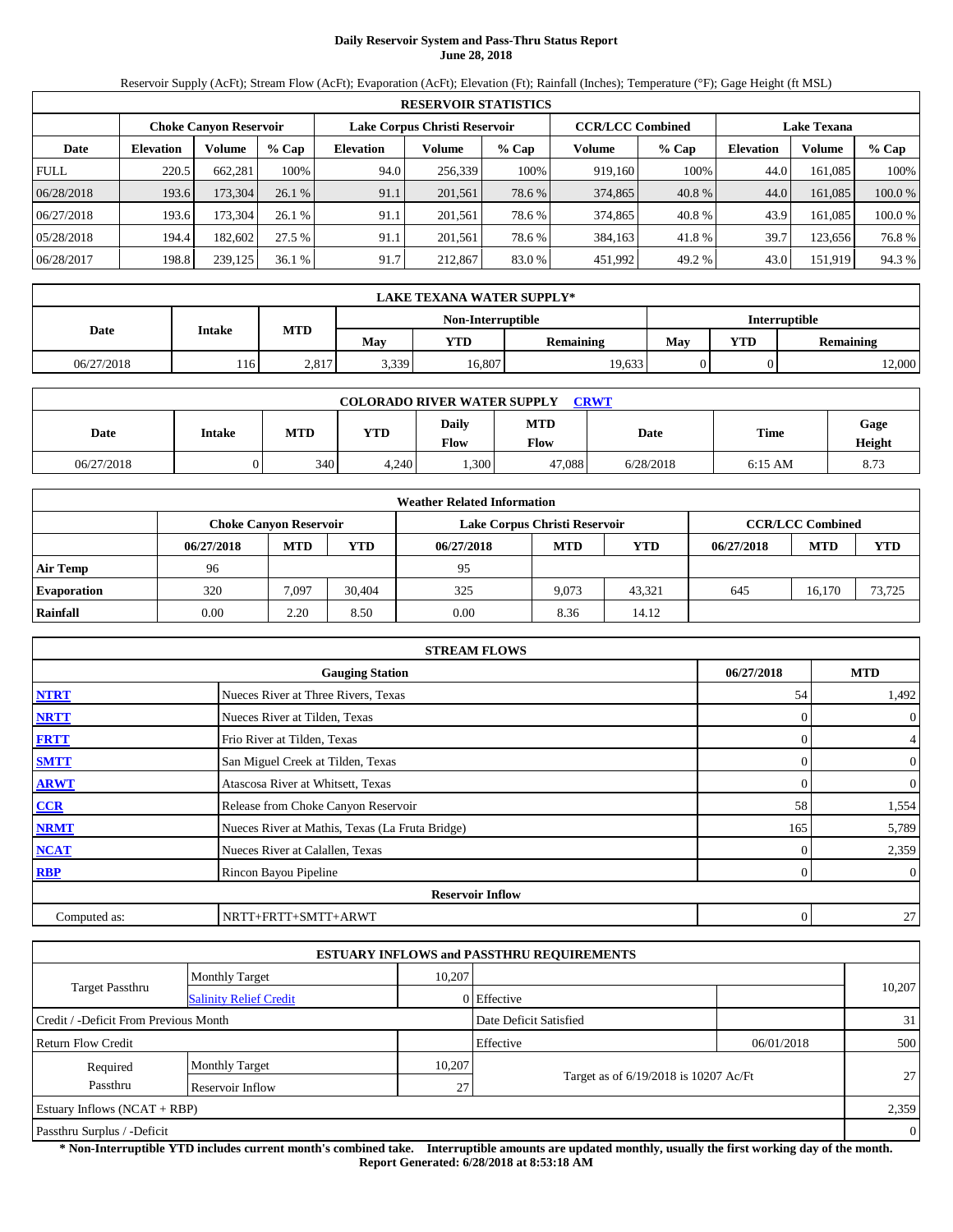# **Daily Reservoir System and Pass-Thru Status Report June 29, 2018**

Reservoir Supply (AcFt); Stream Flow (AcFt); Evaporation (AcFt); Elevation (Ft); Rainfall (Inches); Temperature (°F); Gage Height (ft MSL)

|             | <b>RESERVOIR STATISTICS</b> |                               |         |                               |         |        |                         |         |                    |               |        |  |  |
|-------------|-----------------------------|-------------------------------|---------|-------------------------------|---------|--------|-------------------------|---------|--------------------|---------------|--------|--|--|
|             |                             | <b>Choke Canyon Reservoir</b> |         | Lake Corpus Christi Reservoir |         |        | <b>CCR/LCC Combined</b> |         | <b>Lake Texana</b> |               |        |  |  |
| Date        | <b>Elevation</b>            | Volume                        | $%$ Cap | <b>Elevation</b>              | Volume  | % Cap  | Volume                  | $%$ Cap | <b>Elevation</b>   | <b>Volume</b> | % Cap  |  |  |
| <b>FULL</b> | 220.5                       | 662.281                       | 100%    | 94.0                          | 256.339 | 100%   | 919.160                 | 100%    | 44.0               | 161.085       | 100%   |  |  |
| 06/29/2018  | 193.6                       | 173,304                       | 26.1 %  | 91.1                          | 201,561 | 78.6 % | 374,865                 | 40.8 %  | 44.0               | 161,085       | 100.0% |  |  |
| 06/28/2018  | 193.6                       | 173.304                       | 26.1%   | 91.1                          | 201,561 | 78.6 % | 374,865                 | 40.8 %  | 44.0               | 161.085       | 100.0% |  |  |
| 05/29/2018  | 194.4                       | 182.602                       | 27.5 %  | 91.1                          | 201.561 | 78.6 % | 384.163                 | 41.8%   | 39.7               | 123.656       | 76.8%  |  |  |
| 06/29/2017  | 198.9                       | 240,518                       | 36.3%   | 91.6                          | 210,649 | 82.2 % | 451,167                 | 49.1 %  | 43.0               | 151,919       | 94.3%  |  |  |

|                                    | <b>LAKE TEXANA WATER SUPPLY*</b> |            |       |            |                  |     |                  |        |  |  |  |
|------------------------------------|----------------------------------|------------|-------|------------|------------------|-----|------------------|--------|--|--|--|
| Interruptible<br>Non-Interruptible |                                  |            |       |            |                  |     |                  |        |  |  |  |
| Date                               | <b>Intake</b>                    | <b>MTD</b> | May   | <b>YTD</b> | <b>Remaining</b> | May | <b>Remaining</b> |        |  |  |  |
| 06/28/2018                         | 115                              | 2,932      | 3,339 | 16.922     | 19,518           |     |                  | 12,000 |  |  |  |

| <b>COLORADO RIVER WATER SUPPLY</b><br><b>CRWT</b> |               |     |            |                      |                    |           |           |                |  |  |  |
|---------------------------------------------------|---------------|-----|------------|----------------------|--------------------|-----------|-----------|----------------|--|--|--|
| Date                                              | <b>Intake</b> | MTD | <b>YTD</b> | Daily<br><b>Flow</b> | <b>MTD</b><br>Flow | Date      | Time      | Gage<br>Height |  |  |  |
| 06/28/2018                                        |               | 340 | 4.240      | .116                 | 48.204             | 6/29/2018 | $6:15$ AM | 8.04           |  |  |  |

|                    |            |                               |        | <b>Weather Related Information</b> |                               |            |            |                         |        |
|--------------------|------------|-------------------------------|--------|------------------------------------|-------------------------------|------------|------------|-------------------------|--------|
|                    |            | <b>Choke Canyon Reservoir</b> |        |                                    | Lake Corpus Christi Reservoir |            |            | <b>CCR/LCC Combined</b> |        |
|                    | 06/28/2018 | <b>MTD</b>                    | YTD    | 06/28/2018                         | <b>MTD</b>                    | <b>YTD</b> | 06/28/2018 | <b>MTD</b>              | YTD    |
| <b>Air Temp</b>    | 96         |                               |        | 93                                 |                               |            |            |                         |        |
| <b>Evaporation</b> | 273        | 7,370                         | 30.677 | 346                                | 9.419                         | 43.667     | 619        | 16.789                  | 74,344 |
| Rainfall           | 0.00       | 2.20                          | 8.50   | 0.00                               | 8.36                          | 14.12      |            |                         |        |

|              | <b>STREAM FLOWS</b>                             |                |                |
|--------------|-------------------------------------------------|----------------|----------------|
|              | <b>Gauging Station</b>                          | 06/28/2018     | <b>MTD</b>     |
| <b>NTRT</b>  | Nueces River at Three Rivers, Texas             | 60             | 1,551          |
| <b>NRTT</b>  | Nueces River at Tilden, Texas                   | $\Omega$       | $\overline{0}$ |
| <b>FRTT</b>  | Frio River at Tilden, Texas                     |                | $\overline{4}$ |
| <b>SMTT</b>  | San Miguel Creek at Tilden, Texas               | 0              | $\overline{0}$ |
| <b>ARWT</b>  | Atascosa River at Whitsett, Texas               | $\Omega$       | $\overline{0}$ |
| CCR          | Release from Choke Canyon Reservoir             | 58             | 1,612          |
| <b>NRMT</b>  | Nueces River at Mathis, Texas (La Fruta Bridge) | 167            | 5,956          |
| <b>NCAT</b>  | Nueces River at Calallen, Texas                 |                | 2,359          |
| <b>RBP</b>   | Rincon Bayou Pipeline                           | $\Omega$       | $\overline{0}$ |
|              | <b>Reservoir Inflow</b>                         |                |                |
| Computed as: | (NTRT+FRTT+SMTT)-Release from Choke Canyon      | $\mathfrak{2}$ | 30             |

|                                       |                               |        | <b>ESTUARY INFLOWS and PASSTHRU REQUIREMENTS</b> |            |                |
|---------------------------------------|-------------------------------|--------|--------------------------------------------------|------------|----------------|
|                                       | <b>Monthly Target</b>         | 10,207 |                                                  |            |                |
| <b>Target Passthru</b>                | <b>Salinity Relief Credit</b> |        | 0 Effective                                      |            | 10,207         |
| Credit / -Deficit From Previous Month |                               |        | Date Deficit Satisfied                           |            | 31             |
| Return Flow Credit                    |                               |        | Effective                                        | 06/01/2018 | 500            |
| Required                              | <b>Monthly Target</b>         | 10,207 |                                                  |            |                |
| Passthru                              | Reservoir Inflow              | 30     | Target as of 6/19/2018 is 10207 AcFt             |            | 30             |
| Estuary Inflows $(NCAT + RBP)$        |                               |        |                                                  |            | 2,359          |
| Passthru Surplus / -Deficit           |                               |        |                                                  |            | $\overline{0}$ |

**\* Non-Interruptible YTD includes current month's combined take. Interruptible amounts are updated monthly, usually the first working day of the month. Report Generated: 6/29/2018 at 9:14:55 AM**